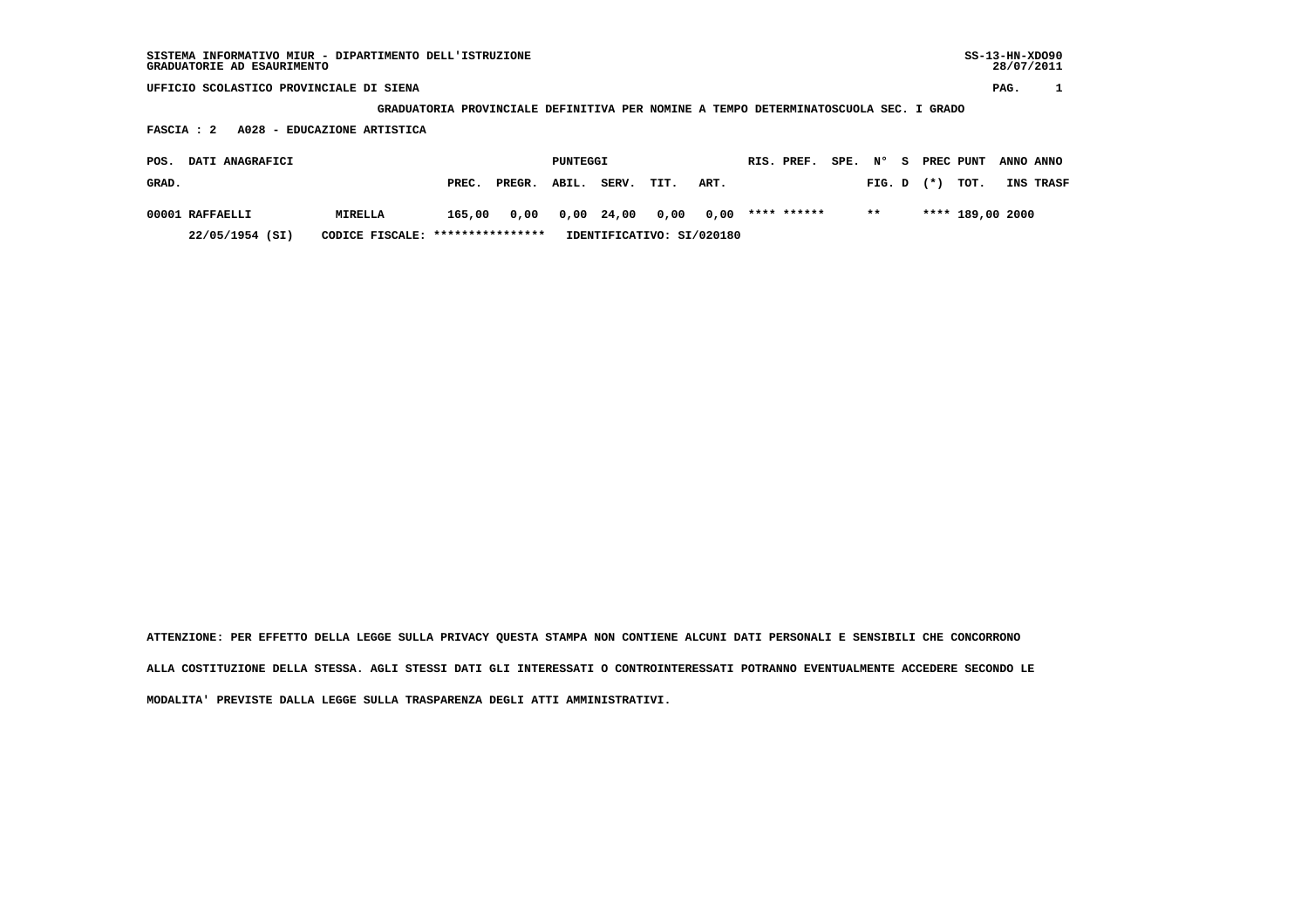**GRADUATORIA PROVINCIALE DEFINITIVA PER NOMINE A TEMPO DETERMINATOSCUOLA SEC. I GRADO**

 **FASCIA : 3 A028 - EDUCAZIONE ARTISTICA**

|       | POS. DATI ANAGRAFICI                                                                                                          |                                                            |                                                  | PUNTEGGI |      |      | RIS. PREF. | SPE. N° |       |                   | S PREC PUNT           | ANNO ANNO |           |
|-------|-------------------------------------------------------------------------------------------------------------------------------|------------------------------------------------------------|--------------------------------------------------|----------|------|------|------------|---------|-------|-------------------|-----------------------|-----------|-----------|
| GRAD. |                                                                                                                               |                                                            | PREC. PREGR. ABIL. SERV.                         |          | TIT. | ART. |            |         |       | FIG. D $(*)$ TOT. |                       |           | INS TRASF |
|       | 00002 TEDESCO                                                                                                                 |                                                            |                                                  |          |      |      |            |         | $***$ |                   | **** 204,00 2000      |           |           |
|       | 25/06/1953 (BR)                                                                                                               | CODICE FISCALE: **************** IDENTIFICATIVO: SI/020069 |                                                  |          |      |      |            |         |       |                   |                       |           |           |
|       | 00003 CORSI                                                                                                                   | PILADE                                                     | 0,00 122,00 16,00 24,00 0,00 0,00 **** ******    |          |      |      |            |         | $***$ |                   | **** 162,00 2000      |           |           |
|       | 01/11/1952 (SI)                                                                                                               | CODICE FISCALE: **************** IDENTIFICATIVO: SI/020394 |                                                  |          |      |      |            |         |       |                   |                       |           |           |
|       | 00004 TOMMASI                                                                                                                 | <b>GIANNA</b>                                              | $0,00$ 114,00 11,00 24,00 0,00 0,00 **** ******  |          |      |      |            |         | $***$ |                   | **** 149,00 2000      |           |           |
|       | 13/02/1948 (SI)                                                                                                               | CODICE FISCALE: **************** IDENTIFICATIVO: SI/020045 |                                                  |          |      |      |            |         |       |                   |                       |           |           |
|       | 00005 COMINALE                                                                                                                | <b>GEMMA</b>                                               | $0,00$ 91,00 15,00 24,00 9,00 0,00 **** ****** P |          |      |      |            |         | $***$ |                   | **** 139,00 2005 2005 |           |           |
|       | 24/01/1976 (NA)                                                                                                               | CODICE FISCALE: **************** IDENTIFICATIVO: SI/025684 |                                                  |          |      |      |            |         |       |                   |                       |           |           |
|       | 00006 VECCHIESCHI                                                                                                             | <b>GRAZIELLA</b>                                           | 0,00 90,00 18,00 24,00 6,00 0,00 **** ******     |          |      |      |            |         | $***$ |                   | **** 138,00 2002      |           |           |
|       | 12/05/1955 (GR)                                                                                                               | CODICE FISCALE: **************** IDENTIFICATIVO: SI/023024 |                                                  |          |      |      |            |         |       |                   |                       |           |           |
|       | 00007 CATANIA                                                                                                                 | <b>FORTUNATA</b>                                           | $0,00 100,00 12,00 24,00 0,00 0,00 ****$         |          |      |      |            |         | $***$ |                   | **** 136,00 2002      |           |           |
|       | 30/03/1959 (EE)                                                                                                               | CODICE FISCALE: **************** IDENTIFICATIVO: SI/022883 |                                                  |          |      |      |            |         |       |                   |                       |           |           |
|       | 00008 BARBUCCI                                                                                                                | <b>LAURA</b>                                               | $0,00$ 48,00 42,00 24,00 10,00 0,00 **** ******  |          |      |      |            |         | $***$ |                   | **** 124,00 2005      |           |           |
|       | 06/09/1968 (SI)                                                                                                               | CODICE FISCALE: **************** IDENTIFICATIVO: SI/025593 |                                                  |          |      |      |            |         |       |                   |                       |           |           |
|       | 00009 VIVIANI                                                                                                                 | <b>MARIA CHIARA</b>                                        | 0,00 48,00 42,00 24,00 6,00 0,00 **** ******     |          |      |      |            |         | $***$ |                   | **** 120,00 2005      |           |           |
|       | 25/05/1976 (SI)                                                                                                               | CODICE FISCALE: **************** IDENTIFICATIVO: SI/025972 |                                                  |          |      |      |            |         |       |                   |                       |           |           |
|       | 00010 TORRINI                                                                                                                 | <b>PAOLA</b>                                               | 0,00 70,00 12,00 24,00 0,00 0,00 **** ******     |          |      |      |            |         | $***$ |                   | **** 106,00 2004      |           |           |
|       | 04/03/1973 (GR)                                                                                                               | CODICE FISCALE: **************** IDENTIFICATIVO: SI/024706 |                                                  |          |      |      |            |         |       |                   |                       |           |           |
|       | ATTENZIONE: PER EFFETTO DELLA LEGGE SULLA PRIVACY QUESTA STAMPA NON CONTIENE ALCUNI DATI PERSONALI E SENSIBILI CHE CONCORRONO |                                                            |                                                  |          |      |      |            |         |       |                   |                       |           |           |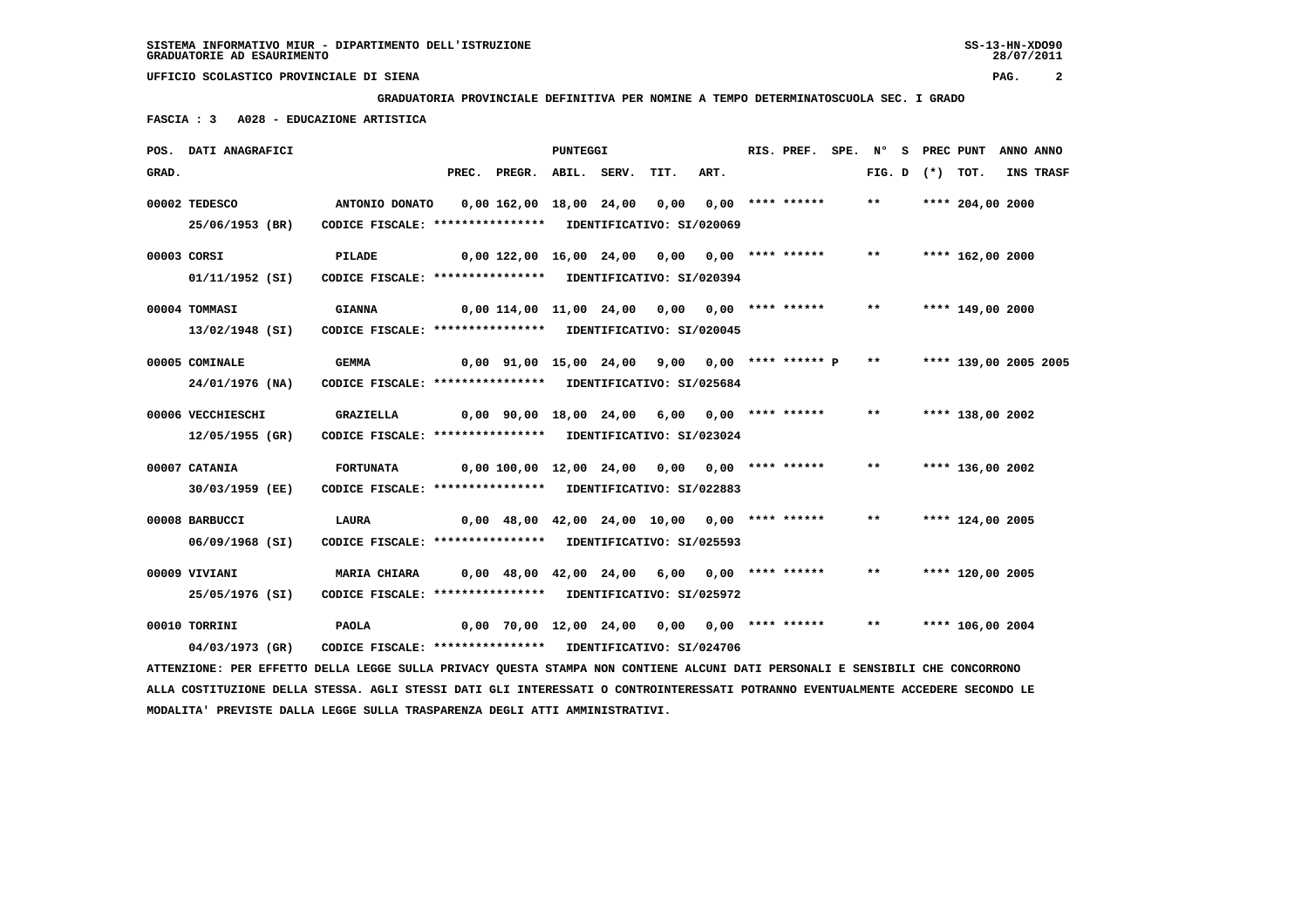**GRADUATORIA PROVINCIALE DEFINITIVA PER NOMINE A TEMPO DETERMINATOSCUOLA SEC. I GRADO**

 **FASCIA : 3 A028 - EDUCAZIONE ARTISTICA**

|       | POS. DATI ANAGRAFICI                                                                                                            |                                                                       |                                                     | <b>PUNTEGGI</b> |      |      | RIS. PREF. SPE. N° S PREC PUNT ANNO ANNO |              |                   |                        |           |
|-------|---------------------------------------------------------------------------------------------------------------------------------|-----------------------------------------------------------------------|-----------------------------------------------------|-----------------|------|------|------------------------------------------|--------------|-------------------|------------------------|-----------|
| GRAD. |                                                                                                                                 |                                                                       | PREC. PREGR. ABIL. SERV.                            |                 | TIT. | ART. |                                          |              | FIG. D $(*)$ TOT. |                        | INS TRASF |
|       | 00011 BENNICI<br>$04/04/1979$ (CL)                                                                                              | LORETTA<br>CODICE FISCALE: **************** IDENTIFICATIVO: SI/026695 | 0,00 27,00 41,00 24,00 3,00 0,00 **** ****** P      |                 |      |      |                                          | $***$        |                   | **** 95,00 2007 2007   |           |
|       | 00012 GHIZZONI                                                                                                                  | MARIA GABRIELLA 0,00 46,00 17,00 24,00 3,00 0,00 **** ******          |                                                     |                 |      |      |                                          | $***$        |                   | **** 90,00 2007        |           |
|       | 08/01/1958 (AO)                                                                                                                 | CODICE FISCALE: **************** IDENTIFICATIVO: SI/026927            |                                                     |                 |      |      |                                          |              |                   |                        |           |
|       | 00013 GAROFALO                                                                                                                  | <b>MICHELE</b>                                                        | $0,00$ 24,00 42,00 24,00 0,00 0,00 **** ******      |                 |      |      |                                          | $***$        |                   | **** 90,00 2007        |           |
|       | 10/11/1974 (NA)                                                                                                                 | CODICE FISCALE: **************** IDENTIFICATIVO: SI/026918            |                                                     |                 |      |      |                                          |              |                   |                        |           |
|       | 00014 TRABALZINI                                                                                                                | LUCA                                                                  | 0,00 30,00 42,00 0,00 13,00 0,00 **** ******        |                 |      |      |                                          | $***$        |                   | **** 85,00 2007        |           |
|       | 14/09/1971 (SI)                                                                                                                 | CODICE FISCALE: **************** IDENTIFICATIVO: SI/027153            |                                                     |                 |      |      |                                          |              |                   |                        |           |
|       | 00015 SPEDICATO                                                                                                                 | <b>SIMONA</b>                                                         | $0,00$ 12,00 42,00 24,00 6,00 0,00 **** ******      |                 |      |      |                                          |              |                   | ** X **** 84,00 2007   |           |
|       | 15/12/1975 (LE)                                                                                                                 | CODICE FISCALE: **************** IDENTIFICATIVO: SI/027550            |                                                     |                 |      |      |                                          |              |                   |                        |           |
|       | 00016 FUCECCHI                                                                                                                  | EMANUELA                                                              | 0,00 52,00 14,00 0,00 10,00 0,00 **** ******        |                 |      |      |                                          |              |                   | ** $X$ **** 76,00 2000 |           |
|       | 11/02/1962 (SI)                                                                                                                 | CODICE FISCALE: **************** IDENTIFICATIVO: SI/020291            |                                                     |                 |      |      |                                          |              |                   |                        |           |
|       | 00017 MARINO                                                                                                                    | MARIA                                                                 | $0,00$ 24,00 18,00 24,00 9,00 0,00 **** ****** P    |                 |      |      |                                          | $***$        |                   | **** 75,00 2007        |           |
|       | 04/06/1980 (ME)                                                                                                                 | CODICE FISCALE: **************** IDENTIFICATIVO: SI/027262            |                                                     |                 |      |      |                                          |              |                   |                        |           |
|       | 00018 SCALISE                                                                                                                   | <b>ROSSANA</b>                                                        | 0,00 24,00 12,00 24,00 3,00 0,00 **** ******        |                 |      |      |                                          | $\star\star$ |                   | **** 63,00 2007 2007   |           |
|       | 05/02/1968 (CZ)                                                                                                                 | CODICE FISCALE: **************** IDENTIFICATIVO: SI/027560            |                                                     |                 |      |      |                                          |              |                   |                        |           |
|       | 00019 ACQUAFREDDA                                                                                                               | <b>MARCO</b>                                                          | $0,00$ 24,00 16,00 16,00 3,00 0,00 **** ****** P ** |                 |      |      |                                          |              |                   | **** 59,00 2005        |           |
|       | 17/11/1977 (SI)                                                                                                                 | CODICE FISCALE: **************** IDENTIFICATIVO: SI/025530            |                                                     |                 |      |      |                                          |              |                   |                        |           |
|       | ATTENZIONE: PER EFFETTO DELLA LEGGE SULLA PRIVACY QUESTA STAMPA NON CONTIENE ALCUNI DATI PERSONALI E SENSIBILI CHE CONCORRONO   |                                                                       |                                                     |                 |      |      |                                          |              |                   |                        |           |
|       | ALLA COSTITUZIONE DELLA STESSA. AGLI STESSI DATI GLI INTERESSATI O CONTROINTERESSATI POTRANNO EVENTUALMENTE ACCEDERE SECONDO LE |                                                                       |                                                     |                 |      |      |                                          |              |                   |                        |           |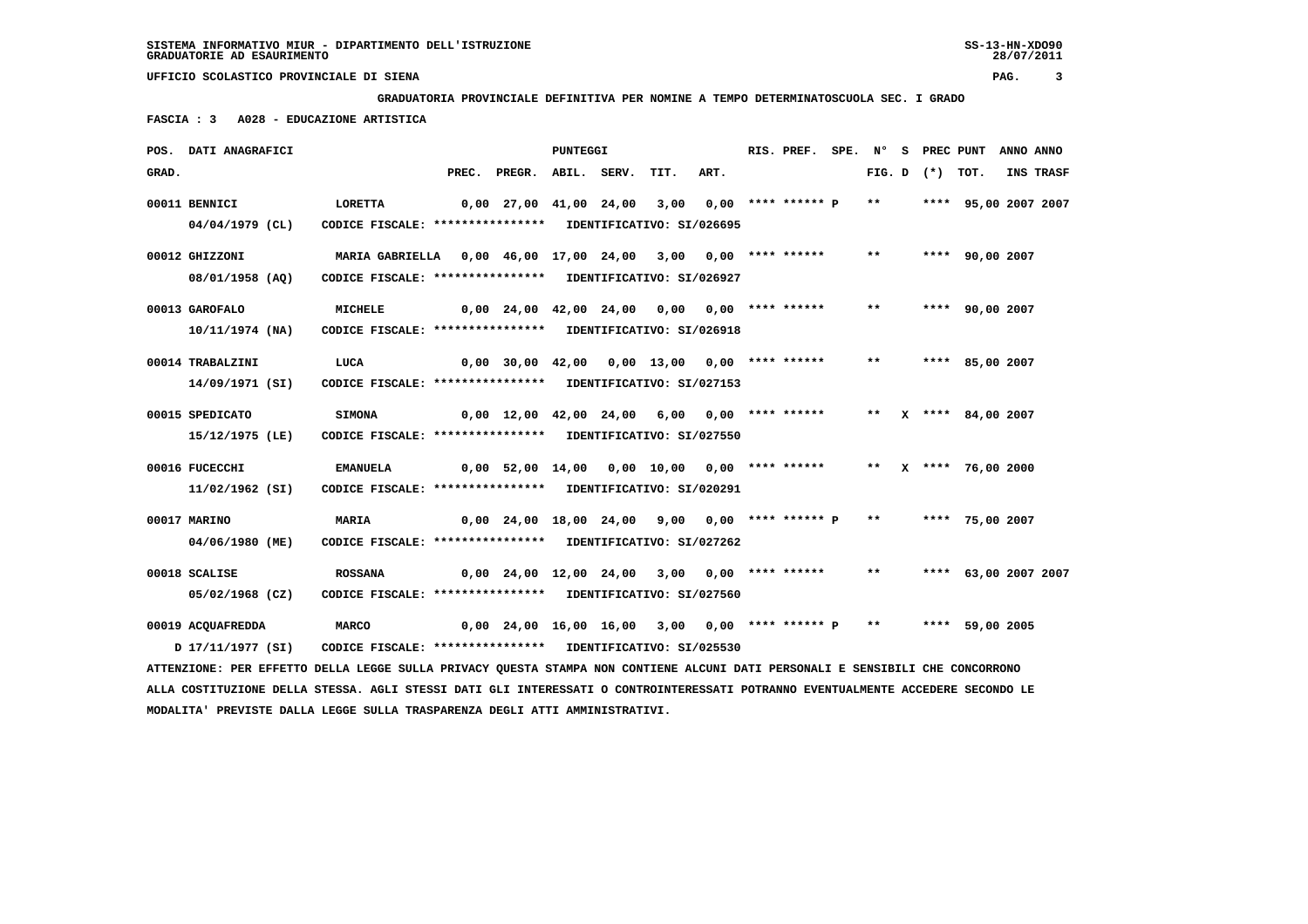**GRADUATORIA PROVINCIALE DEFINITIVA PER NOMINE A TEMPO DETERMINATOSCUOLA SEC. I GRADO**

 **FASCIA : 3 A028 - EDUCAZIONE ARTISTICA**

|       | POS. DATI ANAGRAFICI                                                                                                            |                                                            |       |                                                | PUNTEGGI           |      |                                          |      | RIS. PREF. SPE. Nº        |        | s | PREC PUNT |                      | ANNO ANNO |           |
|-------|---------------------------------------------------------------------------------------------------------------------------------|------------------------------------------------------------|-------|------------------------------------------------|--------------------|------|------------------------------------------|------|---------------------------|--------|---|-----------|----------------------|-----------|-----------|
| GRAD. |                                                                                                                                 |                                                            | PREC. | PREGR. ABIL. SERV.                             |                    |      | TIT.                                     | ART. |                           | FIG. D |   | $(\star)$ | TOT.                 |           | INS TRASF |
|       | 00020 VADALA'                                                                                                                   | <b>MARIA ROSA</b>                                          |       | $0,00$ 24,00 17,00 12,00                       |                    |      | 3,00                                     |      | 0,00 **** ****** P        | $***$  |   |           | **** 56,00 2007      |           |           |
|       | 18/01/1982 (ME)                                                                                                                 | CODICE FISCALE: **************** IDENTIFICATIVO: SI/027484 |       |                                                |                    |      |                                          |      |                           |        |   |           |                      |           |           |
|       | 00021 BARBIERI                                                                                                                  | <b>ISAURA</b>                                              | 0.00  |                                                |                    |      | $0,00$ 42,00 14,00 0,00 0,00 **** ****** |      |                           | $* *$  |   |           | **** 56,00 2009      |           |           |
|       | 11/09/1984 (CZ)                                                                                                                 | CODICE FISCALE: **************** IDENTIFICATIVO: SI/033269 |       |                                                |                    |      |                                          |      |                           |        |   |           |                      |           |           |
|       | 00022 LUNIGIANO                                                                                                                 | ANGELA ROSA                                                |       | $0,00$ 16,00 14,00 24,00 0,00 0,00 **** ****** |                    |      |                                          |      |                           | $***$  |   |           | **** 54,00 2007 2007 |           |           |
|       | 02/03/1968 (NA)                                                                                                                 | CODICE FISCALE: **************** IDENTIFICATIVO: SI/027305 |       |                                                |                    |      |                                          |      |                           |        |   |           |                      |           |           |
|       | 00023 TROIANO                                                                                                                   | GIOVANNI                                                   |       | 0,00 12,00 15,00 24,00 0,00                    |                    |      |                                          |      | $0.00$ **** ******        | $***$  |   |           | **** 51,00 2007 2007 |           |           |
|       | 08/11/1965 (SA)                                                                                                                 | CODICE FISCALE: **************** IDENTIFICATIVO: SI/027589 |       |                                                |                    |      |                                          |      |                           |        |   |           |                      |           |           |
|       | 00024 ERMINI                                                                                                                    | <b>ELISABETTA</b>                                          |       | 0,00 27,00 18,00                               |                    | 0,00 | 0,00                                     |      | $0.00$ **** ******        | $***$  |   |           | **** $45.002000$     |           |           |
|       | 28/10/1956 (FI)                                                                                                                 | CODICE FISCALE: **************** IDENTIFICATIVO: SI/020247 |       |                                                |                    |      |                                          |      |                           |        |   |           |                      |           |           |
|       | 00025 PENNESTRI                                                                                                                 | MARCELLA                                                   | 0,00  |                                                | $0.00 \quad 42.00$ | 0,00 |                                          |      | $3,00$ $0,00$ **** ****** | $* *$  |   |           | **** 45,00 2007      |           |           |
|       | 30/04/1980 (RC)                                                                                                                 | CODICE FISCALE: **************** IDENTIFICATIVO: SI/027330 |       |                                                |                    |      |                                          |      |                           |        |   |           |                      |           |           |
|       | 00026 PARMEGGIANI                                                                                                               | <b>MARTA</b>                                               |       | 0,00 18,00 17,00                               |                    | 0,00 |                                          |      | 9,00 0,00 **** ****** P   | $***$  |   |           | **** 44,00 2007 2007 |           |           |
|       | 10/09/1976 (GE)                                                                                                                 | CODICE FISCALE: **************** IDENTIFICATIVO: SI/027468 |       |                                                |                    |      |                                          |      |                           |        |   |           |                      |           |           |
|       | 00027 D'ANTONIO                                                                                                                 | ANNA LISA                                                  |       | 0,00 27,00 14,00                               |                    |      | 0,00 0,00 0,00 **** ****** P             |      |                           | $***$  |   |           | **** 41,00 2007 2007 |           |           |
|       | 04/04/1969 (NA)                                                                                                                 | CODICE FISCALE: **************** IDENTIFICATIVO: SI/026959 |       |                                                |                    |      |                                          |      |                           |        |   |           |                      |           |           |
|       | 00028 MESSANA                                                                                                                   | <b>VALENTINA</b>                                           | 0,00  |                                                |                    |      | $0,00$ 18,00 0,00 18,00 0,00 **** ****** |      |                           | $***$  |   |           | **** 36,00 2007      |           |           |
|       | 26/07/1973 (NA)                                                                                                                 | CODICE FISCALE: **************** IDENTIFICATIVO: SI/027278 |       |                                                |                    |      |                                          |      |                           |        |   |           |                      |           |           |
|       | ATTENZIONE: PER EFFETTO DELLA LEGGE SULLA PRIVACY QUESTA STAMPA NON CONTIENE ALCUNI DATI PERSONALI E SENSIBILI CHE CONCORRONO   |                                                            |       |                                                |                    |      |                                          |      |                           |        |   |           |                      |           |           |
|       | ALLA COSTITUZIONE DELLA STESSA. AGLI STESSI DATI GLI INTERESSATI O CONTROINTERESSATI POTRANNO EVENTUALMENTE ACCEDERE SECONDO LE |                                                            |       |                                                |                    |      |                                          |      |                           |        |   |           |                      |           |           |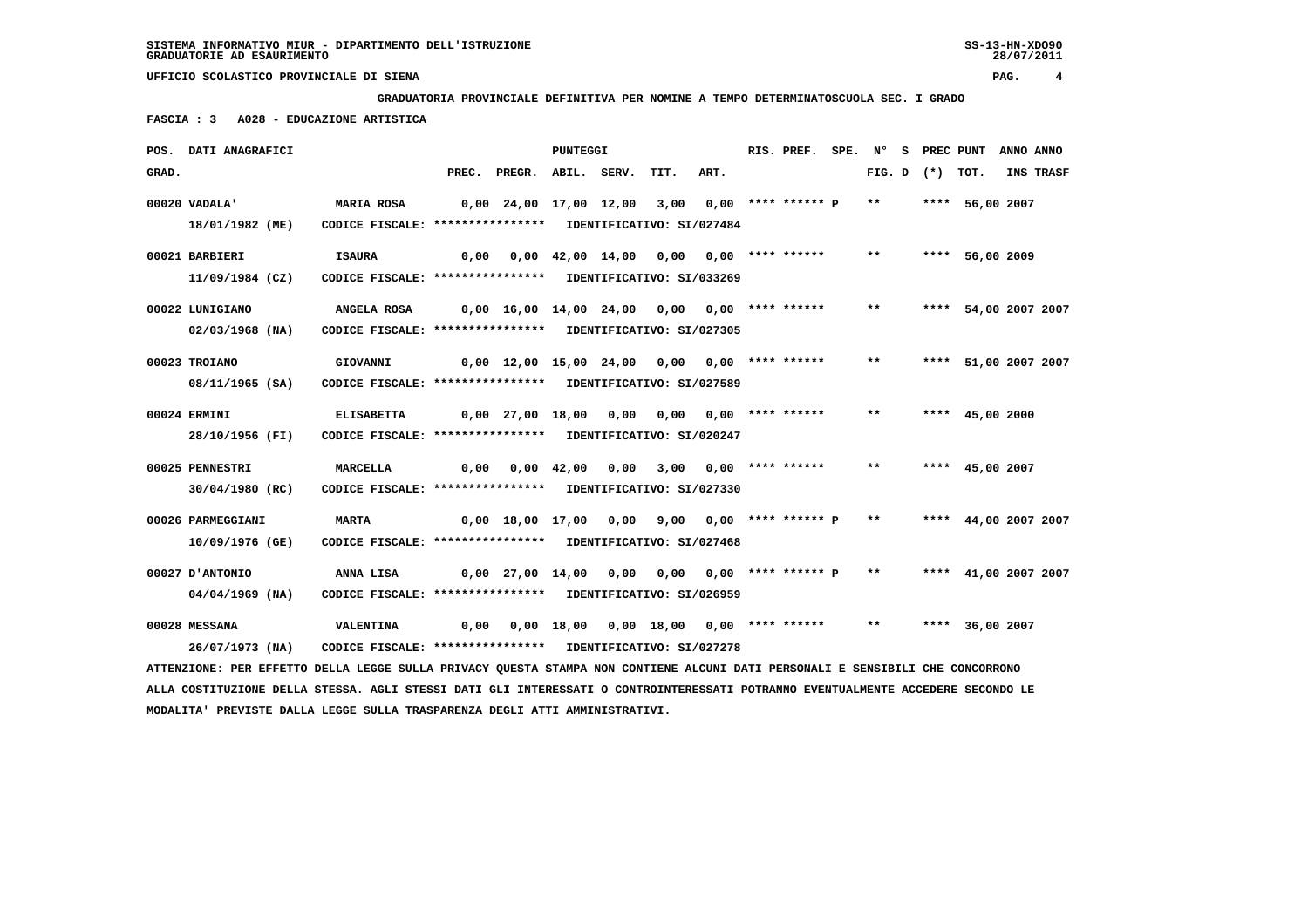**GRADUATORIA PROVINCIALE DEFINITIVA PER NOMINE A TEMPO DETERMINATOSCUOLA SEC. I GRADO**

 **FASCIA : 3 A028 - EDUCAZIONE ARTISTICA**

|            | POS. DATI ANAGRAFICI                                                                                                          |                                                            |       |                    | PUNTEGGI     |       |                                          |                             | RIS. PREF.         | SPE. N° |       |                   | S PREC PUNT          | ANNO ANNO |           |
|------------|-------------------------------------------------------------------------------------------------------------------------------|------------------------------------------------------------|-------|--------------------|--------------|-------|------------------------------------------|-----------------------------|--------------------|---------|-------|-------------------|----------------------|-----------|-----------|
| GRAD.      |                                                                                                                               |                                                            | PREC. | PREGR.             | ABIL.        | SERV. | TIT.                                     | ART.                        |                    |         |       | FIG. D $(*)$ TOT. |                      |           | INS TRASF |
|            | 00029 GENTILINI                                                                                                               | MARCELLO                                                   |       | $0,00$ 24,00 11,00 |              | 0,00  | 0,00                                     |                             | $0.00$ **** ****** |         | $***$ |                   | **** 35,00 2000      |           |           |
|            | 17/03/1950 (SI)                                                                                                               | CODICE FISCALE: **************** IDENTIFICATIVO: SI/020336 |       |                    |              |       |                                          |                             |                    |         |       |                   |                      |           |           |
|            | 00030 SPROCATI                                                                                                                | SONIA                                                      |       | 0,00 11,00 18,00   |              | 0,00  |                                          | $6,00$ $0,00$ **** ****** P |                    |         | $***$ |                   | **** 35,00 2002      |           |           |
|            | 01/10/1968 (RO)                                                                                                               | CODICE FISCALE: **************** IDENTIFICATIVO: SI/023014 |       |                    |              |       |                                          |                             |                    |         |       |                   |                      |           |           |
|            | 00031 DI GANGI                                                                                                                | <b>ALESSANDRA</b>                                          | 0,00  |                    |              |       | $0,00$ 16,00 0,00 15,00 0,00 **** ****** |                             |                    |         | $***$ |                   | **** 31,00 2007 2007 |           |           |
|            | 01/11/1971 (PA)                                                                                                               | CODICE FISCALE: **************** IDENTIFICATIVO: SI/027027 |       |                    |              |       |                                          |                             |                    |         |       |                   |                      |           |           |
| 00032 RITO |                                                                                                                               | <b>BEATRICE</b>                                            | 0,00  |                    |              |       | 8,00 14,00 8,00 0,00 0,00 **** ******    |                             |                    |         | $***$ |                   | **** 30,00 2007 2007 |           |           |
|            | 08/06/1971 (RC)                                                                                                               | CODICE FISCALE: **************** IDENTIFICATIVO: SI/027538 |       |                    |              |       |                                          |                             |                    |         |       |                   |                      |           |           |
|            | 00033 CIPRIANI                                                                                                                | ORIANA                                                     | 0,00  |                    | $6,00$ 15,00 | 0,00  | 6,00                                     |                             | $0.00$ **** ****** |         | $***$ |                   | **** 27,00 2000      |           |           |
|            | 20/06/1956 (AR)                                                                                                               | CODICE FISCALE: **************** IDENTIFICATIVO: SI/020400 |       |                    |              |       |                                          |                             |                    |         |       |                   |                      |           |           |
|            | 00034 NOVELLO                                                                                                                 | <b>LEONARDO</b>                                            | 0,00  |                    |              |       | $0,00$ 14,00 0,00 12,00 0,00 **** ****** |                             |                    |         | $* *$ |                   | **** 26,00 2007 2007 |           |           |
|            | 22/04/1970 (RC)                                                                                                               | CODICE FISCALE: **************** IDENTIFICATIVO: SI/027441 |       |                    |              |       |                                          |                             |                    |         |       |                   |                      |           |           |
|            | 00035 AMETRANO                                                                                                                | <b>CARMEN</b>                                              | 0,00  |                    | 0,00 18,00   | 0,00  | 7,00                                     |                             | 0,00 **** ******   |         | $* *$ |                   | X **** 25,00 2007    |           |           |
|            | 24/09/1976 (NA)                                                                                                               | CODICE FISCALE: **************** IDENTIFICATIVO: SI/026657 |       |                    |              |       |                                          |                             |                    |         |       |                   |                      |           |           |
|            | 00036 FRUSCIANTE                                                                                                              | <b>PASQUALINA</b>                                          | 0,00  |                    | 0,00 16,00   | 0,00  | 6,00                                     |                             | $0.00$ **** ****** |         | $* *$ |                   | **** 22,00 2009      |           |           |
|            | 05/04/1968 (NA)                                                                                                               | CODICE FISCALE: **************** IDENTIFICATIVO: SI/033213 |       |                    |              |       |                                          |                             |                    |         |       |                   |                      |           |           |
|            | 00037 BAIOCCHI                                                                                                                | <b>FRANCESCA</b>                                           | 0,00  |                    |              |       | $0,00$ 13,00 0,00 6,00 0,00 **** ******  |                             |                    |         | $***$ |                   | **** 19,00 2000      |           |           |
|            | 18/03/1968 (SI)                                                                                                               | CODICE FISCALE: **************** IDENTIFICATIVO: SI/020312 |       |                    |              |       |                                          |                             |                    |         |       |                   |                      |           |           |
|            | ATTENZIONE: PER EFFETTO DELLA LEGGE SULLA PRIVACY QUESTA STAMPA NON CONTIENE ALCUNI DATI PERSONALI E SENSIBILI CHE CONCORRONO |                                                            |       |                    |              |       |                                          |                             |                    |         |       |                   |                      |           |           |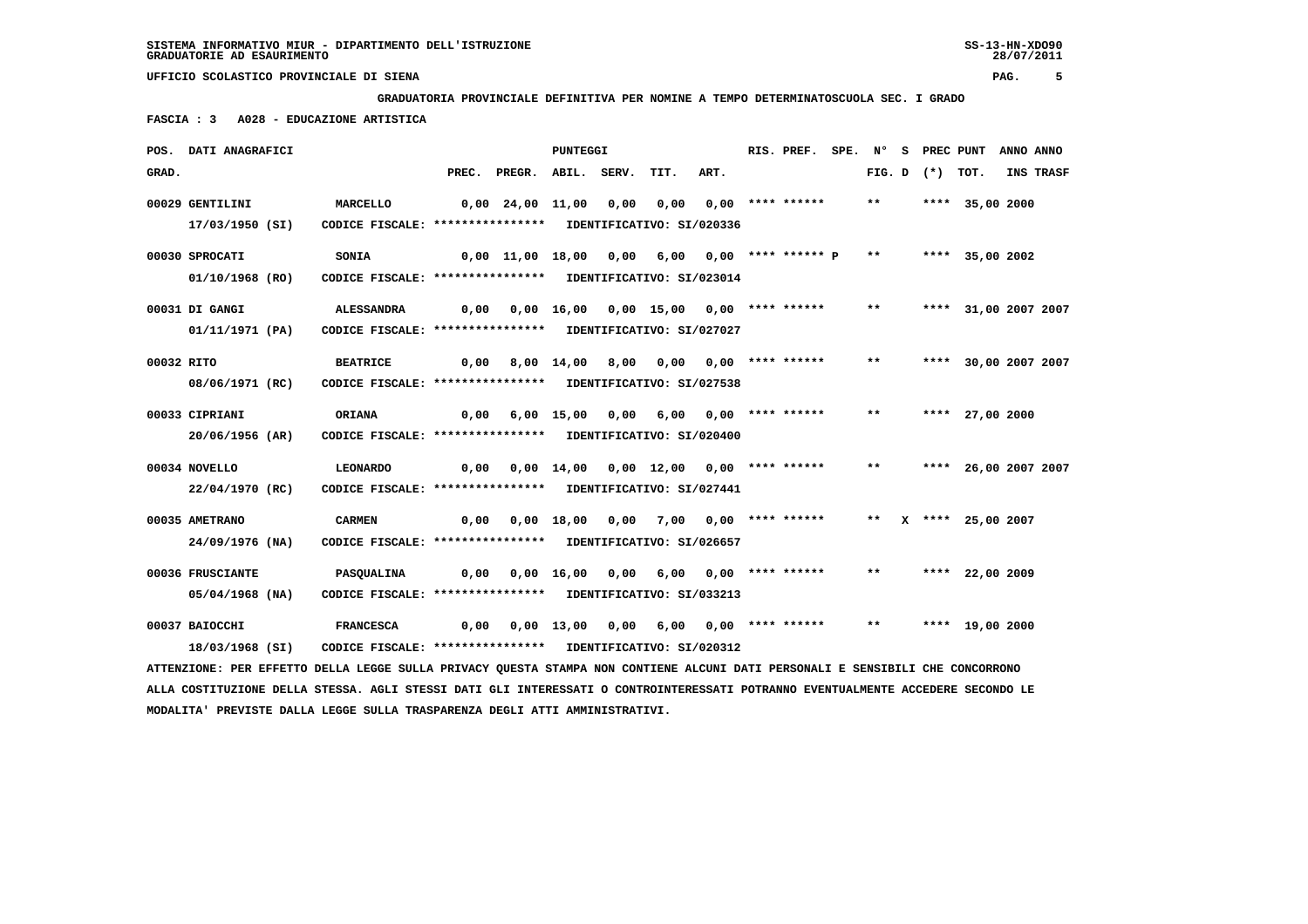**GRADUATORIA PROVINCIALE DEFINITIVA PER NOMINE A TEMPO DETERMINATOSCUOLA SEC. I GRADO**

 **FASCIA : 3 A028 - EDUCAZIONE ARTISTICA**

|            | POS. DATI ANAGRAFICI |                                                            |       |        | <b>PUNTEGGI</b>    |                  |                           |      | RIS. PREF.            | SPE. | N°           | s | PREC PUNT         |                        | ANNO ANNO |           |
|------------|----------------------|------------------------------------------------------------|-------|--------|--------------------|------------------|---------------------------|------|-----------------------|------|--------------|---|-------------------|------------------------|-----------|-----------|
| GRAD.      |                      |                                                            | PREC. | PREGR. |                    | ABIL. SERV. TIT. |                           | ART. |                       |      |              |   | FIG. D $(*)$ TOT. |                        |           | INS TRASF |
| 00038 BOVA |                      | <b>ROSA</b>                                                | 0,00  |        | 4,00 15,00         | 0,00             | 0,00                      |      | $0,00$ **** ******    |      | $\star\star$ |   |                   | **** 19,00 2007        |           |           |
|            | 08/09/1974 (RC)      | CODICE FISCALE: ****************                           |       |        |                    |                  | IDENTIFICATIVO: SI/026763 |      |                       |      |              |   |                   |                        |           |           |
| 00039 ORNI |                      | <b>ELISABETTA</b>                                          | 0,00  |        | $3,00$ 13,00       | 0,00             | 3,00                      |      | $0,00$ **** ******    |      | $***$        |   |                   | X **** 19,00 2011 2011 |           |           |
|            | 30/05/1969 (MC)      | CODICE FISCALE: *****************                          |       |        |                    |                  | IDENTIFICATIVO: SI/035173 |      |                       |      |              |   |                   |                        |           |           |
|            | 00040 TRAPASSO       | <b>ANNA</b>                                                | 0,00  |        | $0,00$ 18,00       | 0,00             | 0,00                      |      | $0,00$ **** ******    |      | $***$        |   |                   | **** 18,00 2007        |           |           |
|            | 27/04/1981 (CZ)      | CODICE FISCALE: **************** IDENTIFICATIVO: SI/027151 |       |        |                    |                  |                           |      |                       |      |              |   |                   |                        |           |           |
|            | 00041 SPARTA'        | <b>ALESSANDRO</b>                                          | 0,00  |        | $0,00$ 18,00       | 0,00             | 0.00                      |      | $0,00$ **** ****** ** |      |              |   |                   | X **** 18,00 2011 2011 |           |           |
|            | 15/08/1978 (CT)      | CODICE FISCALE: **************** IDENTIFICATIVO: SI/035203 |       |        |                    |                  |                           |      |                       |      |              |   |                   |                        |           |           |
|            | 00042 CELEGHIN       | <b>SILVIA</b>                                              | 0,00  |        | 0,00 17,00         | 0,00             | 0,00                      |      | 0,00 **** ******      |      | $* *$        |   |                   | **** 17,00 2009        |           |           |
|            | $01/12/1976$ (TV)    | CODICE FISCALE: **************** IDENTIFICATIVO: SI/033259 |       |        |                    |                  |                           |      |                       |      |              |   |                   |                        |           |           |
|            | 00043 SCIORTINO      | <b>GIOVANNA</b>                                            | 0,00  |        | 0,00 14,00         | 0,00             | 0,00                      |      | $0.00$ **** ******    |      | $***$        |   |                   | **** 14,00 2007 2007   |           |           |
|            | 07/08/1966 (PA)      | CODICE FISCALE: **************** IDENTIFICATIVO: SI/027591 |       |        |                    |                  |                           |      |                       |      |              |   |                   |                        |           |           |
|            | 00044 IMPARATO       | <b>ABELE</b>                                               | 0,00  |        | $0.00 \quad 14.00$ | 0.00             | 0,00                      |      | $0,00$ **** ******    |      | $***$        |   |                   | **** 14,00 2007 2007   |           |           |
|            | 29/11/1963 (SA)      | CODICE FISCALE: **************** IDENTIFICATIVO: SI/027237 |       |        |                    |                  |                           |      |                       |      |              |   |                   |                        |           |           |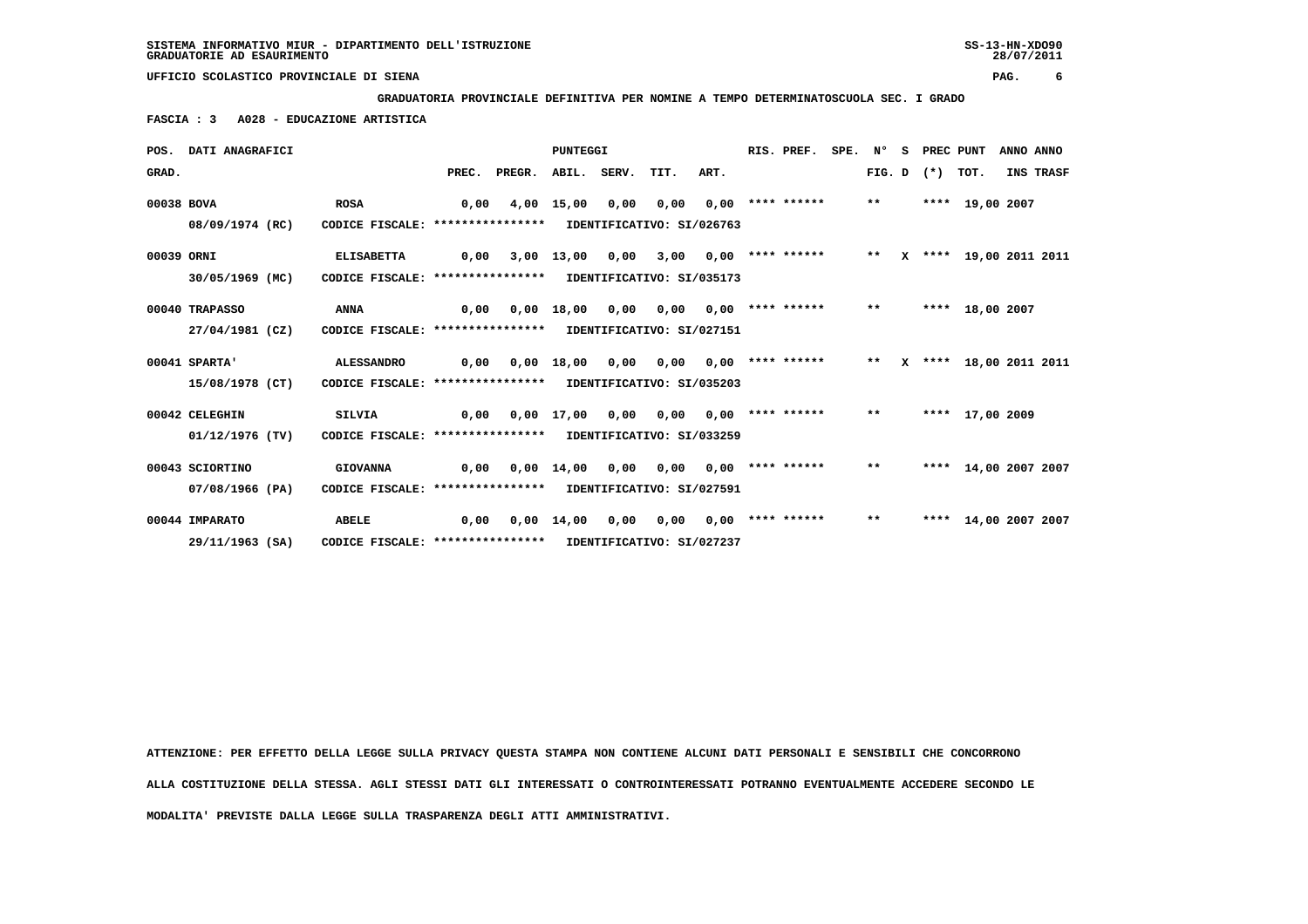**GRADUATORIA PROVINCIALE DEFINITIVA PER NOMINE A TEMPO DETERMINATOSCUOLA SEC. I GRADO**

 **FASCIA : 1 A030 - EDUCAZIONE FISICA NELLA SCUOLA MEDIA**

| POS.  | <b>DATI ANAGRAFICI</b> |                                   |        |                    | <b>PUNTEGGI</b> |              |                           |      | RIS. PREF.         | SPE. | N°           | s |       | PREC PUNT        | ANNO ANNO       |
|-------|------------------------|-----------------------------------|--------|--------------------|-----------------|--------------|---------------------------|------|--------------------|------|--------------|---|-------|------------------|-----------------|
| GRAD. |                        |                                   | PREC.  | PREGR. ABIL. SERV. |                 |              | TIT.                      | ART. |                    |      | FIG. D       |   | $(*)$ | TOT.             | INS TRASF       |
|       | 00001 MERLO            | <b>ANNA</b>                       | 253,00 | 0,00               |                 | $0,00$ 24,00 | 0,00                      |      | $0,00$ **** ****** |      | $\star\star$ |   |       | **** 277,00 2000 |                 |
|       | 24/02/1962 (SI)        | CODICE FISCALE: ***************** |        |                    |                 |              | IDENTIFICATIVO: SI/000329 |      |                    |      |              |   |       |                  |                 |
|       | 00002 SPADEA           | <b>FABIO</b>                      | 219,00 | 0,00               |                 | $0,00$ 24,00 | 0,00                      | 0,00 | **** ******        |      | $* *$        |   |       | **** 243,00 2000 |                 |
|       | 27/05/1959 (SI)        | CODICE FISCALE: ***************** |        |                    |                 |              | IDENTIFICATIVO: SI/000391 |      |                    |      |              |   |       |                  |                 |
|       | 00003 VANNONI          | MONICA                            | 203,00 | 0,00               |                 | $0,00$ 24,00 | 0,00                      | 0,00 | **** ******        |      | $* *$        |   |       | **** 227,00 2000 |                 |
|       | 21/03/1959 (SI)        | CODICE FISCALE: ****************  |        |                    |                 |              | IDENTIFICATIVO: SI/000600 |      |                    |      |              |   |       |                  |                 |
|       | 00004 MUSOTTI          | <b>NADIA</b>                      | 186,00 | 0,00               |                 | $0,00$ 24,00 | 0,00                      | 0.00 | **** ******        |      | $***$        |   |       | **** 210,00 2000 |                 |
|       | 05/04/1956 (PG)        | CODICE FISCALE: ****************  |        |                    |                 |              | IDENTIFICATIVO: SI/000424 |      |                    |      |              |   |       |                  |                 |
|       | 00005 FIORILLI         | <b>AURORA</b>                     | 122,00 | 0,00               |                 | $0,00$ 24,00 | 0,00                      | 0.00 | **** ******        |      | $* *$        |   |       | **** 146,00 2000 |                 |
|       | 29/08/1954 (SI)        | CODICE FISCALE: ***************** |        |                    |                 |              | IDENTIFICATIVO: SI/000981 |      |                    |      |              |   |       |                  |                 |
|       | 00006 BERNARDINI       | <b>FABIO</b>                      | 119,00 | 0,00               |                 | $0,00$ 12,00 | 0.00                      | 0.00 | **** ******        |      | $* *$        |   |       | **** 131,00 2000 |                 |
|       | 23/05/1962 (SI)        | CODICE FISCALE: ***************** |        |                    |                 |              | IDENTIFICATIVO: SI/000341 |      |                    |      |              |   |       |                  |                 |
|       | 00007 RIVETTI          | <b>RAFFAELLA</b>                  | 83,00  | 0,00               | 0,00            | 0,00         | 0,00                      | 0.00 | **** ******        |      | $* *$        | x | ****  |                  | 83,00 2003 2003 |
|       | $13/02/1965$ (SA)      | CODICE FISCALE: ***************** |        |                    |                 |              | IDENTIFICATIVO: SI/023876 |      |                    |      |              |   |       |                  |                 |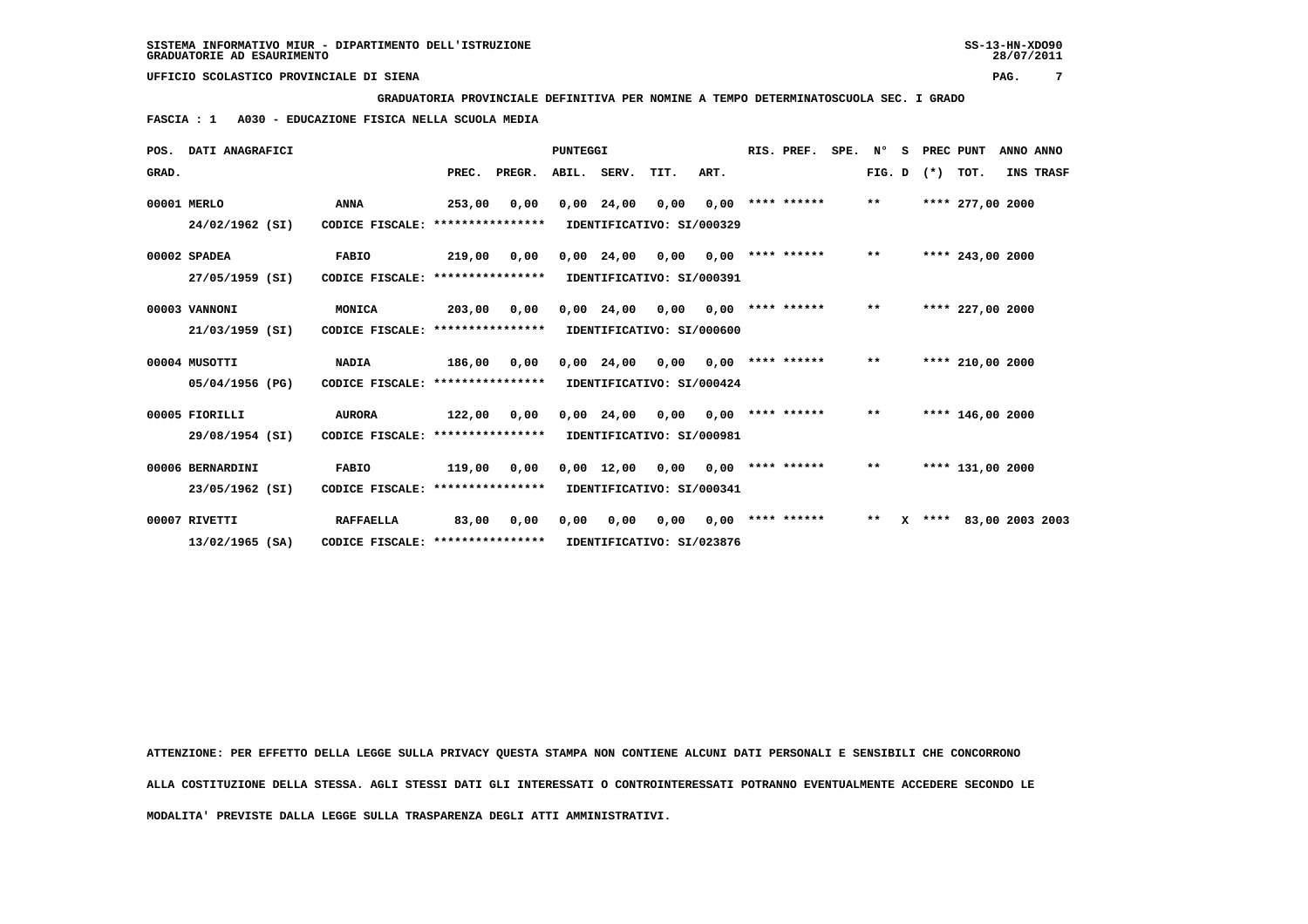**GRADUATORIA PROVINCIALE DEFINITIVA PER NOMINE A TEMPO DETERMINATOSCUOLA SEC. I GRADO**

 **FASCIA : 2 A030 - EDUCAZIONE FISICA NELLA SCUOLA MEDIA**

| POS.  | DATI ANAGRAFICI   |                                   |       |        | PUNTEGGI |       |                           |      | RIS. PREF.  | SPE. | N°     | - S | PREC PUNT |            | ANNO ANNO       |
|-------|-------------------|-----------------------------------|-------|--------|----------|-------|---------------------------|------|-------------|------|--------|-----|-----------|------------|-----------------|
| GRAD. |                   |                                   | PREC. | PREGR. | ABIL.    | SERV. | TIT.                      | ART. |             |      | FIG. D |     | $(* )$    | TOT.       | INS TRASF       |
|       | 00008 ROSSI       | <b>DANIELE</b>                    | 80,00 | 0,00   | 0,00     | 0,00  | 0,00                      | 0,00 | **** ****** |      | $***$  | x   | ****      | 80,00 2000 |                 |
|       | 20/09/1960 (SI)   | CODICE FISCALE: ***************** |       |        |          |       | IDENTIFICATIVO: SI/000299 |      |             |      |        |     |           |            |                 |
|       | 00009 BURINI      | <b>PAOLO</b>                      | 57,00 | 0,00   | 0,00     | 0,00  | 0,00                      | 0,00 | **** ****** |      | $* *$  |     | ****      |            | 57,00 2011 2011 |
|       | 01/02/1958 (SI)   | CODICE FISCALE: ***************** |       |        |          |       | IDENTIFICATIVO: SI/035220 |      |             |      |        |     |           |            |                 |
|       | 00010 MESSINA     | LUISA                             | 24,00 | 0,00   | 0,00     | 0,00  | 0,00                      | 0,00 | **** ****** |      | $***$  |     | ****      | 24,00 2000 |                 |
|       | $04/02/1959$ (NA) | CODICE FISCALE: ***************** |       |        |          |       | IDENTIFICATIVO: SI/000013 |      |             |      |        |     |           |            |                 |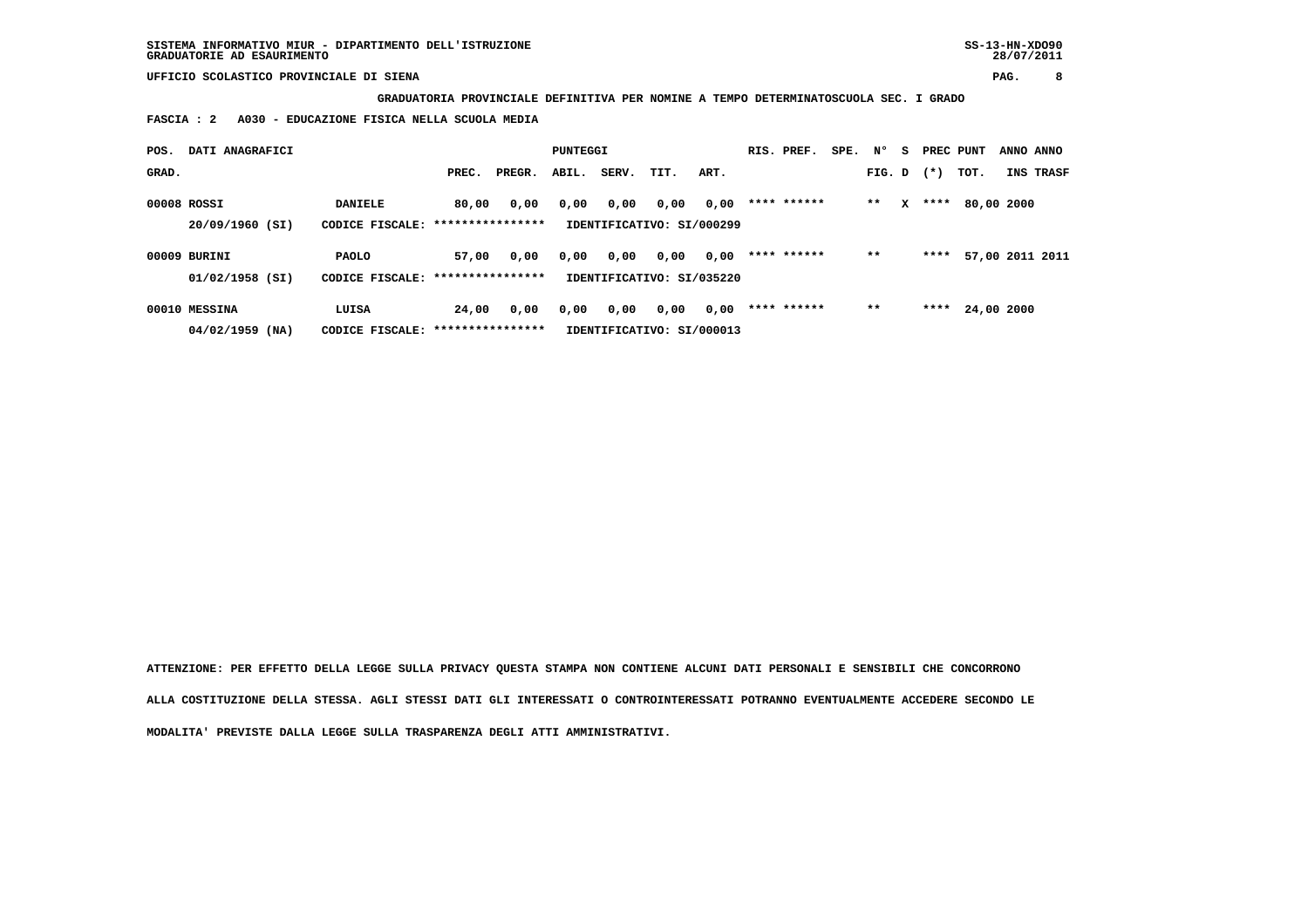**GRADUATORIA PROVINCIALE DEFINITIVA PER NOMINE A TEMPO DETERMINATOSCUOLA SEC. I GRADO**

 **FASCIA : 3 A030 - EDUCAZIONE FISICA NELLA SCUOLA MEDIA**

|       | POS. DATI ANAGRAFICI                                                                                                            |                                                            |                                              |                                                   | PUNTEGGI |                                        |      | RIS. PREF. | SPE. N° |       |                   | S PREC PUNT             | ANNO ANNO |
|-------|---------------------------------------------------------------------------------------------------------------------------------|------------------------------------------------------------|----------------------------------------------|---------------------------------------------------|----------|----------------------------------------|------|------------|---------|-------|-------------------|-------------------------|-----------|
| GRAD. |                                                                                                                                 |                                                            |                                              | PREC. PREGR. ABIL. SERV.                          |          | TIT.                                   | ART. |            |         |       | FIG. D $(*)$ TOT. |                         | INS TRASF |
|       | 00011 MORETTI                                                                                                                   | <b>ANTONELLA</b>                                           |                                              | 0,00 150,00 13,00 24,00 0,00 0,00 **** ******     |          |                                        |      |            |         | $***$ |                   | **** 187,00 2000        |           |
|       | 13/06/1958 (SI)                                                                                                                 | CODICE FISCALE: **************** IDENTIFICATIVO: SI/020207 |                                              |                                                   |          |                                        |      |            |         |       |                   |                         |           |
|       | 00012 FLAMINI                                                                                                                   | FABRIZIO                                                   |                                              | 0,00 112,00 14,00 26,00 0,00 0,00 **** ******     |          |                                        |      |            |         | $***$ |                   | **** 152,00 2002        |           |
|       | 23/09/1965 (PG)                                                                                                                 | CODICE FISCALE: **************** IDENTIFICATIVO: SI/022917 |                                              |                                                   |          |                                        |      |            |         |       |                   |                         |           |
|       | 00013 PECCIARINI                                                                                                                | <b>DONATELLO</b>                                           |                                              | 0,00 60,00 41,00 24,00 6,00 0,00 **** ****** P ** |          |                                        |      |            |         |       |                   | **** 131,00 2004        |           |
|       | 23/09/1975 (SI)                                                                                                                 | CODICE FISCALE: **************** IDENTIFICATIVO: SI/024669 |                                              |                                                   |          |                                        |      |            |         |       |                   |                         |           |
|       | 00014 UGOLINI                                                                                                                   | CRISTINA                                                   |                                              | 0,00 84,00 13,00 24,00 0,00 0,00 **** ******      |          |                                        |      |            |         |       |                   | ** $X$ **** 121,00 2000 |           |
|       | 14/04/1964 (FI)                                                                                                                 | CODICE FISCALE: **************** IDENTIFICATIVO: SI/020081 |                                              |                                                   |          |                                        |      |            |         |       |                   |                         |           |
|       |                                                                                                                                 |                                                            |                                              |                                                   |          |                                        |      |            |         | $***$ |                   |                         |           |
|       | 00015 SCIARRETTA                                                                                                                | <b>PAOLA</b>                                               |                                              | $0,00$ 27,00 18,00 24,00 6,00 0,00 **** ****** P  |          |                                        |      |            |         |       |                   | **** 75,00 2004         |           |
|       | 21/07/1975 (CB)                                                                                                                 | CODICE FISCALE: **************** IDENTIFICATIVO: SI/024697 |                                              |                                                   |          |                                        |      |            |         |       |                   |                         |           |
|       | 00016 PACINI                                                                                                                    | <b>MARIO</b>                                               | 0,00 31,00 14,00 24,00 0,00 0,00 **** ****** |                                                   |          |                                        |      |            |         | $***$ |                   | **** 69,00 2005         |           |
|       | 23/11/1964 (SI)                                                                                                                 | CODICE FISCALE: **************** IDENTIFICATIVO: SI/025884 |                                              |                                                   |          |                                        |      |            |         |       |                   |                         |           |
|       | 00017 FANETTI                                                                                                                   | PIERLUCA                                                   |                                              | 0,00 32,00 12,00 24,00 0,00 0,00 **** ******      |          |                                        |      |            |         | $***$ |                   | **** 68,00 2005         |           |
|       | 26/08/1960 (LI)                                                                                                                 | CODICE FISCALE: **************** IDENTIFICATIVO: SI/025775 |                                              |                                                   |          |                                        |      |            |         |       |                   |                         |           |
|       | 00018 BARBERIO                                                                                                                  | <b>BRUNO</b>                                               |                                              | 0,00 28,00 15,00                                  |          | $0,00$ $0,00$ $0,00$ **** ******       |      |            |         | $***$ |                   | **** 43,00 2004 2004    |           |
|       | 14/12/1955 (NA)                                                                                                                 | CODICE FISCALE: **************** IDENTIFICATIVO: SI/024517 |                                              |                                                   |          |                                        |      |            |         |       |                   |                         |           |
|       | 00019 VANNONI                                                                                                                   | <b>BEATRICE</b>                                            |                                              | 0,00 26,00 14,00                                  |          | $0,00$ $0,00$ $0,00$ $***$ **** ****** |      |            |         | $***$ |                   | **** $40.002000$        |           |
|       | 05/12/1968 (SI)                                                                                                                 | CODICE FISCALE: **************** IDENTIFICATIVO: SI/020070 |                                              |                                                   |          |                                        |      |            |         |       |                   |                         |           |
|       | ATTENZIONE: PER EFFETTO DELLA LEGGE SULLA PRIVACY QUESTA STAMPA NON CONTIENE ALCUNI DATI PERSONALI E SENSIBILI CHE CONCORRONO   |                                                            |                                              |                                                   |          |                                        |      |            |         |       |                   |                         |           |
|       | ALLA COSTITUZIONE DELLA STESSA. AGLI STESSI DATI GLI INTERESSATI O CONTROINTERESSATI POTRANNO EVENTUALMENTE ACCEDERE SECONDO LE |                                                            |                                              |                                                   |          |                                        |      |            |         |       |                   |                         |           |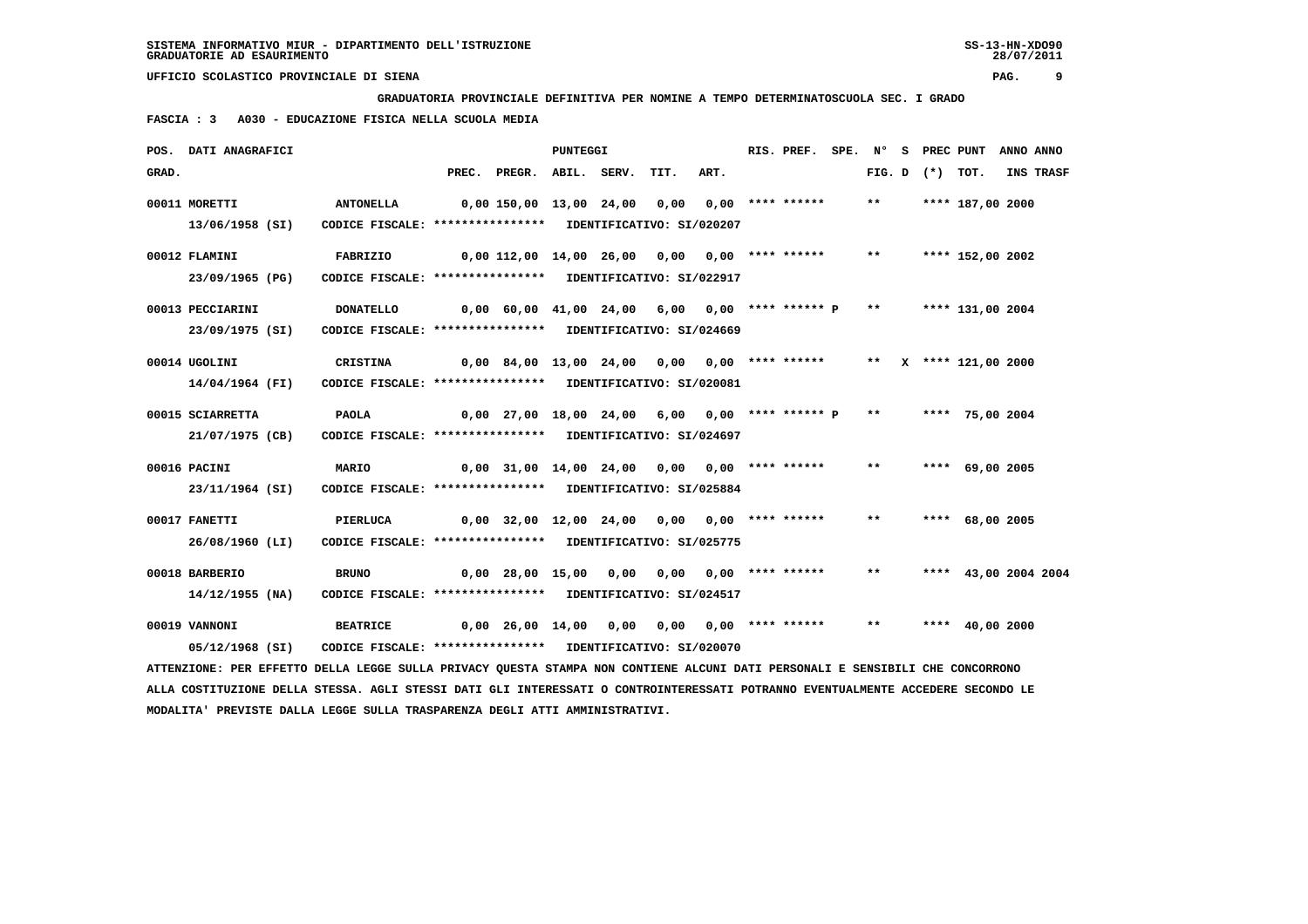**GRADUATORIA PROVINCIALE DEFINITIVA PER NOMINE A TEMPO DETERMINATOSCUOLA SEC. I GRADO**

 **FASCIA : 3 A030 - EDUCAZIONE FISICA NELLA SCUOLA MEDIA**

|       | POS. DATI ANAGRAFICI  |                                                            |      |                  | PUNTEGGI           |             |                                 |      | RIS. PREF.                | SPE. N° |               | S. | PREC PUNT      |                        | ANNO ANNO |                 |
|-------|-----------------------|------------------------------------------------------------|------|------------------|--------------------|-------------|---------------------------------|------|---------------------------|---------|---------------|----|----------------|------------------------|-----------|-----------------|
| GRAD. |                       |                                                            |      | PREC. PREGR.     |                    | ABIL. SERV. | TIT.                            | ART. |                           |         |               |    | $FIG. D$ $(*)$ | TOT.                   |           | INS TRASF       |
|       | 00020 RIBATTEZZATO    | TERESA                                                     |      | 0,00 15,00       | 16,00              | 0,00        | 0,00                            |      | $0,00$ **** ****** $P$ ** |         |               |    |                | X **** 31,00 2005 2005 |           |                 |
|       | 28/05/1968 (CE)       | CODICE FISCALE: ****************                           |      |                  |                    |             | IDENTIFICATIVO: SI/025921       |      |                           |         |               |    |                |                        |           |                 |
|       | 00021 SCOTTO DI CARLO | VITTORIO                                                   | 0,00 |                  | 0,00 18,00         |             | $0,00$ 13,00 0,00 **** ****** P |      |                           |         | $\star \star$ |    |                | **** 31,00 2007        |           |                 |
|       | 09/06/1979 (NA)       | CODICE FISCALE: **************** IDENTIFICATIVO: SI/027418 |      |                  |                    |             |                                 |      |                           |         |               |    |                |                        |           |                 |
|       | 00022 PALOSCHI        | LARISSA                                                    |      | 0,00 18,00 12,00 |                    | 0,00        | 0,00                            |      | $0,00$ **** ******        |         | $***$         |    | ****           |                        |           | 30,00 2011 2011 |
|       | 19/02/1968 (MI)       | CODICE FISCALE: **************** IDENTIFICATIVO: SI/035214 |      |                  |                    |             |                                 |      |                           |         |               |    |                |                        |           |                 |
|       | 00023 ROMITO          | <b>SAVERINA</b>                                            |      | 0,00 13,00 14,00 |                    | 0,00        | 0,00                            |      | $0,00$ **** ****** **     |         |               |    |                | X **** 27,00 2005 2005 |           |                 |
|       | 02/01/1968 (CZ)       | CODICE FISCALE: ****************                           |      |                  |                    |             | IDENTIFICATIVO: SI/025926       |      |                           |         |               |    |                |                        |           |                 |
|       | 00024 ANNUNZIATA      | <b>NUNZIO</b>                                              | 0,00 |                  | 0,00 16,00         | 0,00        | 0,00                            |      | $0.00$ **** ****** P      |         | $\star\star$  |    |                | **** 16,00 2007        |           |                 |
|       | 07/02/1980 (NA)       | CODICE FISCALE: **************** IDENTIFICATIVO: SI/027040 |      |                  |                    |             |                                 |      |                           |         |               |    |                |                        |           |                 |
|       | 00025 PECCHIOLI       | <b>DAMIANO</b>                                             | 0,00 |                  | $0.00 \quad 14.00$ | 0,00        | 0,00                            |      | $0.00$ **** ******        |         | $***$         |    |                | **** 14,00 2004        |           |                 |
|       | 11/04/1958 (SI)       | CODICE FISCALE: *****************                          |      |                  |                    |             | IDENTIFICATIVO: SI/024665       |      |                           |         |               |    |                |                        |           |                 |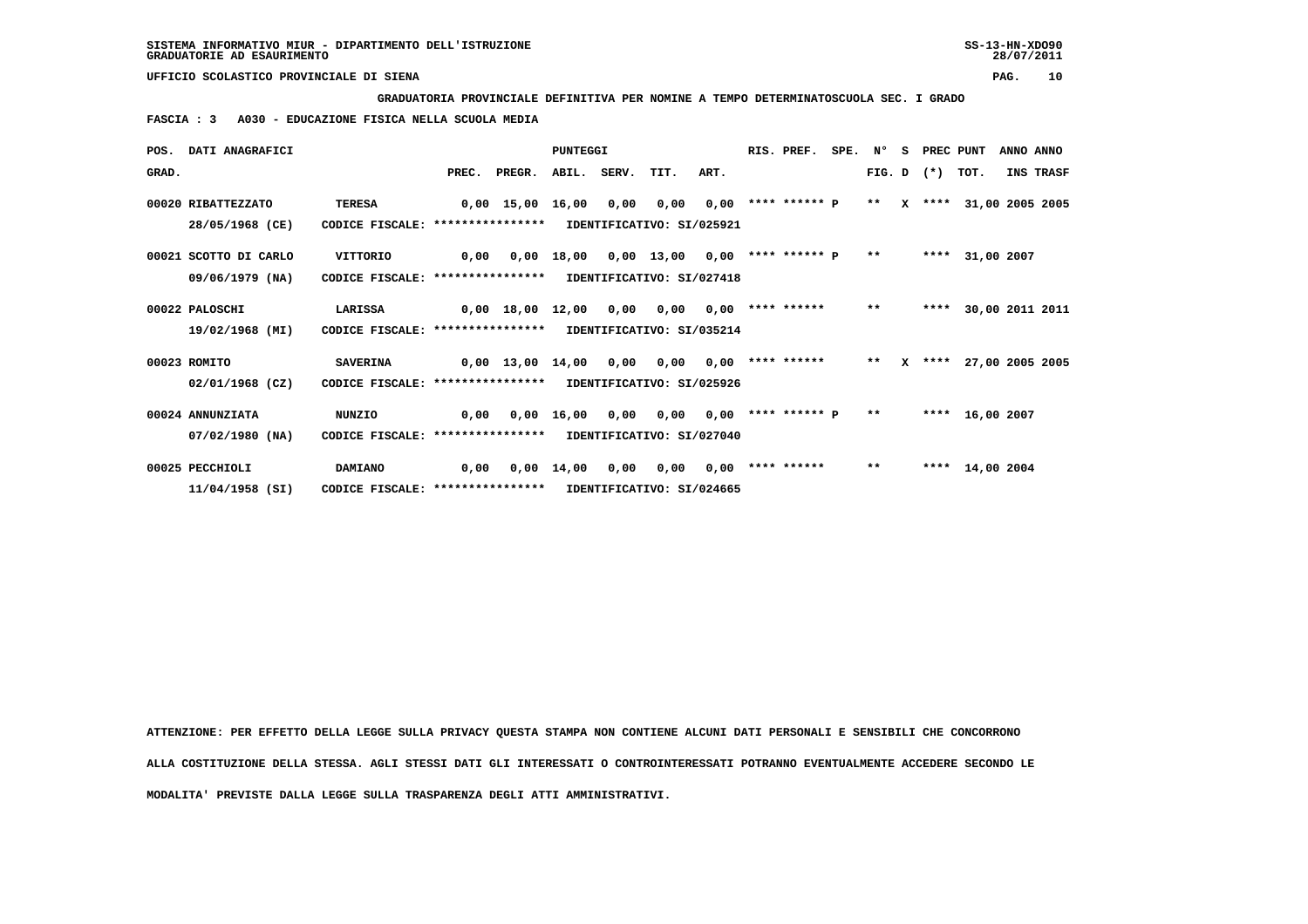**GRADUATORIA PROVINCIALE DEFINITIVA PER NOMINE A TEMPO DETERMINATOSCUOLA SEC. I GRADO**

 **FASCIA : 1 A032 - EDUCAZIONE MUSICALE NELLA SCUOLA MEDIA**

| POS.  | DATI ANAGRAFICI |                                   |                  |        | PUNTEGGI |             |                           |      | RIS. PREF.  | SPE. | Ν°           | s | PREC PUNT |                       | ANNO ANNO |
|-------|-----------------|-----------------------------------|------------------|--------|----------|-------------|---------------------------|------|-------------|------|--------------|---|-----------|-----------------------|-----------|
| GRAD. |                 |                                   | PREC.            | PREGR. |          | ABIL. SERV. | TIT.                      | ART. |             |      | FIG. D $(*)$ |   |           | TOT.                  | INS TRASF |
|       | 00001 CANNAVO'  | LUCILLA                           | 221,00           | 0,00   | 0,00     | 24,00       | 0,00                      | 0,00 | **** ****** |      | $**$         | x |           | **** 245,00 2011 2011 |           |
|       | 04/12/1950 (RM) | CODICE FISCALE:                   | **************** |        |          |             | IDENTIFICATIVO: SI/035180 |      |             |      |              |   |           |                       |           |
|       | 00002 TESEI     | <b>SABRINA</b>                    | 205,00           | 0,00   | 0,00     | 24,00       | 0,00                      | 0,00 | **** ****** |      | $**$         |   |           | **** 229,00 2011 2011 |           |
|       | 09/09/1964 (TR) | CODICE FISCALE: ***************** |                  |        |          |             | IDENTIFICATIVO: SI/035197 |      |             |      |              |   |           |                       |           |
|       | 00003 CIVITELLI | <b>SABRINA</b>                    | 168,00           | 0,00   | 0,00     | 24,00       | 0,00                      | 0,00 | **** ****** |      | $***$        |   |           | **** 192,00 2000      |           |
|       | 22/05/1959 (SI) | CODICE FISCALE: ****************  |                  |        |          |             | IDENTIFICATIVO: SI/000278 |      |             |      |              |   |           |                       |           |
|       | 00004 SALLUSTO  | MADDALENA                         | 167,00           | 0,00   | 0,00     | 24,00       | 0,00                      | 0,00 | **** ****** |      | $* *$        | x |           | **** 191,00 2007      |           |
|       | 03/01/1961 (SA) | CODICE FISCALE: ***************** |                  |        |          |             | IDENTIFICATIVO: SI/023445 |      |             |      |              |   |           |                       |           |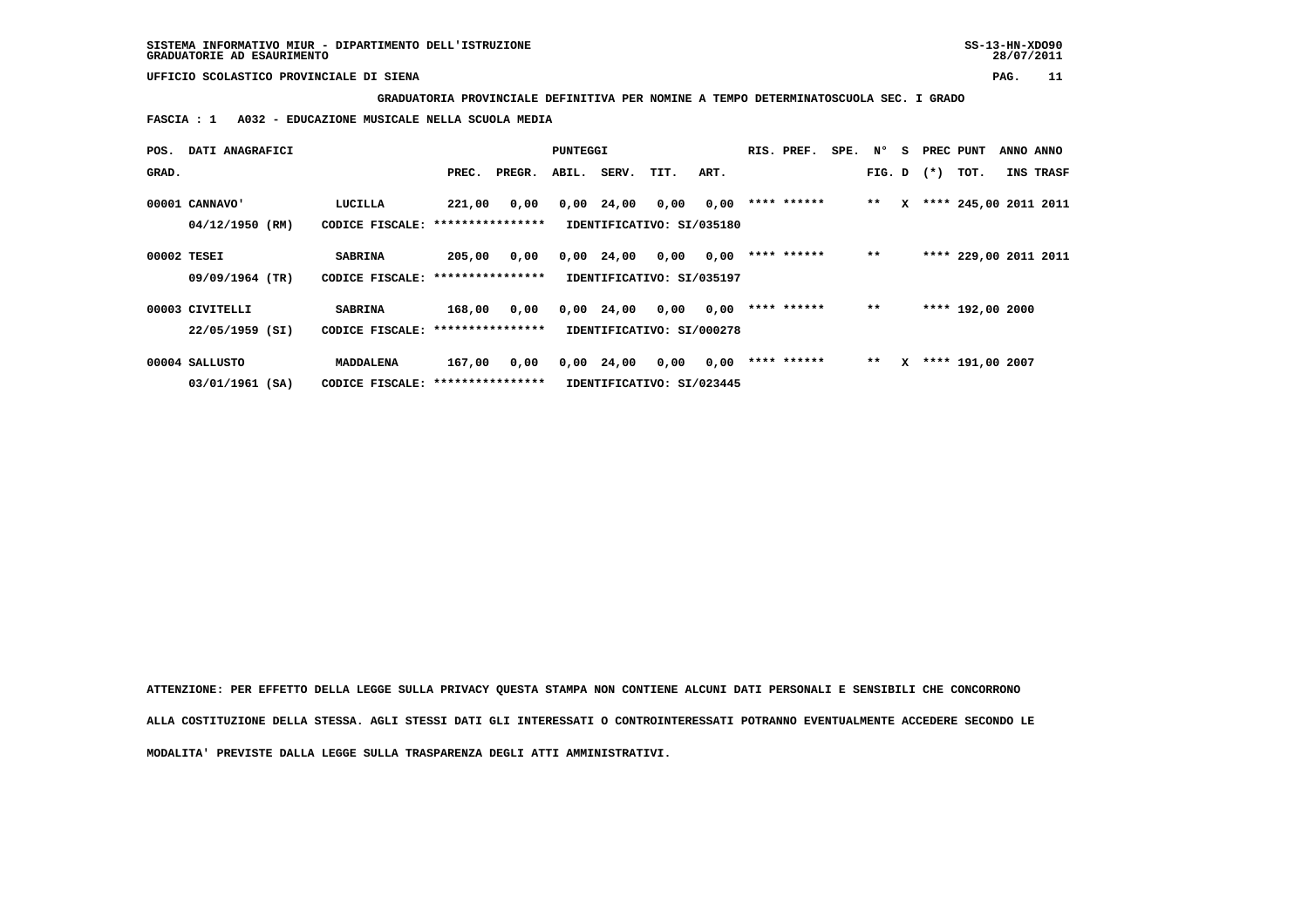**GRADUATORIA PROVINCIALE DEFINITIVA PER NOMINE A TEMPO DETERMINATOSCUOLA SEC. I GRADO**

 **FASCIA : 3 A032 - EDUCAZIONE MUSICALE NELLA SCUOLA MEDIA**

|            | POS. DATI ANAGRAFICI                                                                                                          |                                                              |                                                                        | <b>PUNTEGGI</b> |                       |      | RIS. PREF. |       |                   | SPE. N° S PREC PUNT ANNO ANNO |           |
|------------|-------------------------------------------------------------------------------------------------------------------------------|--------------------------------------------------------------|------------------------------------------------------------------------|-----------------|-----------------------|------|------------|-------|-------------------|-------------------------------|-----------|
| GRAD.      |                                                                                                                               |                                                              | PREC. PREGR. ABIL. SERV.                                               |                 | TIT.                  | ART. |            |       | FIG. D $(*)$ TOT. |                               | INS TRASF |
|            | 00005 VAGAGGINI                                                                                                               | <b>CHIARA ANGELA</b>                                         | 0,00 201,00 18,00 0,00                                                 |                 | 0,00 0,00 **** ****** |      |            | $***$ |                   | **** 219,00 2002              |           |
|            | 13/05/1953 (SI)                                                                                                               | CODICE FISCALE: **************** IDENTIFICATIVO: SI/020080   |                                                                        |                 |                       |      |            |       |                   |                               |           |
|            | 00006 MORGANTINI                                                                                                              | LUCA                                                         | 0,00 94,00 40,00 24,00 15,00 0,00 **** ******                          |                 |                       |      |            | $***$ |                   | **** 173,00 2005              |           |
|            | 31/05/1966 (SI)                                                                                                               | CODICE FISCALE: **************** IDENTIFICATIVO: SI/025875   |                                                                        |                 |                       |      |            |       |                   |                               |           |
| 00007 MAGI |                                                                                                                               | CARLO                                                        | $0,00$ 132,00 14,00 24,00 0,00 0,00 **** ******                        |                 |                       |      |            | $***$ |                   | **** 170,00 2002              |           |
|            | 07/08/1967 (SI)                                                                                                               | CODICE FISCALE: **************** IDENTIFICATIVO: SI/022950   |                                                                        |                 |                       |      |            |       |                   |                               |           |
|            | 00008 MOSCHETTINI                                                                                                             | ANDREA ANTONIO 0,00 118,00 16,00 24,00 0,00 0,00 **** ****** |                                                                        |                 |                       |      |            | $***$ |                   | **** 158,00 2003 2003         |           |
|            | $02/04/1968$ (BR)                                                                                                             | CODICE FISCALE: **************** IDENTIFICATIVO: SI/023860   |                                                                        |                 |                       |      |            |       |                   |                               |           |
|            | 00009 PANZANI                                                                                                                 | <b>SANDRA</b>                                                | 0,00 121,00 17,00 12,00 0,00 0,00 **** ******                          |                 |                       |      |            | $***$ |                   | **** 150,00 2000              |           |
|            | 06/02/1957 (FI)                                                                                                               | CODICE FISCALE: **************** IDENTIFICATIVO: SI/020305   |                                                                        |                 |                       |      |            |       |                   |                               |           |
|            | 00010 ROSOLACCI                                                                                                               | CATERINA                                                     | $0,00$ 75,00 40,00 24,00 9,00 0,00 **** ****** P ** X **** 148,00 2003 |                 |                       |      |            |       |                   |                               |           |
|            | 09/06/1968 (SI)                                                                                                               | CODICE FISCALE: **************** IDENTIFICATIVO: SI/023882   |                                                                        |                 |                       |      |            |       |                   |                               |           |
|            | 00011 PERAGNOLI                                                                                                               | MONICA                                                       | $0,00$ 92,00 15,00 24,00 0,00 0,00 **** ****** P **                    |                 |                       |      |            |       |                   | **** 131,00 2002              |           |
|            | 09/04/1956 (FI)                                                                                                               | CODICE FISCALE: **************** IDENTIFICATIVO: SI/022780   |                                                                        |                 |                       |      |            |       |                   |                               |           |
|            | 00012 CABIBBO                                                                                                                 | MAURIZIO                                                     | $0,00$ $92,00$ $13,00$ $24,00$ $0,00$ $0,00$ $***$                     |                 |                       |      |            | $***$ |                   | **** 129,00 2000              |           |
|            | 12/10/1964 (SI)                                                                                                               | CODICE FISCALE: **************** IDENTIFICATIVO: SI/020023   |                                                                        |                 |                       |      |            |       |                   |                               |           |
|            | 00013 ROSSI                                                                                                                   | <b>GIACOMO</b>                                               | 0,00 51,00 41,00 24,00 0,00 0,00 **** ******                           |                 |                       |      |            |       |                   | ** $X$ **** 116,00 2005       |           |
|            | 24/03/1978 (SI)                                                                                                               | CODICE FISCALE: **************** IDENTIFICATIVO: SI/025927   |                                                                        |                 |                       |      |            |       |                   |                               |           |
|            | ATTENZIONE: PER EFFETTO DELLA LEGGE SULLA PRIVACY QUESTA STAMPA NON CONTIENE ALCUNI DATI PERSONALI E SENSIBILI CHE CONCORRONO |                                                              |                                                                        |                 |                       |      |            |       |                   |                               |           |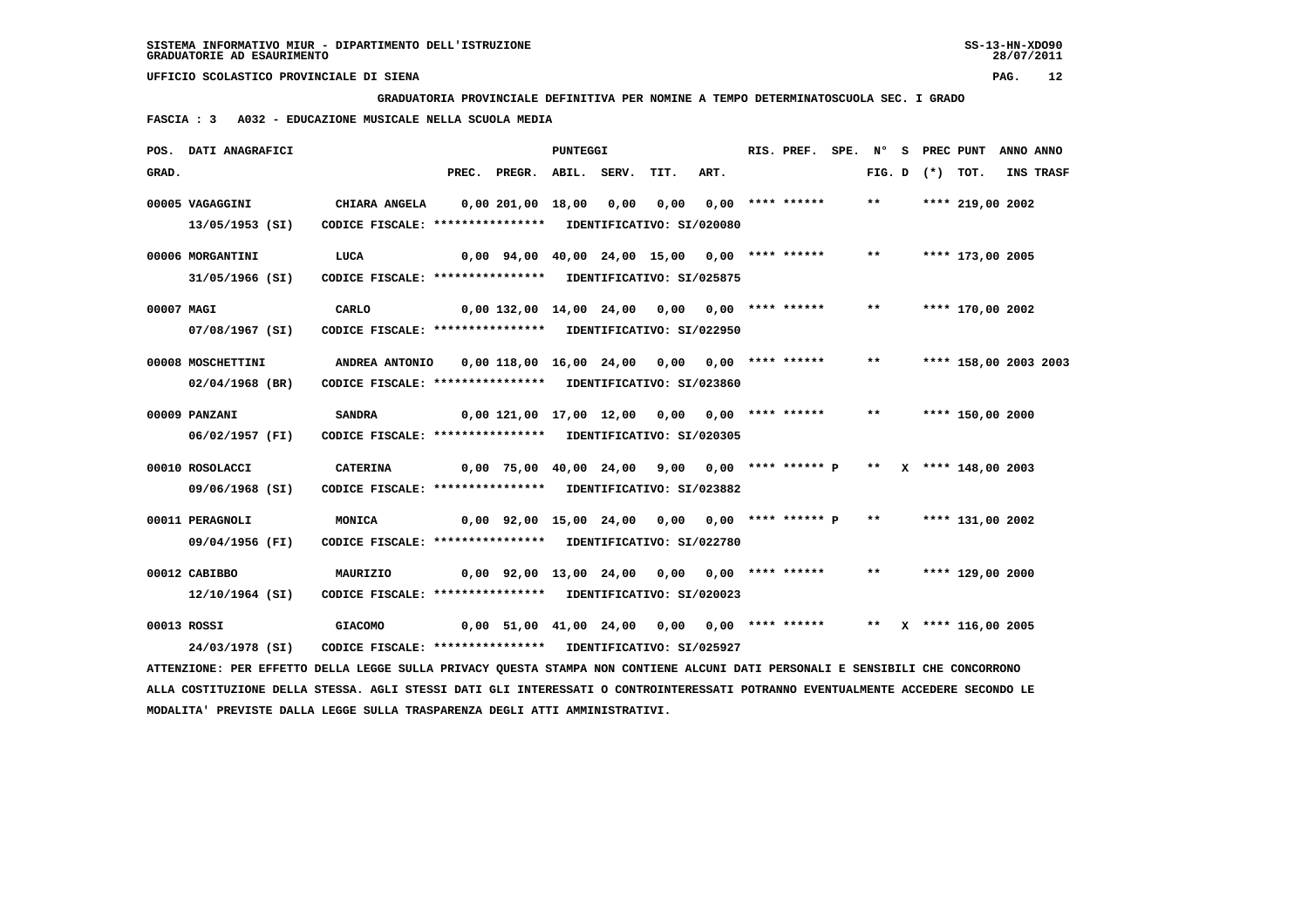**GRADUATORIA PROVINCIALE DEFINITIVA PER NOMINE A TEMPO DETERMINATOSCUOLA SEC. I GRADO**

 **FASCIA : 3 A032 - EDUCAZIONE MUSICALE NELLA SCUOLA MEDIA**

|       | POS. DATI ANAGRAFICI                                                                                                            |                                                            |       |                                                                          | PUNTEGGI |      |      | RIS. PREF. |       |                     | SPE. N° S PREC PUNT   | ANNO ANNO |
|-------|---------------------------------------------------------------------------------------------------------------------------------|------------------------------------------------------------|-------|--------------------------------------------------------------------------|----------|------|------|------------|-------|---------------------|-----------------------|-----------|
| GRAD. |                                                                                                                                 |                                                            | PREC. | PREGR. ABIL. SERV.                                                       |          | TIT. | ART. |            |       | FIG. $D$ $(*)$ TOT. |                       | INS TRASF |
|       | 00014 MARRA                                                                                                                     | <b>SANDRO</b>                                              |       | 0,00 80,00 11,00 24,00 0,00 0,00 **** ******                             |          |      |      |            |       |                     | ** X **** 115,00 2005 |           |
|       | 29/11/1967 (NA)                                                                                                                 | CODICE FISCALE: **************** IDENTIFICATIVO: SI/025879 |       |                                                                          |          |      |      |            |       |                     |                       |           |
|       | 00015 LESSMANN                                                                                                                  | KLAUS THOMAS                                               |       | 0,00 75,00 14,00 24,00 0,00 0,00 **** ******                             |          |      |      |            | $***$ |                     | **** 113,00 2007      |           |
|       | 20/04/1961 (EE)                                                                                                                 | CODICE FISCALE: **************** IDENTIFICATIVO: SI/026936 |       |                                                                          |          |      |      |            |       |                     |                       |           |
|       | 00016 SMERIGLIO                                                                                                                 | <b>CONSOLATA</b>                                           |       | $0,00$ 32,00 38,00 24,00 13,00 0,00 **** ******                          |          |      |      |            | $***$ |                     | **** 107,00 2007      |           |
|       | 19/03/1973 (RC)                                                                                                                 | CODICE FISCALE: **************** IDENTIFICATIVO: SI/027432 |       |                                                                          |          |      |      |            |       |                     |                       |           |
|       | 00017 VENEZIA                                                                                                                   | <b>GIOVANNI</b>                                            |       | 0,00 22,00 42,00 24,00 9,00 0,00 **** ****** P                           |          |      |      |            | $***$ |                     | **** 97,00 2007       |           |
|       | 21/06/1976 (AV)                                                                                                                 | CODICE FISCALE: **************** IDENTIFICATIVO: SI/027497 |       |                                                                          |          |      |      |            |       |                     |                       |           |
|       | 00018 RUSSO                                                                                                                     | <b>GABRIELLA</b>                                           |       | $0,00$ 22,00 38,00 26,00 6,00 0,00 **** ****** P ** X **** 92,00 2007    |          |      |      |            |       |                     |                       |           |
|       | 01/11/1976 (CB)                                                                                                                 | CODICE FISCALE: **************** IDENTIFICATIVO: SI/027420 |       |                                                                          |          |      |      |            |       |                     |                       |           |
|       | 00019 SCOGNAMIGLIO                                                                                                              | <b>ALFREDO</b>                                             |       | $0,00$ 22,00 41,00 24,00 4,00 0,00 **** ****** P ** X **** 91,00 2007    |          |      |      |            |       |                     |                       |           |
|       | 10/05/1973 (NA)                                                                                                                 | CODICE FISCALE: **************** IDENTIFICATIVO: SI/027413 |       |                                                                          |          |      |      |            |       |                     |                       |           |
|       | 00020 MASSARA                                                                                                                   | <b>STEFANIA</b>                                            |       | $0.00$ 12.00 42.00 24.00 12.00 0.00 **** ******                          |          |      |      |            | $***$ |                     | **** 90,00 2007       |           |
|       | 30/10/1978 (EE)                                                                                                                 | CODICE FISCALE: **************** IDENTIFICATIVO: SI/027270 |       |                                                                          |          |      |      |            |       |                     |                       |           |
|       | 00021 GAMBINO                                                                                                                   | LUCA                                                       |       | 0,00 24,00 40,00 24,00 0,00 0,00 **** ****** P ** **** 88,00 2007        |          |      |      |            |       |                     |                       |           |
|       | 04/08/1978 (PA)                                                                                                                 | CODICE FISCALE: **************** IDENTIFICATIVO: SI/026913 |       |                                                                          |          |      |      |            |       |                     |                       |           |
|       | 00022 MUSCOLINO                                                                                                                 | <b>FRANCESCO</b>                                           |       | 0,00 18,00 42,00 24,00 3,00 0,00 **** ****** P ** X **** 87,00 2011 2011 |          |      |      |            |       |                     |                       |           |
|       | 07/11/1976 (MT)                                                                                                                 | CODICE FISCALE: **************** IDENTIFICATIVO: SI/035213 |       |                                                                          |          |      |      |            |       |                     |                       |           |
|       | ATTENZIONE: PER EFFETTO DELLA LEGGE SULLA PRIVACY QUESTA STAMPA NON CONTIENE ALCUNI DATI PERSONALI E SENSIBILI CHE CONCORRONO   |                                                            |       |                                                                          |          |      |      |            |       |                     |                       |           |
|       | ALLA COSTITUZIONE DELLA STESSA. AGLI STESSI DATI GLI INTERESSATI O CONTROINTERESSATI POTRANNO EVENTUALMENTE ACCEDERE SECONDO LE |                                                            |       |                                                                          |          |      |      |            |       |                     |                       |           |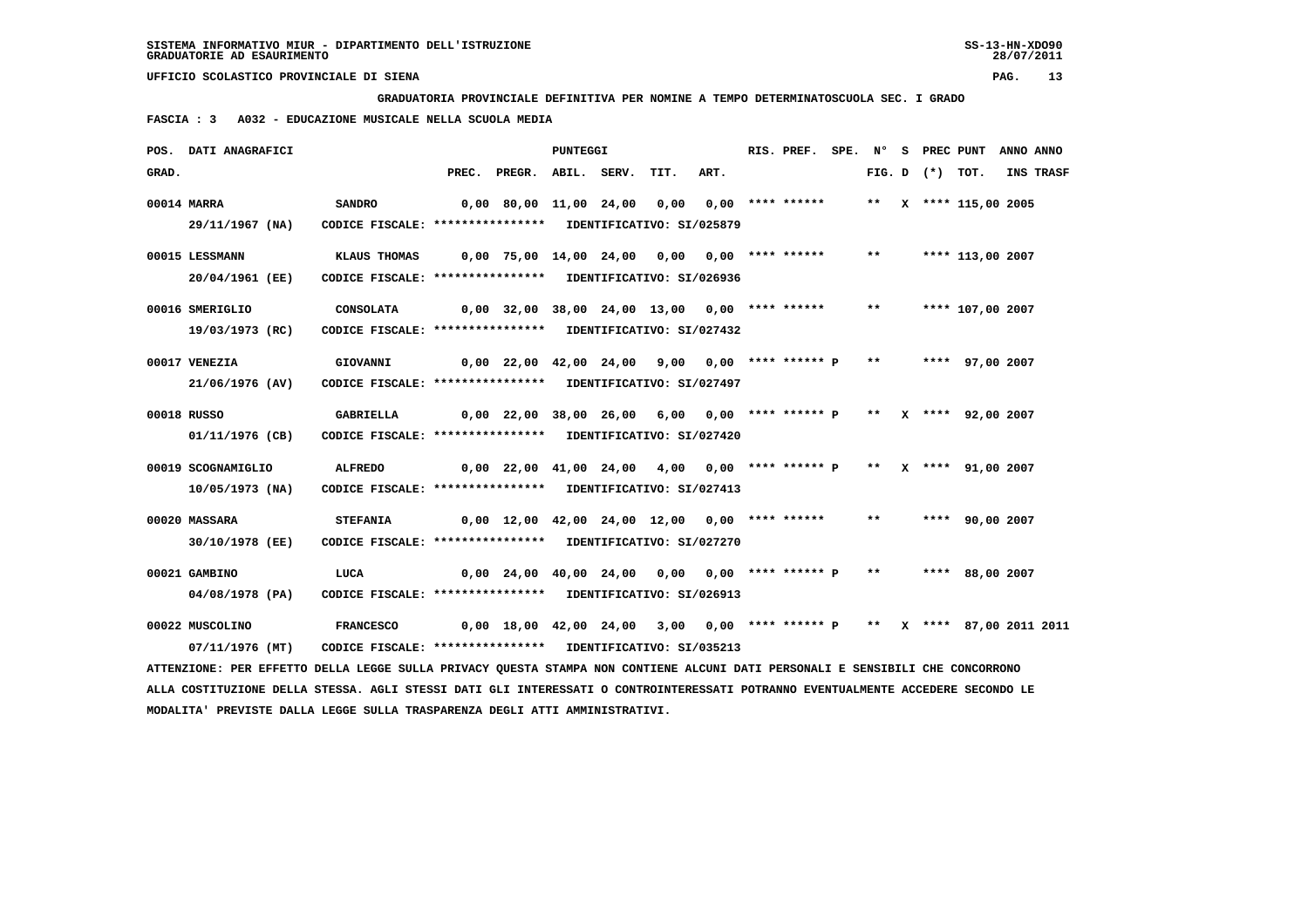**GRADUATORIA PROVINCIALE DEFINITIVA PER NOMINE A TEMPO DETERMINATOSCUOLA SEC. I GRADO**

 **FASCIA : 3 A032 - EDUCAZIONE MUSICALE NELLA SCUOLA MEDIA**

|       | POS. DATI ANAGRAFICI                 |                                                       |       |                                            | PUNTEGGI                       |                  |                                   |      | RIS. PREF.           | SPE. N <sup>o</sup> |       | S. | PREC PUNT         |                 |            | ANNO ANNO        |
|-------|--------------------------------------|-------------------------------------------------------|-------|--------------------------------------------|--------------------------------|------------------|-----------------------------------|------|----------------------|---------------------|-------|----|-------------------|-----------------|------------|------------------|
| GRAD. |                                      |                                                       | PREC. | PREGR.                                     |                                | ABIL. SERV. TIT. |                                   | ART. |                      |                     |       |    | FIG. D $(*)$ TOT. |                 |            | <b>INS TRASF</b> |
|       | 00023 CECCARELLI<br>13/12/1974 (SI)  | <b>MASSIMO</b><br>CODICE FISCALE: *****************   |       | $0,00$ 12,00 38,00 28,00 0,00              |                                |                  | IDENTIFICATIVO: SI/026772         | 0,00 | **** ******          |                     | $***$ |    |                   | **** 78,00 2007 |            |                  |
|       | 00024 FALERI<br>25/08/1973 (SI)      | LUCIA<br>CODICE FISCALE: ****************             |       | $0,00 \quad 12,00 \quad 40,00 \quad 24,00$ |                                |                  | 0,00<br>IDENTIFICATIVO: SI/026872 | 0,00 | **** ******          |                     | $***$ |    |                   | **** 76,00 2007 |            |                  |
|       | 00025 VALDAMBRINI<br>08/11/1974 (SI) | <b>BARBARA</b><br>CODICE FISCALE: *****************   |       | $0,00$ $20,00$ $41,00$ $0,00$              |                                |                  | 4,00<br>IDENTIFICATIVO: SI/027487 | 0,00 | **** ******          |                     | $* *$ |    |                   | **** 65,00 2007 |            |                  |
|       | 00026 DI GREGORIO<br>19/11/1984 (CE) | <b>FRANCESCO</b><br>CODICE FISCALE: ***************** | 0,00  |                                            | 4,00 41,00 12,00               |                  | 3,00<br>IDENTIFICATIVO: SI/026833 | 0,00 | **** ****** <b>P</b> |                     | $***$ |    | ****              |                 | 60,00 2007 |                  |
|       | 00027 VERMIGLI<br>21/10/1975 (GR)    | <b>VANIA</b><br>CODICE FISCALE: *****************     | 0,00  |                                            | $0,00 \quad 42,00 \quad 10,00$ |                  | 3,00<br>IDENTIFICATIVO: SI/033237 | 0,00 | **** ******          |                     | $***$ |    | ****              |                 | 55,00 2009 |                  |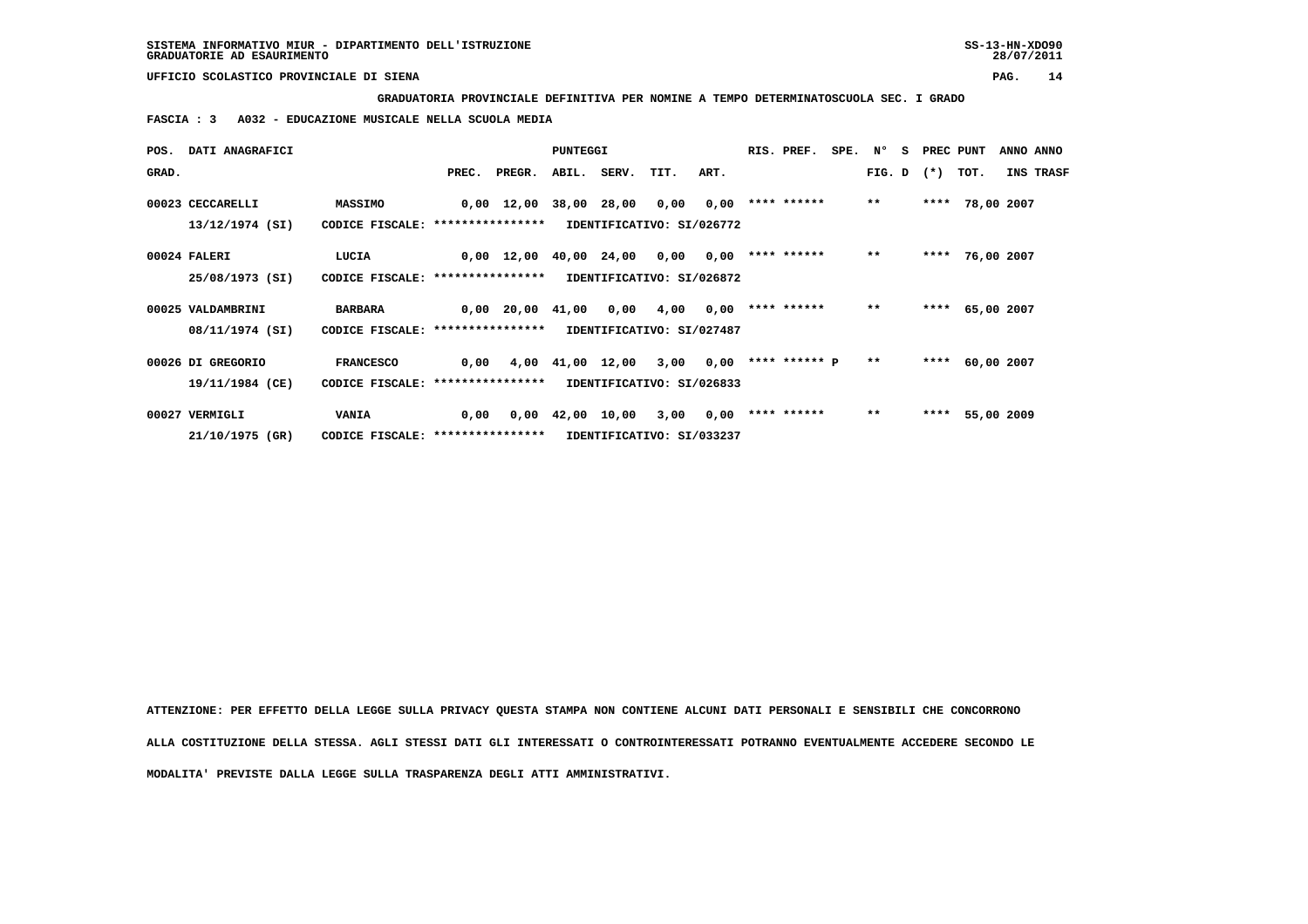**GRADUATORIA PROVINCIALE DEFINITIVA PER NOMINE A TEMPO DETERMINATOSCUOLA SEC. I GRADO**

 **FASCIA : 3 A033 - EDUCAZIONE TECNICA NELLA SCUOLA MEDIA**

| POS.  | DATI ANAGRAFICI                     |                                                       |       |              | PUNTEGGI          |             |                                    |      | RIS. PREF.  | SPE. N° |        | s | PREC PUNT |            | ANNO ANNO        |
|-------|-------------------------------------|-------------------------------------------------------|-------|--------------|-------------------|-------------|------------------------------------|------|-------------|---------|--------|---|-----------|------------|------------------|
| GRAD. |                                     |                                                       | PREC. | PREGR.       |                   | ABIL. SERV. | TIT.                               | ART. |             |         | FIG. D |   | $(* )$    | TOT.       | <b>INS TRASF</b> |
|       | 00001 MIGNARRI<br>$17/04/1978$ (SI) | <b>FRANCESCA</b><br>CODICE FISCALE: ***************** |       | $0,00$ 24,00 | 18,00 24,00       |             | 12,00<br>IDENTIFICATIVO: SI/027282 | 0,00 | **** ****** |         | $**$   | x | ****      | 78,00 2009 |                  |
|       | 00002 ROMANO                        | <b>ANGELO</b>                                         | 0.00  | 2,00         | 39,00             | 26,00       | 0,00                               | 0,00 | **** ****** |         | $**$   | x | ****      | 67,00 2007 |                  |
|       | 30/11/1975 (TO)                     | CODICE FISCALE: *****************                     |       |              |                   |             | IDENTIFICATIVO: SI/027386          |      |             |         |        |   |           |            |                  |
|       | 00003 MEUCCI                        | <b>FRANCESCA</b>                                      |       | $0,00$ 18,00 | 42,00             | 0,00        | 3,00                               | 0,00 | **** ****** |         | $**$   | x | ****      | 63,00 2009 |                  |
|       | 20/12/1977 (SI)                     | CODICE FISCALE: *****************                     |       |              |                   |             | IDENTIFICATIVO: SI/033294          |      |             |         |        |   |           |            |                  |
|       | 00004 TRABALZINI                    | LUCA                                                  | 0,00  | 0,00         | 17,00 24,00 13,00 |             |                                    | 0,00 | **** ****** |         | $***$  |   | ****      | 54,00 2009 |                  |
|       | 14/09/1971 (SI)                     | CODICE FISCALE: *****************                     |       |              |                   |             | IDENTIFICATIVO: SI/027153          |      |             |         |        |   |           |            |                  |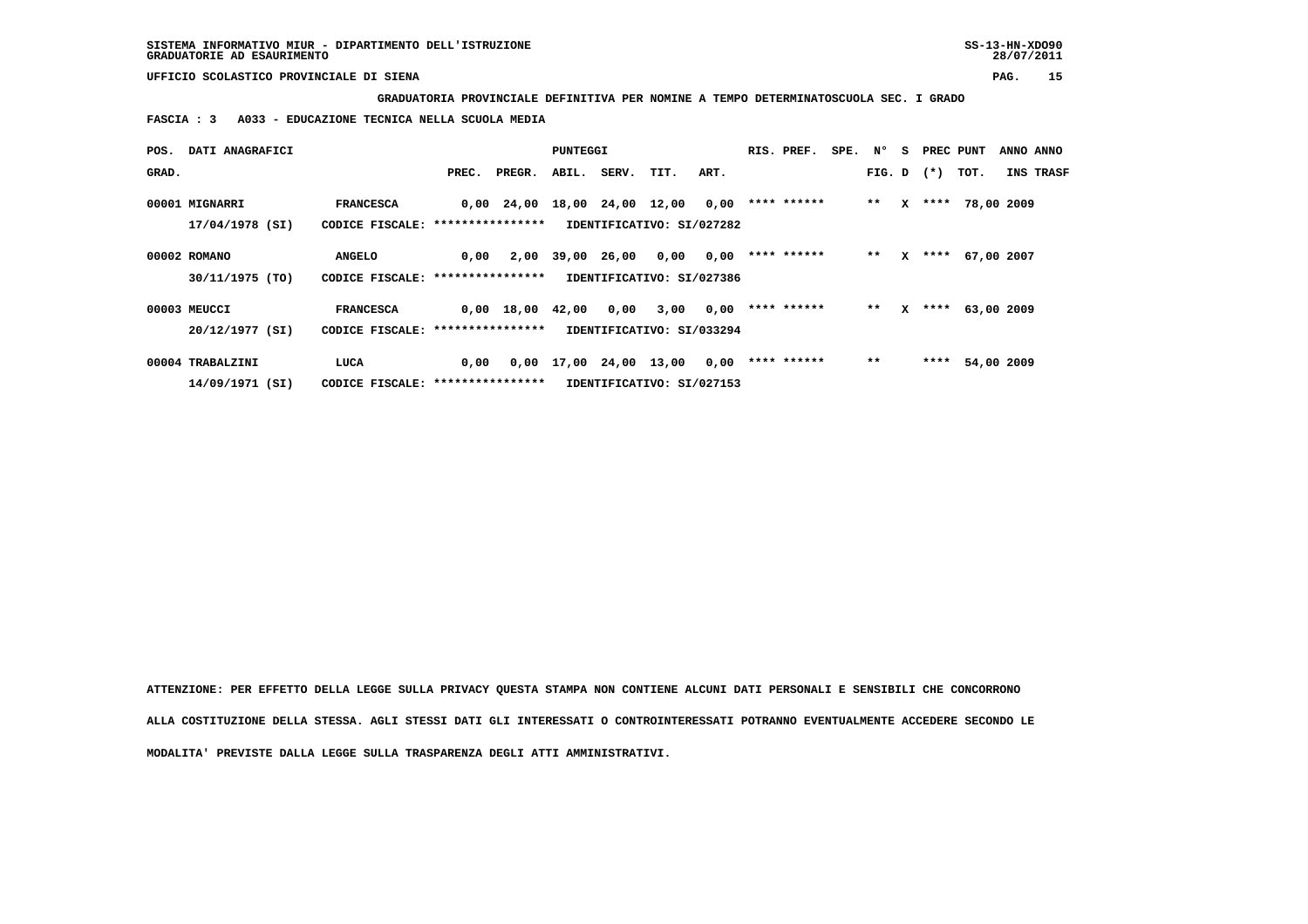**GRADUATORIA PROVINCIALE DEFINITIVA PER NOMINE A TEMPO DETERMINATOSCUOLA SEC. I GRADO**

 **FASCIA : 3 A043 - ITALIANO STORIA ED EDUCAZIONE CIVICA,GEOGRAFIA NELLA SCUOLA MEDIA**

|       | POS. DATI ANAGRAFICI                                                                                                            |                                                            |                                                                              |                                                                         | <b>PUNTEGGI</b> |      |      | RIS. PREF. SPE. Nº |       | S PREC PUNT    |                         | ANNO ANNO |           |
|-------|---------------------------------------------------------------------------------------------------------------------------------|------------------------------------------------------------|------------------------------------------------------------------------------|-------------------------------------------------------------------------|-----------------|------|------|--------------------|-------|----------------|-------------------------|-----------|-----------|
| GRAD. |                                                                                                                                 |                                                            | PREC.                                                                        | PREGR. ABIL. SERV.                                                      |                 | TIT. | ART. |                    |       | $FIG. D$ $(*)$ | тот.                    |           | INS TRASF |
|       | 00001 CAMPANINI                                                                                                                 | MICHELE                                                    |                                                                              | 0,00 72,00 42,00 24,00 21,00 0,00 **** ******                           |                 |      |      |                    |       |                | ** $X$ **** 159,00 2003 |           |           |
|       | 04/07/1974 (SI)                                                                                                                 | CODICE FISCALE: **************** IDENTIFICATIVO: SI/023790 |                                                                              |                                                                         |                 |      |      |                    |       |                |                         |           |           |
|       | 00002 PERINI                                                                                                                    | <b>ELENA</b>                                               |                                                                              | $0,00$ 108,00 14,00 24,00 7,00 0,00 **** ******                         |                 |      |      |                    | $***$ |                | **** 153,00 2002        |           |           |
|       | 23/09/1965 (SI)                                                                                                                 | CODICE FISCALE: **************** IDENTIFICATIVO: SI/022813 |                                                                              |                                                                         |                 |      |      |                    |       |                |                         |           |           |
|       | 00003 BISCOTTI                                                                                                                  | <b>ANNA</b>                                                |                                                                              | $0,00$ 72,00 42,00 24,00 10,00 0,00 **** ******                         |                 |      |      |                    | $***$ |                | **** 148,00 2003        |           |           |
|       | 06/03/1972 (TO)                                                                                                                 | CODICE FISCALE: **************** IDENTIFICATIVO: SI/023783 |                                                                              |                                                                         |                 |      |      |                    |       |                |                         |           |           |
|       | 00004 PEDDIO                                                                                                                    | <b>PINA CARMINE</b>                                        |                                                                              | 0,00 103,00 12,00 24,00 8,00 0,00 **** ******                           |                 |      |      |                    |       |                | ** $X$ **** 147,00 2002 |           |           |
|       | 16/07/1969 (NU)                                                                                                                 | CODICE FISCALE: **************** IDENTIFICATIVO: SI/022979 |                                                                              |                                                                         |                 |      |      |                    |       |                |                         |           |           |
|       | 00005 CUDEMO                                                                                                                    | <b>MARIATERESA</b>                                         |                                                                              | $0,00$ 73,00 42,00 24,00 7,00 0,00 **** ******                          |                 |      |      |                    | $***$ |                | **** 146,00 2005 2005   |           |           |
|       | 03/04/1977 (BA)                                                                                                                 | CODICE FISCALE: **************** IDENTIFICATIVO: SI/025695 |                                                                              |                                                                         |                 |      |      |                    |       |                |                         |           |           |
|       | 00006 BONELLI                                                                                                                   | <b>VERONICA</b>                                            | 0,00 100,00 12,00 24,00 8,00 0,00 **** ******                                |                                                                         |                 |      |      |                    | $***$ |                | **** 144,00 2002        |           |           |
|       | 21/10/1973 (SI)                                                                                                                 | CODICE FISCALE: **************** IDENTIFICATIVO: SI/022812 |                                                                              |                                                                         |                 |      |      |                    |       |                |                         |           |           |
|       | 00007 COSENTINO                                                                                                                 | <b>CATERINA</b>                                            |                                                                              | $0,00$ 66,00 42,00 24,00 10,00 0,00 **** ****** P **                    |                 |      |      |                    |       |                | **** 142,00 2004        |           |           |
|       | 05/01/1977 (VV)                                                                                                                 | CODICE FISCALE: **************** IDENTIFICATIVO: SI/024617 |                                                                              |                                                                         |                 |      |      |                    |       |                |                         |           |           |
|       | 00008 MENGA                                                                                                                     | <b>FABIO</b>                                               | 0,00 66,00 42,00 24,00 10,00  0,00 **** ******   **  x **** 142,00 2005 2005 |                                                                         |                 |      |      |                    |       |                |                         |           |           |
|       | 25/06/1974 (BA)                                                                                                                 | CODICE FISCALE: **************** IDENTIFICATIVO: SI/025860 |                                                                              |                                                                         |                 |      |      |                    |       |                |                         |           |           |
|       | 00009 GIAKALIS                                                                                                                  | <b>ATHANASIOS</b>                                          |                                                                              | 0,00 72,00 42,00 24,00 3,00 0,00 **** ****** P ** **** 141,00 2004 2004 |                 |      |      |                    |       |                |                         |           |           |
|       | 24/12/1964 (EE)                                                                                                                 | CODICE FISCALE: **************** IDENTIFICATIVO: SI/024705 |                                                                              |                                                                         |                 |      |      |                    |       |                |                         |           |           |
|       | ATTENZIONE: PER EFFETTO DELLA LEGGE SULLA PRIVACY QUESTA STAMPA NON CONTIENE ALCUNI DATI PERSONALI E SENSIBILI CHE CONCORRONO   |                                                            |                                                                              |                                                                         |                 |      |      |                    |       |                |                         |           |           |
|       | ALLA COSTITUZIONE DELLA STESSA. AGLI STESSI DATI GLI INTERESSATI O CONTROINTERESSATI POTRANNO EVENTUALMENTE ACCEDERE SECONDO LE |                                                            |                                                                              |                                                                         |                 |      |      |                    |       |                |                         |           |           |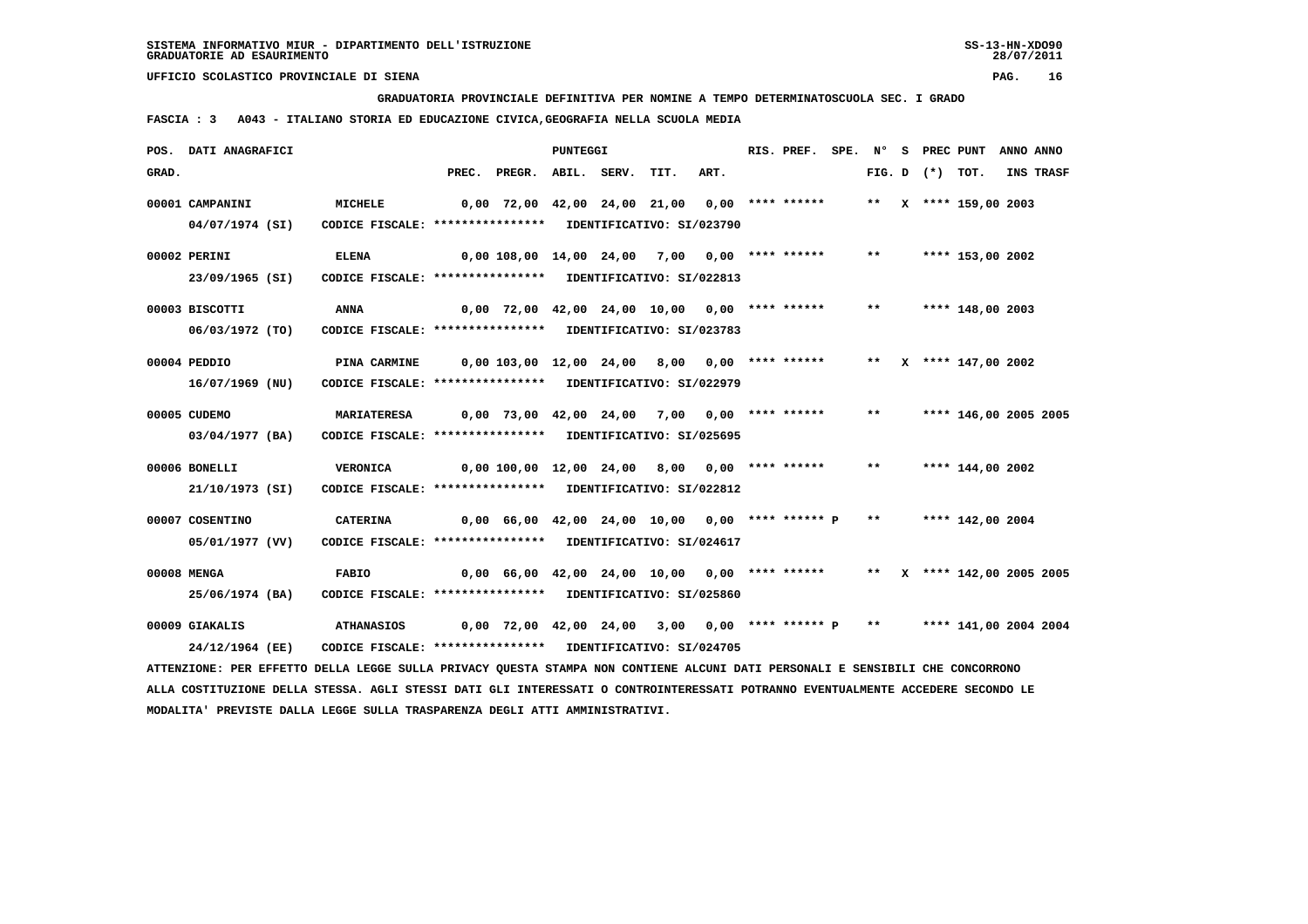**GRADUATORIA PROVINCIALE DEFINITIVA PER NOMINE A TEMPO DETERMINATOSCUOLA SEC. I GRADO**

 **FASCIA : 3 A043 - ITALIANO STORIA ED EDUCAZIONE CIVICA,GEOGRAFIA NELLA SCUOLA MEDIA**

|       | POS. DATI ANAGRAFICI                                                                                                            |                                                              |       |                                                                                         | <b>PUNTEGGI</b> |      |      | RIS. PREF.         | SPE. N° |                   | S PREC PUNT           | ANNO ANNO |
|-------|---------------------------------------------------------------------------------------------------------------------------------|--------------------------------------------------------------|-------|-----------------------------------------------------------------------------------------|-----------------|------|------|--------------------|---------|-------------------|-----------------------|-----------|
| GRAD. |                                                                                                                                 |                                                              | PREC. | PREGR. ABIL. SERV.                                                                      |                 | TIT. | ART. |                    |         | FIG. D $(*)$ TOT. |                       | INS TRASF |
|       | 00010 PAGLIANTINI                                                                                                               | LISA                                                         |       | 0,00 65,00 42,00 24,00 6,00                                                             |                 |      |      | $0,00$ **** ****** | $***$   |                   | **** 137,00 2004      |           |
|       | 05/04/1977 (SI)                                                                                                                 | CODICE FISCALE: **************** IDENTIFICATIVO: SI/024649   |       |                                                                                         |                 |      |      |                    |         |                   |                       |           |
|       | 00011 DI RAIMO                                                                                                                  | <b>MAURA</b>                                                 |       | $0,00$ 65,00 42,00 24,00 6,00 0,00 **** ****** P                                        |                 |      |      |                    | $***$   |                   | **** 137,00 2004      |           |
|       | 01/04/1977 (FR)                                                                                                                 | CODICE FISCALE: **************** IDENTIFICATIVO: SI/024627   |       |                                                                                         |                 |      |      |                    |         |                   |                       |           |
|       | 00012 BIANCIARDI                                                                                                                | MARIO                                                        |       | $0,00$ $72,00$ $40,00$ $24,00$ $0,00$ $0,00$ $***$ **** $*$ $P$ ** $*$ **** 136,00 2003 |                 |      |      |                    |         |                   |                       |           |
|       | 15/06/1966 (SI)                                                                                                                 | CODICE FISCALE: **************** IDENTIFICATIVO: SI/022857   |       |                                                                                         |                 |      |      |                    |         |                   |                       |           |
|       | 00013 BICCI                                                                                                                     | MARIA FRANCESCA 0,00 63,00 42,00 24,00 6,00 0,00 **** ****** |       |                                                                                         |                 |      |      |                    |         |                   | ** X **** 135,00 2004 |           |
|       | 02/07/1968 (SI)                                                                                                                 | CODICE FISCALE: **************** IDENTIFICATIVO: SI/024593   |       |                                                                                         |                 |      |      |                    |         |                   |                       |           |
|       | 00014 RADESCA                                                                                                                   | <b>ANTONELLA</b>                                             |       | $0,00$ 60,00 40,00 24,00 9,00 0,00 **** ******                                          |                 |      |      |                    |         |                   | ** X **** 133,00 2005 |           |
|       | 11/01/1966 (SA)                                                                                                                 | CODICE FISCALE: **************** IDENTIFICATIVO: SI/025914   |       |                                                                                         |                 |      |      |                    |         |                   |                       |           |
|       | 00015 GRANDE                                                                                                                    | IVO                                                          |       | $0,00$ 43,00 42,00 24,00 22,00 0,00 **** ******                                         |                 |      |      |                    | $***$   |                   | **** 131,00 2005      |           |
|       | 20/07/1975 (TA)                                                                                                                 | CODICE FISCALE: **************** IDENTIFICATIVO: SI/025800   |       |                                                                                         |                 |      |      |                    |         |                   |                       |           |
|       | 00016 BERNARDINI                                                                                                                | <b>CECILIA</b>                                               |       | $0.00$ 52.00 42.00 24.00 10.00 0.00 **** ****** P                                       |                 |      |      |                    | $***$   |                   | **** 128,00 2005      |           |
|       | 09/01/1977 (SI)                                                                                                                 | CODICE FISCALE: **************** IDENTIFICATIVO: SI/025623   |       |                                                                                         |                 |      |      |                    |         |                   |                       |           |
|       | 00017 BANTI                                                                                                                     | <b>BARBARA</b>                                               |       | 0,00 56,00 42,00 24,00 6,00 0,00 **** ****** P ** X **** 128,00 2007 2007               |                 |      |      |                    |         |                   |                       |           |
|       | 28/02/1974 (GR)                                                                                                                 | CODICE FISCALE: **************** IDENTIFICATIVO: SI/026677   |       |                                                                                         |                 |      |      |                    |         |                   |                       |           |
|       | 00018 DI BONAVENTURA                                                                                                            | <b>DANIELA</b>                                               |       | $0,00$ 51,00 42,00 24,00 10,00 0,00 **** ****** ***                                     |                 |      |      |                    |         |                   | **** 127,00 2005      |           |
|       | 05/05/1978 (PE)                                                                                                                 | CODICE FISCALE: **************** IDENTIFICATIVO: SI/025762   |       |                                                                                         |                 |      |      |                    |         |                   |                       |           |
|       | ATTENZIONE: PER EFFETTO DELLA LEGGE SULLA PRIVACY QUESTA STAMPA NON CONTIENE ALCUNI DATI PERSONALI E SENSIBILI CHE CONCORRONO   |                                                              |       |                                                                                         |                 |      |      |                    |         |                   |                       |           |
|       | ALLA COSTITUZIONE DELLA STESSA. AGLI STESSI DATI GLI INTERESSATI O CONTROINTERESSATI POTRANNO EVENTUALMENTE ACCEDERE SECONDO LE |                                                              |       |                                                                                         |                 |      |      |                    |         |                   |                       |           |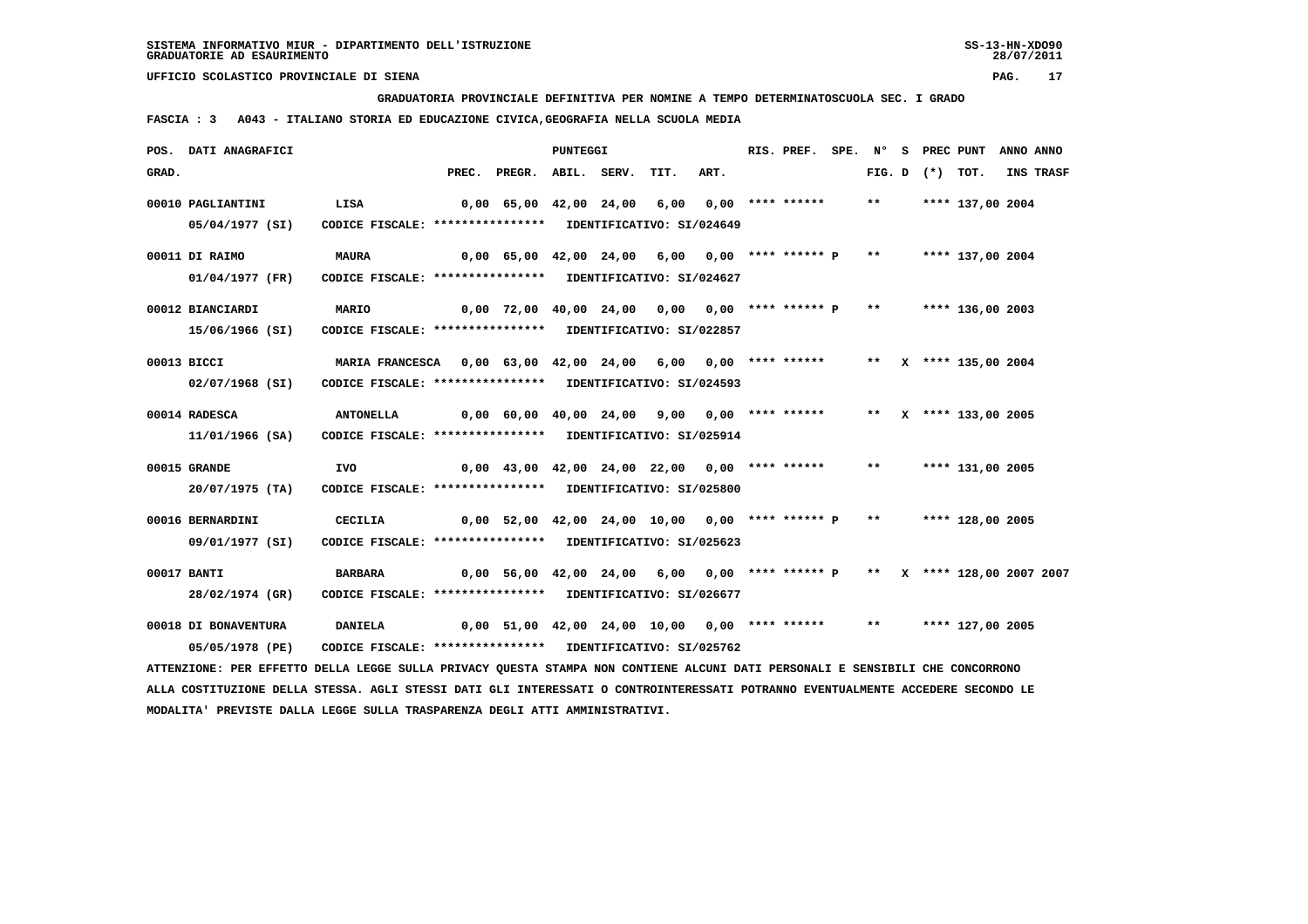**GRADUATORIA PROVINCIALE DEFINITIVA PER NOMINE A TEMPO DETERMINATOSCUOLA SEC. I GRADO**

 **FASCIA : 3 A043 - ITALIANO STORIA ED EDUCAZIONE CIVICA,GEOGRAFIA NELLA SCUOLA MEDIA**

|            | POS. DATI ANAGRAFICI                                                                                                            |                                                                                                       |                                                                         |                                                                           | <b>PUNTEGGI</b> |      |      | RIS. PREF. |       |                   | SPE. Nº S PREC PUNT ANNO ANNO |           |
|------------|---------------------------------------------------------------------------------------------------------------------------------|-------------------------------------------------------------------------------------------------------|-------------------------------------------------------------------------|---------------------------------------------------------------------------|-----------------|------|------|------------|-------|-------------------|-------------------------------|-----------|
| GRAD.      |                                                                                                                                 |                                                                                                       |                                                                         | PREC. PREGR. ABIL. SERV.                                                  |                 | TIT. | ART. |            |       | FIG. D $(*)$ TOT. |                               | INS TRASF |
|            | 00019 SCAFFAI                                                                                                                   | GIULIANA LUISA     0,00  51,00  42,00  24,00   6,00   0,00  **** ****** P    **      **** 123,00 2004 |                                                                         |                                                                           |                 |      |      |            |       |                   |                               |           |
|            | 10/06/1975 (PT)                                                                                                                 | CODICE FISCALE: **************** IDENTIFICATIVO: SI/024696                                            |                                                                         |                                                                           |                 |      |      |            |       |                   |                               |           |
|            |                                                                                                                                 |                                                                                                       |                                                                         |                                                                           |                 |      |      |            |       |                   |                               |           |
|            | 00020 RAPASTELLA                                                                                                                | <b>DONATELLA</b>                                                                                      |                                                                         | 0,00 48,00 41,00 24,00 9,00 0,00 **** ****** P ** X **** 122,00 2007 2007 |                 |      |      |            |       |                   |                               |           |
|            | 19/04/1973 (PG)                                                                                                                 | CODICE FISCALE: **************** IDENTIFICATIVO: SI/027530                                            |                                                                         |                                                                           |                 |      |      |            |       |                   |                               |           |
|            |                                                                                                                                 |                                                                                                       |                                                                         |                                                                           |                 |      |      |            |       |                   |                               |           |
|            | 00021 MENCARELLI                                                                                                                | <b>CHIARA</b>                                                                                         |                                                                         | 0,00 45,00 42,00 24,00 10,00 0,00 **** ****** P **                        |                 |      |      |            |       |                   | **** 121,00 2005              |           |
|            | 01/06/1977 (SI)                                                                                                                 | CODICE FISCALE: **************** IDENTIFICATIVO: SI/025859                                            |                                                                         |                                                                           |                 |      |      |            |       |                   |                               |           |
|            | 00022 SGUERRI                                                                                                                   | <b>ANDREA</b>                                                                                         |                                                                         | 0,00 45,00 42,00 24,00 10,00 0,00 **** ******                             |                 |      |      |            | $***$ |                   | **** 121,00 2005              |           |
|            | 14/05/1977 (SI)                                                                                                                 | CODICE FISCALE: **************** IDENTIFICATIVO: SI/025943                                            |                                                                         |                                                                           |                 |      |      |            |       |                   |                               |           |
|            |                                                                                                                                 |                                                                                                       |                                                                         |                                                                           |                 |      |      |            |       |                   |                               |           |
|            | 00023 BARDELLI                                                                                                                  | <b>ENRICA</b>                                                                                         |                                                                         | 0,00 43,00 42,00 24,00 9,00 0,00 **** ****** P ** ***** 118,00 2007 2007  |                 |      |      |            |       |                   |                               |           |
|            | 29/06/1977 (SI)                                                                                                                 | CODICE FISCALE: **************** IDENTIFICATIVO: SI/026679                                            |                                                                         |                                                                           |                 |      |      |            |       |                   |                               |           |
|            |                                                                                                                                 |                                                                                                       |                                                                         |                                                                           |                 |      |      |            |       |                   |                               |           |
|            | 00024 ANDREI                                                                                                                    | <b>BEATRICE</b>                                                                                       | 0,00 36,00 42,00 24,00 16,00  0,00 **** ******   **  x **** 118,00 2007 |                                                                           |                 |      |      |            |       |                   |                               |           |
|            | 22/05/1980 (SI)                                                                                                                 | CODICE FISCALE: **************** IDENTIFICATIVO: SI/026634                                            |                                                                         |                                                                           |                 |      |      |            |       |                   |                               |           |
| 00025 FUSI |                                                                                                                                 | <b>ELETTRA</b>                                                                                        |                                                                         | $0,00$ 42,00 41,00 24,00 10,00 0,00 **** ****** ** X **** 117,00 2004     |                 |      |      |            |       |                   |                               |           |
|            | 21/01/1978 (SI)                                                                                                                 | CODICE FISCALE: **************** IDENTIFICATIVO: SI/024641                                            |                                                                         |                                                                           |                 |      |      |            |       |                   |                               |           |
|            |                                                                                                                                 |                                                                                                       |                                                                         |                                                                           |                 |      |      |            |       |                   |                               |           |
|            | 00026 IORIO                                                                                                                     | <b>FIORANNA</b>                                                                                       |                                                                         | $0,00$ 36,00 42,00 24,00 13,00 0,00 **** ****** P ** X **** 115,00 2005   |                 |      |      |            |       |                   |                               |           |
|            | 17/09/1976 (SA)                                                                                                                 | CODICE FISCALE: **************** IDENTIFICATIVO: SI/025814                                            |                                                                         |                                                                           |                 |      |      |            |       |                   |                               |           |
|            |                                                                                                                                 |                                                                                                       |                                                                         |                                                                           |                 |      |      |            |       |                   |                               |           |
|            | 00027 BASSI                                                                                                                     | CECILIA                                                                                               |                                                                         | 0,00 36,00 42,00 24,00 13,00 0,00 **** ****** P ** ***** 115,00 2005      |                 |      |      |            |       |                   |                               |           |
|            | 07/08/1970 (SI)                                                                                                                 | CODICE FISCALE: **************** IDENTIFICATIVO: SI/025608                                            |                                                                         |                                                                           |                 |      |      |            |       |                   |                               |           |
|            | ATTENZIONE: PER EFFETTO DELLA LEGGE SULLA PRIVACY QUESTA STAMPA NON CONTIENE ALCUNI DATI PERSONALI E SENSIBILI CHE CONCORRONO   |                                                                                                       |                                                                         |                                                                           |                 |      |      |            |       |                   |                               |           |
|            | ALLA COSTITUZIONE DELLA STESSA. AGLI STESSI DATI GLI INTERESSATI O CONTROINTERESSATI POTRANNO EVENTUALMENTE ACCEDERE SECONDO LE |                                                                                                       |                                                                         |                                                                           |                 |      |      |            |       |                   |                               |           |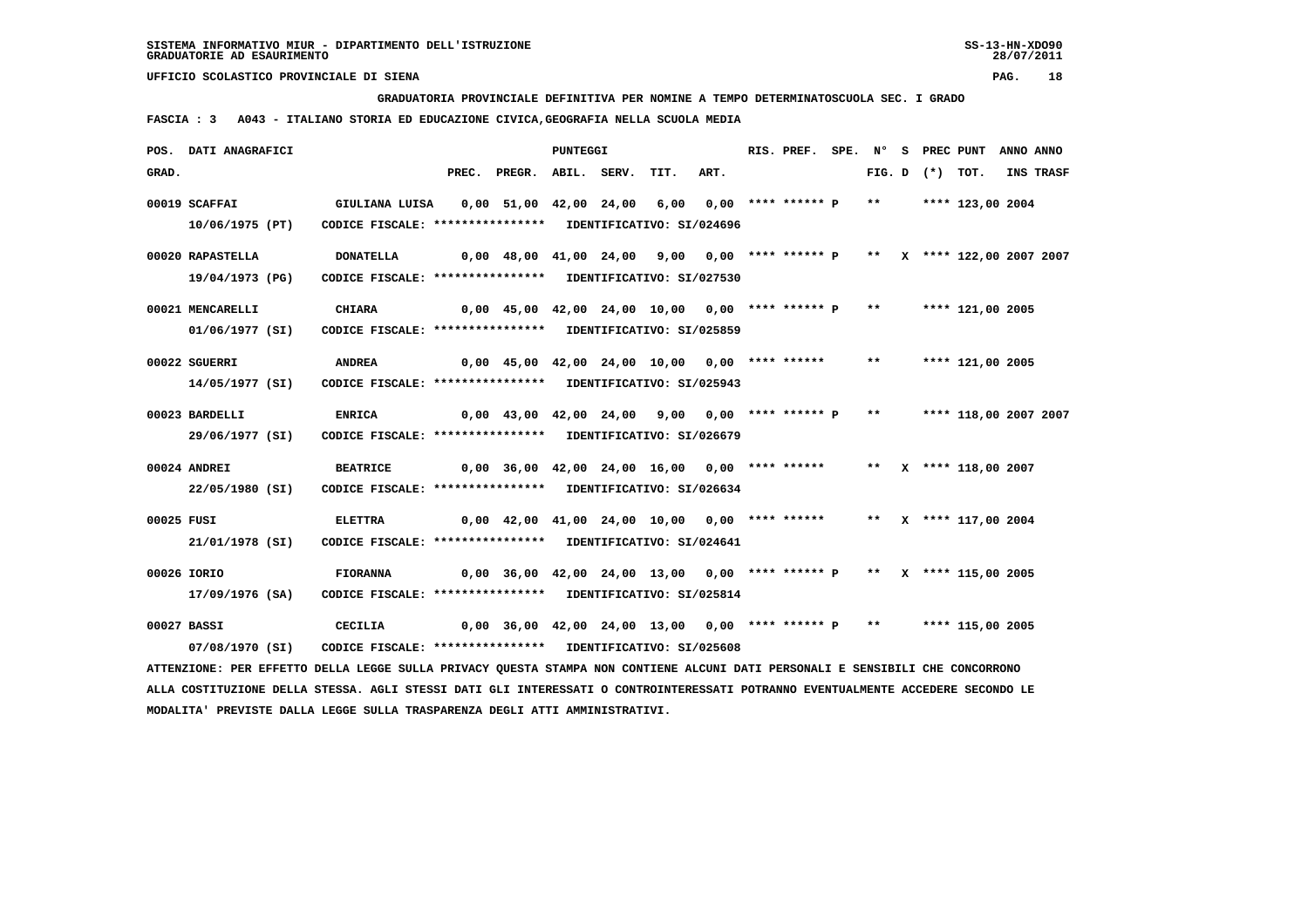**GRADUATORIA PROVINCIALE DEFINITIVA PER NOMINE A TEMPO DETERMINATOSCUOLA SEC. I GRADO**

 **FASCIA : 3 A043 - ITALIANO STORIA ED EDUCAZIONE CIVICA,GEOGRAFIA NELLA SCUOLA MEDIA**

|       | POS. DATI ANAGRAFICI                                                                                                          |                                                                                                 |                                                                               |                                                                        | PUNTEGGI |      |      | RIS. PREF. |  |                   | SPE. N° S PREC PUNT | ANNO ANNO |
|-------|-------------------------------------------------------------------------------------------------------------------------------|-------------------------------------------------------------------------------------------------|-------------------------------------------------------------------------------|------------------------------------------------------------------------|----------|------|------|------------|--|-------------------|---------------------|-----------|
| GRAD. |                                                                                                                               |                                                                                                 |                                                                               | PREC. PREGR. ABIL. SERV.                                               |          | TIT. | ART. |            |  | FIG. D $(*)$ TOT. |                     | INS TRASF |
|       | 00028 AMATA                                                                                                                   | <b>ROSALIA</b>                                                                                  | 0,00 41,00 42,00 24,00  7,00  0,00 **** ****** P  **    **** 114,00 2007 2007 |                                                                        |          |      |      |            |  |                   |                     |           |
|       | 25/01/1971 (ME)                                                                                                               | CODICE FISCALE: **************** IDENTIFICATIVO: SI/026625                                      |                                                                               |                                                                        |          |      |      |            |  |                   |                     |           |
|       | 00029 BIANCONI                                                                                                                | <b>ROSELLA</b>                                                                                  | 0,00 36,00 42,00 24,00 12,00 0,00 **** ******     **   X **** 114,00 2007     |                                                                        |          |      |      |            |  |                   |                     |           |
|       | 12/01/1969 (SI)                                                                                                               | CODICE FISCALE: **************** IDENTIFICATIVO: SI/024592                                      |                                                                               |                                                                        |          |      |      |            |  |                   |                     |           |
|       | 00030 DI GIOIA                                                                                                                | <b>ANNA GRAZIA</b>                                                                              |                                                                               | $0,00$ 36,00 40,00 24,00 13,00 0,00 **** ****** P ** ***** 113,00 2005 |          |      |      |            |  |                   |                     |           |
|       | 07/09/1969 (FG)                                                                                                               | CODICE FISCALE: **************** IDENTIFICATIVO: SI/025764                                      |                                                                               |                                                                        |          |      |      |            |  |                   |                     |           |
|       | 00031 RUSSO                                                                                                                   | <b>ANTONIETTA</b>                                                                               | 0,00 36,00 42,00 24,00 10,00  0,00 **** ****** P  **  x **** 112,00 2005      |                                                                        |          |      |      |            |  |                   |                     |           |
|       | 17/10/1976 (SA)                                                                                                               | CODICE FISCALE: **************** IDENTIFICATIVO: SI/025931                                      |                                                                               |                                                                        |          |      |      |            |  |                   |                     |           |
|       | 00032 SPATARO                                                                                                                 | ALBA                                                                                            | 0,00 41,00 41,00 24,00 6,00 0,00 **** ******   **   **** 112,00 2005          |                                                                        |          |      |      |            |  |                   |                     |           |
|       | 20/09/1977 (RG)                                                                                                               | CODICE FISCALE: **************** IDENTIFICATIVO: SI/025950                                      |                                                                               |                                                                        |          |      |      |            |  |                   |                     |           |
|       | 00033 BULDO                                                                                                                   | <b>STEFANIA</b>                                                                                 |                                                                               | 0,00 36,00 41,00 24,00 10,00 0,00 **** ****** P ** **** 111,00 2005    |          |      |      |            |  |                   |                     |           |
|       | 21/01/1978 (PZ)                                                                                                               | CODICE FISCALE: **************** IDENTIFICATIVO: SI/024537                                      |                                                                               |                                                                        |          |      |      |            |  |                   |                     |           |
|       | 00034 PIANIGIANI                                                                                                              | <b>AGNESE</b>                                                                                   |                                                                               | 0,00 36,00 42,00 24,00 9,00 0,00 **** ****** P ** **** 111,00 2005     |          |      |      |            |  |                   |                     |           |
|       | 17/01/1979 (SI)                                                                                                               | CODICE FISCALE: **************** IDENTIFICATIVO: SI/025903                                      |                                                                               |                                                                        |          |      |      |            |  |                   |                     |           |
|       | 00035 FONTANA                                                                                                                 | EUGENIA MARIA     0,00 38,00 42,00 24,00 6,00   0,00  **** ******      **   X  **** 110,00 2004 |                                                                               |                                                                        |          |      |      |            |  |                   |                     |           |
|       | 09/08/1972 (BR)                                                                                                               | CODICE FISCALE: **************** IDENTIFICATIVO: SI/024637                                      |                                                                               |                                                                        |          |      |      |            |  |                   |                     |           |
|       | 00036 FORTINI                                                                                                                 | <b>ELEONORA</b>                                                                                 |                                                                               | $0,00$ 31,00 42,00 24,00 13,00 0,00 **** ****** P ** ***** 110,00 2007 |          |      |      |            |  |                   |                     |           |
|       | 20/09/1978 (SI)                                                                                                               | CODICE FISCALE: **************** IDENTIFICATIVO: SI/026903                                      |                                                                               |                                                                        |          |      |      |            |  |                   |                     |           |
|       | ATTENZIONE: PER EFFETTO DELLA LEGGE SULLA PRIVACY QUESTA STAMPA NON CONTIENE ALCUNI DATI PERSONALI E SENSIBILI CHE CONCORRONO |                                                                                                 |                                                                               |                                                                        |          |      |      |            |  |                   |                     |           |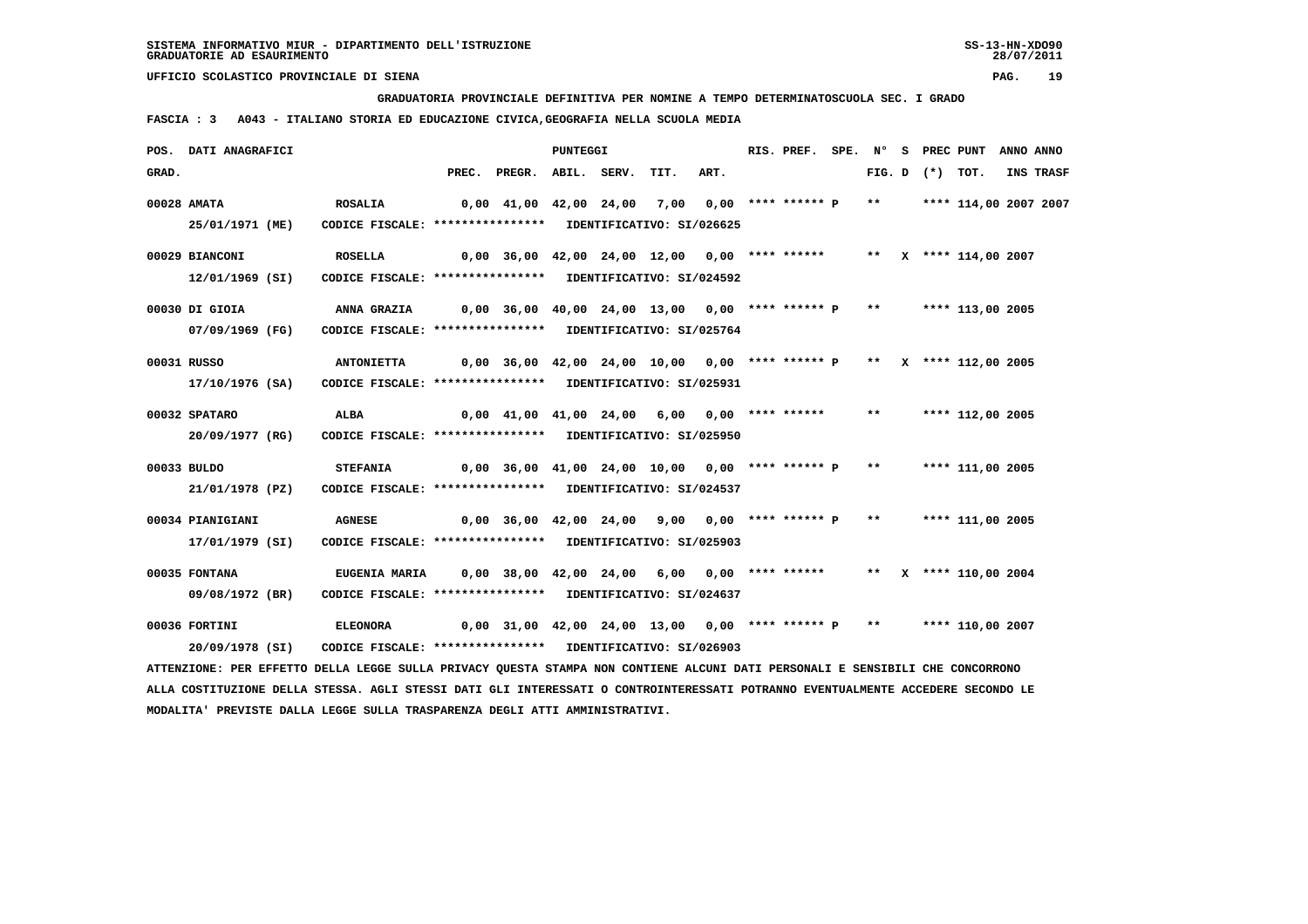**GRADUATORIA PROVINCIALE DEFINITIVA PER NOMINE A TEMPO DETERMINATOSCUOLA SEC. I GRADO**

 **FASCIA : 3 A043 - ITALIANO STORIA ED EDUCAZIONE CIVICA,GEOGRAFIA NELLA SCUOLA MEDIA**

|             | POS. DATI ANAGRAFICI                                                                                                            |                                                            |                                                                         |                                                     | <b>PUNTEGGI</b> |      |      | RIS. PREF. |       |                   | SPE. N° S PREC PUNT   | ANNO ANNO |
|-------------|---------------------------------------------------------------------------------------------------------------------------------|------------------------------------------------------------|-------------------------------------------------------------------------|-----------------------------------------------------|-----------------|------|------|------------|-------|-------------------|-----------------------|-----------|
| GRAD.       |                                                                                                                                 |                                                            | PREC.                                                                   | PREGR. ABIL. SERV.                                  |                 | TIT. | ART. |            |       | FIG. D $(*)$ TOT. |                       | INS TRASF |
| 00037 MARZI |                                                                                                                                 | <b>SERENA</b>                                              |                                                                         | 0,00 34,00 40,00 24,00 8,00 0,00 **** ******        |                 |      |      |            |       |                   | ** X **** 106,00 2007 |           |
|             | 27/09/1976 (SI)                                                                                                                 | CODICE FISCALE: **************** IDENTIFICATIVO: SI/027268 |                                                                         |                                                     |                 |      |      |            |       |                   |                       |           |
|             | 00038 FICHERA                                                                                                                   | <b>GABRIELE</b>                                            |                                                                         | $0,00$ 24,00 42,00 24,00 15,00 0,00 **** ******     |                 |      |      |            | $***$ |                   | **** 105,00 2005 2005 |           |
|             | 19/05/1977 (CT)                                                                                                                 | CODICE FISCALE: **************** IDENTIFICATIVO: SI/025778 |                                                                         |                                                     |                 |      |      |            |       |                   |                       |           |
|             | 00039 SERVILLO                                                                                                                  | <b>ANTONIO</b>                                             |                                                                         | 0,00 30,00 41,00 24,00 9,00 0,00 **** ******        |                 |      |      |            | $***$ |                   | **** 104,00 2007      |           |
|             | $02/02/1980$ (CS)                                                                                                               | CODICE FISCALE: **************** IDENTIFICATIVO: SI/027427 |                                                                         |                                                     |                 |      |      |            |       |                   |                       |           |
|             | 00040 MAZZOLAI                                                                                                                  | <b>MICHELA</b>                                             |                                                                         | $0.00$ 24,00 42,00 24,00 9,00 0,00 **** ******      |                 |      |      |            | $***$ |                   | **** 99,00 2007       |           |
|             | 05/05/1978 (SI)                                                                                                                 | CODICE FISCALE: **************** IDENTIFICATIVO: SI/027272 |                                                                         |                                                     |                 |      |      |            |       |                   |                       |           |
|             | 00041 CARPINI                                                                                                                   | LUCIA                                                      |                                                                         | $0,00$ 24,00 42,00 24,00 9,00 0,00 **** ****** P ** |                 |      |      |            |       |                   | **** 99,00 2007       |           |
|             | D 26/03/1977 (SI)                                                                                                               | CODICE FISCALE: **************** IDENTIFICATIVO: SI/026753 |                                                                         |                                                     |                 |      |      |            |       |                   |                       |           |
|             | 00042 ESPOSITO                                                                                                                  | <b>DANIELA</b>                                             |                                                                         | 0,00 24,00 42,00 24,00 9,00 0,00 **** ****** P **   |                 |      |      |            |       |                   | **** 99,00 2007       |           |
|             | D 19/04/1980 (MT)                                                                                                               | CODICE FISCALE: **************** IDENTIFICATIVO: SI/026846 |                                                                         |                                                     |                 |      |      |            |       |                   |                       |           |
|             | 00043 MARTINI                                                                                                                   | <b>ELISABETTA</b>                                          |                                                                         | $0,00$ 24,00 42,00 24,00 9,00 0,00 **** ****** P ** |                 |      |      |            |       |                   | **** 99,00 2007       |           |
|             | 15/08/1976 (SI)                                                                                                                 | CODICE FISCALE: **************** IDENTIFICATIVO: SI/027266 |                                                                         |                                                     |                 |      |      |            |       |                   |                       |           |
|             | 00044 FREDIANI                                                                                                                  | ALESSANDRA                                                 | 0,00 24,00 42,00 24,00  9,00  0,00 **** ****** P  **   ****  99,00 2007 |                                                     |                 |      |      |            |       |                   |                       |           |
|             | D 15/01/1976 (SI)                                                                                                               | CODICE FISCALE: **************** IDENTIFICATIVO: SI/026908 |                                                                         |                                                     |                 |      |      |            |       |                   |                       |           |
|             | 00045 LONGO                                                                                                                     | <b>MICHELA VINCENZ</b>                                     |                                                                         | $0,00$ 24,00 42,00 24,00 9,00 0,00 **** ****** P ** |                 |      |      |            |       |                   | **** 99,00 2007       |           |
|             | D 23/08/1975 (MT)                                                                                                               | CODICE FISCALE: **************** IDENTIFICATIVO: SI/027021 |                                                                         |                                                     |                 |      |      |            |       |                   |                       |           |
|             | ATTENZIONE: PER EFFETTO DELLA LEGGE SULLA PRIVACY QUESTA STAMPA NON CONTIENE ALCUNI DATI PERSONALI E SENSIBILI CHE CONCORRONO   |                                                            |                                                                         |                                                     |                 |      |      |            |       |                   |                       |           |
|             | ALLA COSTITUZIONE DELLA STESSA. AGLI STESSI DATI GLI INTERESSATI O CONTROINTERESSATI POTRANNO EVENTUALMENTE ACCEDERE SECONDO LE |                                                            |                                                                         |                                                     |                 |      |      |            |       |                   |                       |           |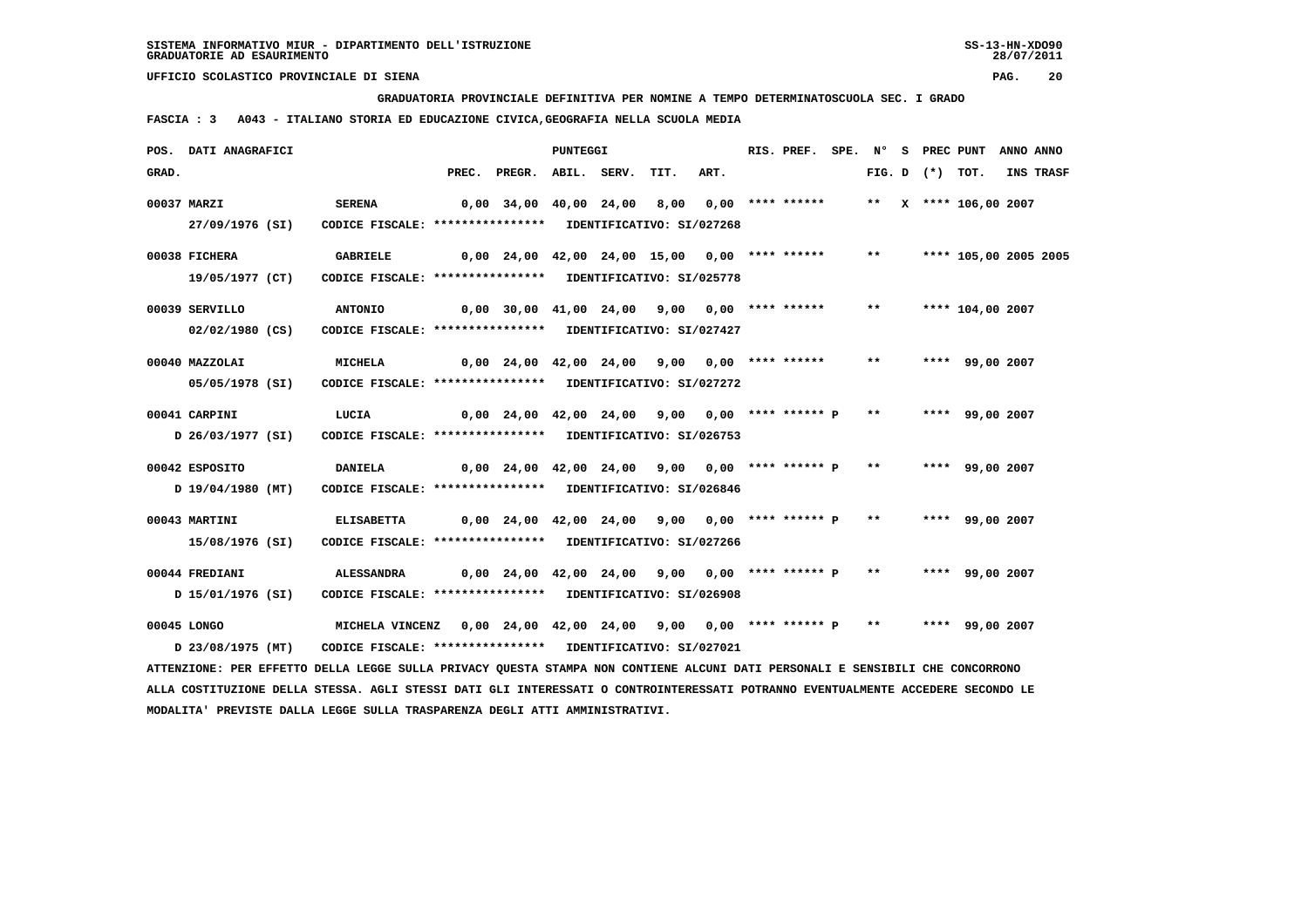**GRADUATORIA PROVINCIALE DEFINITIVA PER NOMINE A TEMPO DETERMINATOSCUOLA SEC. I GRADO**

 **FASCIA : 3 A043 - ITALIANO STORIA ED EDUCAZIONE CIVICA,GEOGRAFIA NELLA SCUOLA MEDIA**

|       | POS. DATI ANAGRAFICI                                                                                                                                                |                                                                                 |       |                                                                                       | PUNTEGGI |      |                  | RIS. PREF. |              |                     | SPE. N° S PREC PUNT       | ANNO ANNO |
|-------|---------------------------------------------------------------------------------------------------------------------------------------------------------------------|---------------------------------------------------------------------------------|-------|---------------------------------------------------------------------------------------|----------|------|------------------|------------|--------------|---------------------|---------------------------|-----------|
| GRAD. |                                                                                                                                                                     |                                                                                 | PREC. | PREGR. ABIL. SERV.                                                                    |          | TIT. | ART.             |            |              | FIG. $D$ $(*)$ TOT. |                           | INS TRASF |
|       | 00046 ADDUCI<br>28/04/1970 (CS)                                                                                                                                     | <b>DOMENICA</b><br>CODICE FISCALE: **************** IDENTIFICATIVO: SI/035074   |       | 0,00 84,00 15,00 0,00                                                                 |          | 0.00 | 0,00 **** ****** |            | $***$        |                     | **** 99,00 2011 2011      |           |
|       | 00047 INGEGNI<br>11/03/1969 (PG)                                                                                                                                    | <b>SIMONA</b><br>CODICE FISCALE: **************** IDENTIFICATIVO: SI/022941     |       | $0,00$ 48,00 12,00 24,00 6,00 0,00 **** ******                                        |          |      |                  |            |              |                     | ** X **** 90,00 2002      |           |
|       | 00048 TANINI<br>07/05/1975 (SI)                                                                                                                                     | <b>ALESSANDRO</b><br>CODICE FISCALE: **************** IDENTIFICATIVO: SI/027106 |       | $0,00$ 12,00 42,00 24,00 12,00 0,00 **** ****** P ** X **** 90,00 2007                |          |      |                  |            |              |                     |                           |           |
|       | 00049 SPARGELLA<br>17/03/1969 (TO)                                                                                                                                  | <b>CHIARA</b><br>CODICE FISCALE: **************** IDENTIFICATIVO: SI/035206     |       | $0,00$ 26,00 41,00 12,00 8,00 0,00 **** ******                                        |          |      |                  |            | $\star\star$ |                     | **** 87,00 2011 2011      |           |
|       | 00050 GIORDANO<br>05/06/1969 (CS)                                                                                                                                   | PATRIZIA<br>CODICE FISCALE: **************** IDENTIFICATIVO: SI/022805          |       | $0.00 \quad 46.00 \quad 13.00 \quad 24.00 \quad 3.00 \quad 0.00 \quad *** \quad ***}$ |          |      |                  |            |              |                     | ** $X$ **** 86,00 2002    |           |
|       | 00051 POGNANTE<br>26/05/1976 (TO)                                                                                                                                   | SILVIA<br>CODICE FISCALE: **************** IDENTIFICATIVO: SI/035208            |       | $0,00$ $0,00$ $42,00$ $26,00$ $18,00$ $0,00$ $***$ **** *****                         |          |      |                  |            |              |                     | ** X **** 86,00 2011 2011 |           |
|       | 00052 CUPIDO<br>02/08/1970 (PZ)                                                                                                                                     | <b>PIA</b><br>CODICE FISCALE: **************** IDENTIFICATIVO: SI/022899        |       | $0,00$ 41,00 17,00 24,00 3,00 0,00 **** ******                                        |          |      |                  |            | $***$        |                     | **** 85,00 2002           |           |
|       | 00053 ANSELMI<br>27/12/1979 (SI)                                                                                                                                    | <b>FRANCESCA</b><br>CODICE FISCALE: **************** IDENTIFICATIVO: SI/026643  |       | $0.00$ 12.00 42.00 24.00 6.00 0.00 **** ****** P                                      |          |      |                  |            | $***$        |                     | **** 84,00 2007           |           |
|       | 00054 DEL BRAVO<br>27/06/1970 (SI)<br>ATTENZIONE: PER EFFETTO DELLA LEGGE SULLA PRIVACY QUESTA STAMPA NON CONTIENE ALCUNI DATI PERSONALI E SENSIBILI CHE CONCORRONO | <b>SIMONA</b><br>CODICE FISCALE: **************** IDENTIFICATIVO: SI/022903     |       | 0,00 40,00 18,00 24,00 0,00 0,00 **** ******                                          |          |      |                  |            |              |                     | ** X **** 82,00 2002      |           |
|       |                                                                                                                                                                     |                                                                                 |       |                                                                                       |          |      |                  |            |              |                     |                           |           |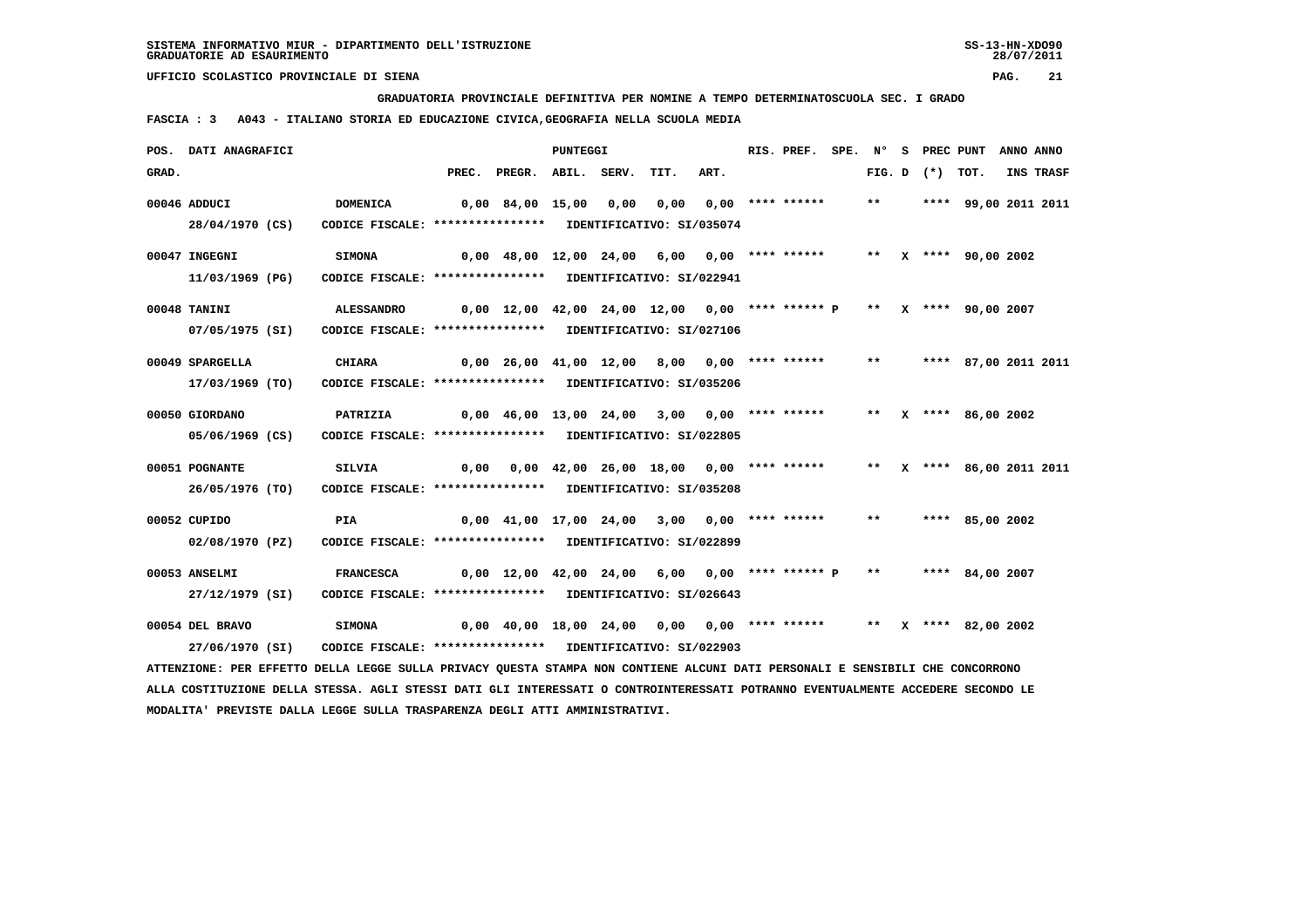**GRADUATORIA PROVINCIALE DEFINITIVA PER NOMINE A TEMPO DETERMINATOSCUOLA SEC. I GRADO**

 **FASCIA : 3 A043 - ITALIANO STORIA ED EDUCAZIONE CIVICA,GEOGRAFIA NELLA SCUOLA MEDIA**

|       | POS. DATI ANAGRAFICI                                                                                                            |                                                            |      |                                                                       | <b>PUNTEGGI</b> |      |                                          |      | RIS. PREF.         |       |                   | SPE. N° S PREC PUNT  | ANNO ANNO |
|-------|---------------------------------------------------------------------------------------------------------------------------------|------------------------------------------------------------|------|-----------------------------------------------------------------------|-----------------|------|------------------------------------------|------|--------------------|-------|-------------------|----------------------|-----------|
| GRAD. |                                                                                                                                 |                                                            |      | PREC. PREGR. ABIL. SERV.                                              |                 |      | TIT.                                     | ART. |                    |       | FIG. D $(*)$ TOT. |                      | INS TRASF |
|       | 00055 BIOTTI                                                                                                                    | GABRIELE                                                   |      | 0,00 28,00 42,00                                                      |                 | 2,00 | 4,00                                     |      | $0,00$ **** ****** | $***$ |                   | **** 76,00 2007      |           |
|       | 26/02/1978 (SI)                                                                                                                 | CODICE FISCALE: **************** IDENTIFICATIVO: SI/026715 |      |                                                                       |                 |      |                                          |      |                    |       |                   |                      |           |
|       | 00056 INTELISANO                                                                                                                | <b>TERESA</b>                                              | 0,00 |                                                                       |                 |      | 8,00 41,00 12,00 9,00 0,00 **** ****** P |      |                    |       |                   | ** X **** 70,00 2009 |           |
|       | 08/01/1975 (GR)                                                                                                                 | CODICE FISCALE: **************** IDENTIFICATIVO: SI/033219 |      |                                                                       |                 |      |                                          |      |                    |       |                   |                      |           |
|       | 00057 CAVALLO                                                                                                                   | <b>CLAUDIA</b>                                             |      | 0,00 0,00 41,00 24,00 3,00 0,00 **** ****** P ** **** 68,00 2011 2011 |                 |      |                                          |      |                    |       |                   |                      |           |
|       | 20/03/1975 (LE)                                                                                                                 | CODICE FISCALE: **************** IDENTIFICATIVO: SI/035178 |      |                                                                       |                 |      |                                          |      |                    |       |                   |                      |           |
|       | 00058 DI PIAZZA                                                                                                                 | <b>CRISTINA</b>                                            |      | $0,00$ 51,00 11,00 0,00 3,00 0,00 **** ******                         |                 |      |                                          |      |                    |       |                   | ** X **** 65,00 2002 |           |
|       | 01/12/1959 (RM)                                                                                                                 | CODICE FISCALE: **************** IDENTIFICATIVO: SI/022758 |      |                                                                       |                 |      |                                          |      |                    |       |                   |                      |           |
|       | 00059 FAILLA                                                                                                                    | <b>CHIARA</b>                                              |      | $0,00$ 6,00 40,00 12,00 6,00 0,00 **** ******                         |                 |      |                                          |      |                    | $***$ |                   | **** $64,00$ 2007    |           |
|       | 30/08/1978 (CT)                                                                                                                 | CODICE FISCALE: **************** IDENTIFICATIVO: SI/026869 |      |                                                                       |                 |      |                                          |      |                    |       |                   |                      |           |
|       | 00060 ROSINI                                                                                                                    | <b>MARTINA</b>                                             | 0,00 |                                                                       |                 |      | 0,00 42,00 2,00 18,00 0,00 **** ******   |      |                    |       |                   | ** X **** 62,00 2009 |           |
|       | 01/08/1976 (SI)                                                                                                                 | CODICE FISCALE: **************** IDENTIFICATIVO: SI/033273 |      |                                                                       |                 |      |                                          |      |                    |       |                   |                      |           |
|       | 00061 CRIVELLI                                                                                                                  | <b>ARIANNA</b>                                             |      | $0,00$ $0,00$ $41,00$ $18,00$ $3,00$ $0,00$ **** ******               |                 |      |                                          |      |                    |       |                   | ** X **** 62,00 2009 |           |
|       | 29/10/1980 (TA)                                                                                                                 | CODICE FISCALE: **************** IDENTIFICATIVO: SI/033243 |      |                                                                       |                 |      |                                          |      |                    |       |                   |                      |           |
|       | 00062 MECATTINI                                                                                                                 | CLAUDIA                                                    | 0,00 |                                                                       |                 |      | 6,00 42,00 0,00 12,00 0,00 **** ******   |      |                    | $***$ |                   | **** 60,00 2005      |           |
|       | 01/12/1978 (SI)                                                                                                                 | CODICE FISCALE: **************** IDENTIFICATIVO: SI/025857 |      |                                                                       |                 |      |                                          |      |                    |       |                   |                      |           |
|       | 00063 LENOTTI                                                                                                                   | LIDIA                                                      |      | 0,00 35,00 15,00 0,00 6,00 0,00 **** ******                           |                 |      |                                          |      |                    | $***$ |                   | **** 56,00 2007 2007 |           |
|       | 01/06/1962 (VR)                                                                                                                 | CODICE FISCALE: **************** IDENTIFICATIVO: SI/027255 |      |                                                                       |                 |      |                                          |      |                    |       |                   |                      |           |
|       | ATTENZIONE: PER EFFETTO DELLA LEGGE SULLA PRIVACY QUESTA STAMPA NON CONTIENE ALCUNI DATI PERSONALI E SENSIBILI CHE CONCORRONO   |                                                            |      |                                                                       |                 |      |                                          |      |                    |       |                   |                      |           |
|       | ALLA COSTITUZIONE DELLA STESSA. AGLI STESSI DATI GLI INTERESSATI O CONTROINTERESSATI POTRANNO EVENTUALMENTE ACCEDERE SECONDO LE |                                                            |      |                                                                       |                 |      |                                          |      |                    |       |                   |                      |           |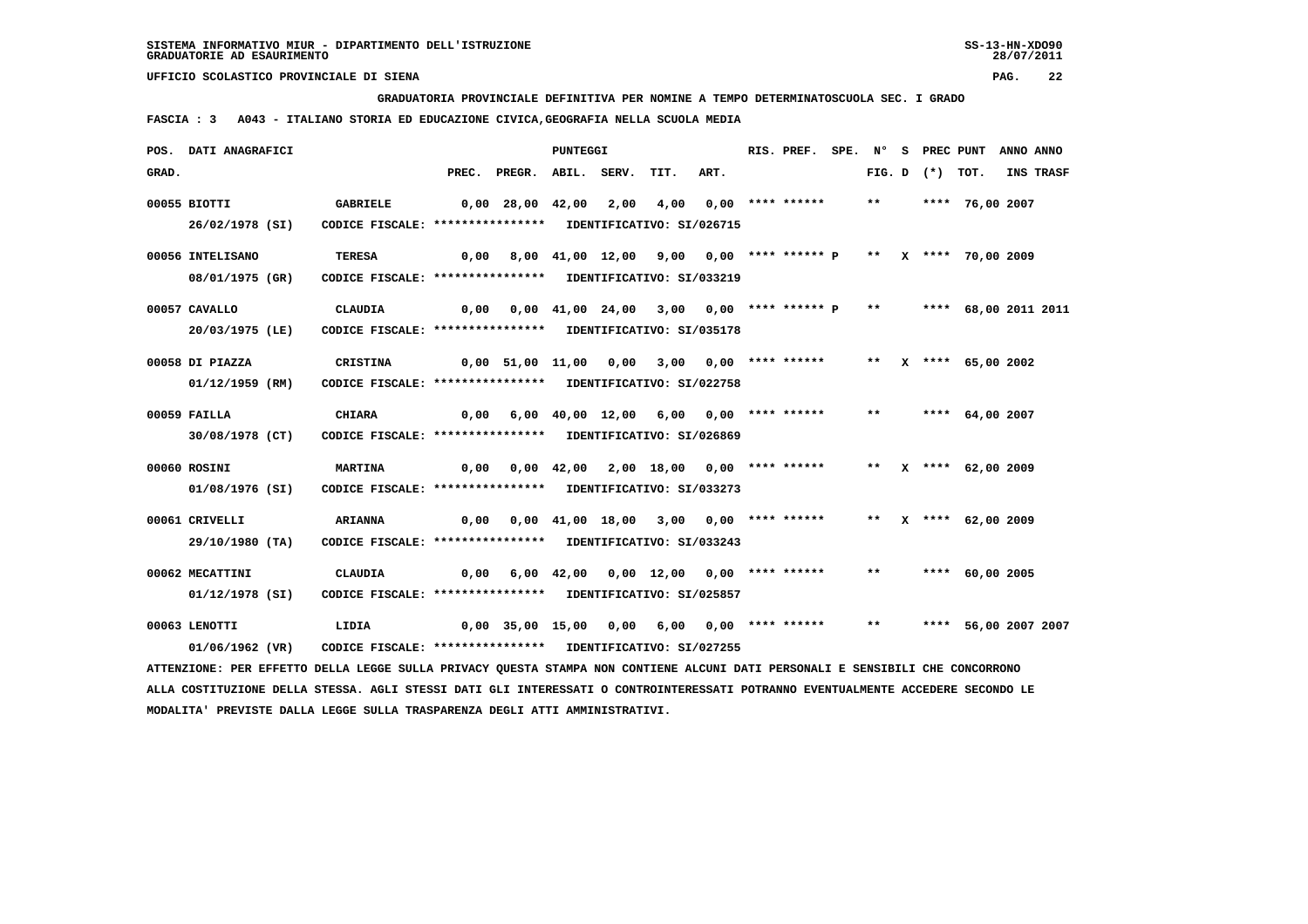**GRADUATORIA PROVINCIALE DEFINITIVA PER NOMINE A TEMPO DETERMINATOSCUOLA SEC. I GRADO**

 **FASCIA : 3 A043 - ITALIANO STORIA ED EDUCAZIONE CIVICA,GEOGRAFIA NELLA SCUOLA MEDIA**

|       | POS. DATI ANAGRAFICI                                                                                                          |                                                                                |                                             |                                                                     | PUNTEGGI |                                             |      | RIS. PREF. |       |                     | SPE. N° S PREC PUNT    | ANNO ANNO |
|-------|-------------------------------------------------------------------------------------------------------------------------------|--------------------------------------------------------------------------------|---------------------------------------------|---------------------------------------------------------------------|----------|---------------------------------------------|------|------------|-------|---------------------|------------------------|-----------|
| GRAD. |                                                                                                                               |                                                                                |                                             | PREC. PREGR. ABIL. SERV.                                            |          | TIT.                                        | ART. |            |       | FIG. $D$ $(*)$ TOT. |                        | INS TRASF |
|       | 00064 MORELLI<br>07/04/1975 (SI)                                                                                              | <b>FEDERICA</b><br>CODICE FISCALE: **************** IDENTIFICATIVO: SI/027287  | 0,00                                        |                                                                     |          | 0,00 42,00 14,00 0,00 0,00 **** ****** P ** |      |            |       |                     | **** 56,00 2007        |           |
|       | 00065 PENNISI<br>19/07/1969 (MT)                                                                                              | <b>ANTONELLA</b><br>CODICE FISCALE: **************** IDENTIFICATIVO: SI/022981 |                                             | 0,00 37,00 13,00 0,00 0,00 0,00 **** ******                         |          |                                             |      |            | $***$ |                     | **** 50,00 2002        |           |
|       | 00066 MINACCI<br>15/01/1969 (SI)                                                                                              | LORENZA<br>CODICE FISCALE: **************** IDENTIFICATIVO: SI/027284          |                                             | 0,00 8,00 42,00 0,00 0,00 0,00 **** ******                          |          |                                             |      |            |       |                     | ** X **** 50,00 2007   |           |
|       | 00067 MACCHIA<br>11/05/1982 (SI)                                                                                              | <b>GIULIA</b><br>CODICE FISCALE: **************** IDENTIFICATIVO: SI/033293    |                                             | 0,00  0,00  42,00  0,00  6,00  0,00  ****  ******                   |          |                                             |      |            |       |                     | ** **** 48,00 2009     |           |
|       | 00068 GIANNOTTI<br>06/07/1976 (CB)                                                                                            | <b>FILOMENA</b><br>CODICE FISCALE: **************** IDENTIFICATIVO: SI/022929  | 0,00 8,00 18,00 0,00 21,00 0,00 **** ****** |                                                                     |          |                                             |      |            |       |                     | ** $X$ **** 47,00 2002 |           |
|       | 00069 SCARDIGLI<br>09/09/1979 (SI)                                                                                            | <b>BENEDETTA</b><br>CODICE FISCALE: **************** IDENTIFICATIVO: SI/033281 |                                             | 0,00  0,00  41,00  0,00  6,00  0,00  ****  ******                   |          |                                             |      |            | $***$ |                     | **** 47,00 2009        |           |
|       | 00070 PIAZZINI<br>26/04/1975 (SI)                                                                                             | CLAUDIA<br>CODICE FISCALE: **************** IDENTIFICATIVO: SI/027335          |                                             | 0,00  0,00  18,00  0,00  28,00  0,00  ****  ******                  |          |                                             |      |            | $***$ |                     | **** 46,00 2007        |           |
|       | 00071 FONTANA<br>27/02/1971 (SR)                                                                                              | <b>FRANCESCO</b><br>CODICE FISCALE: **************** IDENTIFICATIVO: SI/026898 | 0,00                                        |                                                                     |          | 0,00 18,00 0,00 28,00 0,00 **** ******      |      |            |       |                     | ** $X$ **** 46,00 2007 |           |
|       | 00072 GIOVANNINI<br>03/05/1963 (PG)                                                                                           | LUCIA<br>CODICE FISCALE: **************** IDENTIFICATIVO: SI/022931            |                                             | $0,00$ 21,00 17,00 0,00 6,00 0,00 **** ****** P ** ***** 44,00 2002 |          |                                             |      |            |       |                     |                        |           |
|       | ATTENZIONE: PER EFFETTO DELLA LEGGE SULLA PRIVACY QUESTA STAMPA NON CONTIENE ALCUNI DATI PERSONALI E SENSIBILI CHE CONCORRONO |                                                                                |                                             |                                                                     |          |                                             |      |            |       |                     |                        |           |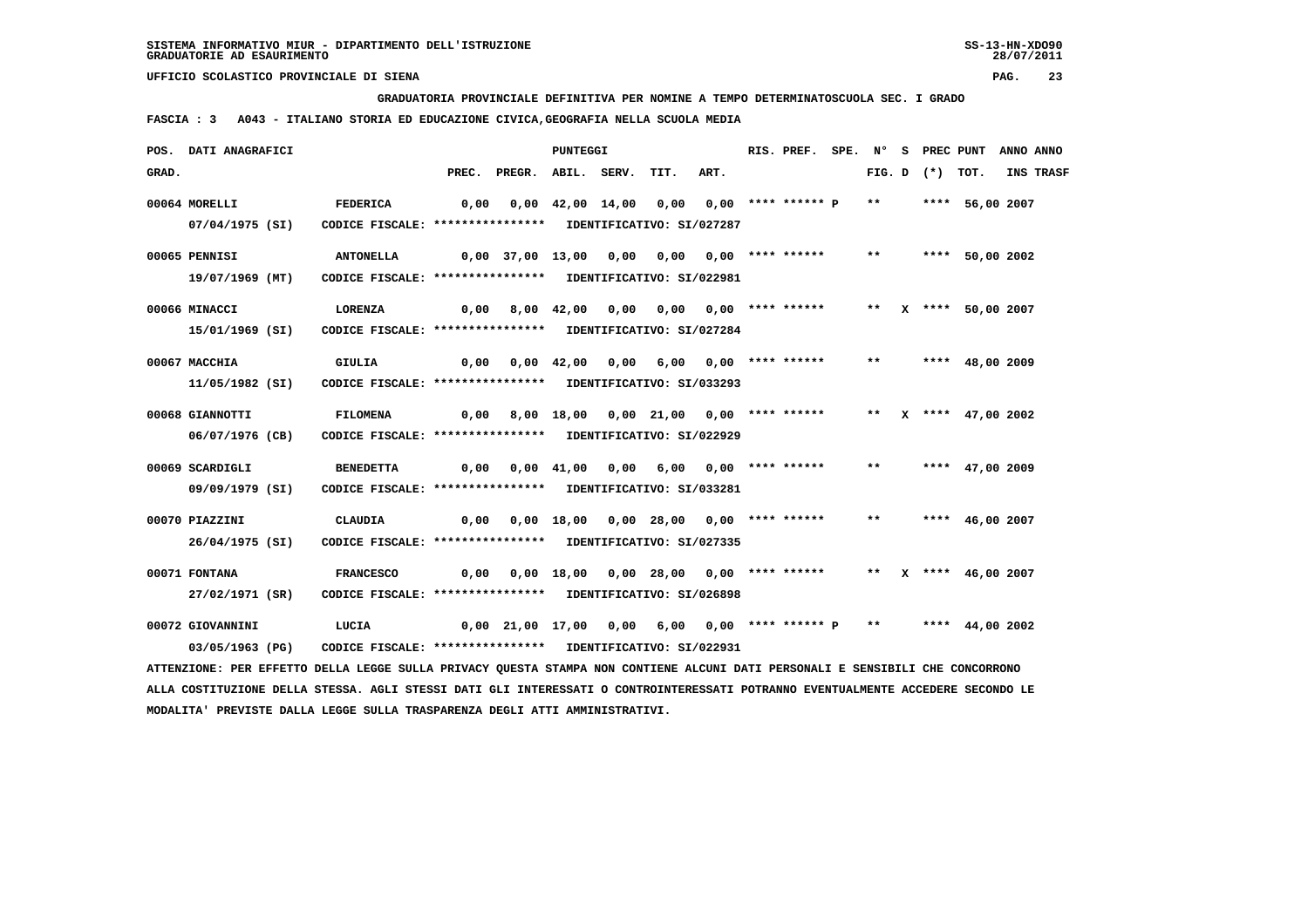**GRADUATORIA PROVINCIALE DEFINITIVA PER NOMINE A TEMPO DETERMINATOSCUOLA SEC. I GRADO**

 **FASCIA : 3 A043 - ITALIANO STORIA ED EDUCAZIONE CIVICA,GEOGRAFIA NELLA SCUOLA MEDIA**

|       | POS. DATI ANAGRAFICI                                                                                                          |                                                                          |      |                                                                  | PUNTEGGI |                                               |      | RIS. PREF. |              |                   | SPE. N° S PREC PUNT       | ANNO ANNO |
|-------|-------------------------------------------------------------------------------------------------------------------------------|--------------------------------------------------------------------------|------|------------------------------------------------------------------|----------|-----------------------------------------------|------|------------|--------------|-------------------|---------------------------|-----------|
| GRAD. |                                                                                                                               |                                                                          |      | PREC. PREGR. ABIL. SERV.                                         |          | TIT.                                          | ART. |            |              | FIG. D $(*)$ TOT. |                           | INS TRASF |
|       | 00073 BELLANOVA<br>25/05/1979 (BR)                                                                                            | ADDOLORATA<br>CODICE FISCALE: **************** IDENTIFICATIVO: SI/025622 | 0,00 |                                                                  |          | 0,00 18,00 0,00 24,00 0,00 **** ******        |      |            | $***$        |                   | **** $42,00$ 2005         |           |
|       |                                                                                                                               |                                                                          |      |                                                                  |          |                                               |      |            |              |                   |                           |           |
|       | 00074 FREGUGLIA                                                                                                               | MARGHERITA                                                               | 0,00 |                                                                  |          | $0.00$ 18.00 $0.00$ 22.00 $0.00$ **** ******  |      |            |              |                   | ** $X$ **** 40,00 2009    |           |
|       | 29/08/1972 (PI)                                                                                                               | CODICE FISCALE: **************** IDENTIFICATIVO: SI/033214               |      |                                                                  |          |                                               |      |            |              |                   |                           |           |
|       | 00075 DI RISIO                                                                                                                | <b>IVANA</b>                                                             |      | 0,00  0,00  18,00  0,00  21,00  0,00  ****  ******               |          |                                               |      |            | $***$        |                   | **** 39,00 2005           |           |
|       | 29/05/1979 (CH)                                                                                                               | CODICE FISCALE: **************** IDENTIFICATIVO: SI/025768               |      |                                                                  |          |                                               |      |            |              |                   |                           |           |
|       | 00076 PELLEGRINO                                                                                                              | <b>DONATELLA</b>                                                         |      | 0,00 15,00 18,00 0,00 3,00 0,00 **** ******                      |          |                                               |      |            | $\star\star$ |                   | **** 36,00 2002           |           |
|       | 03/06/1974 (FG)                                                                                                               | CODICE FISCALE: **************** IDENTIFICATIVO: SI/022980               |      |                                                                  |          |                                               |      |            |              |                   |                           |           |
|       | 00077 RIBATTI                                                                                                                 | <b>NICOLA</b>                                                            | 0,00 |                                                                  |          | 0,00 18,00 0,00 18,00 0,00 **** ******        |      |            |              |                   | ** X **** 36,00 2011 2011 |           |
|       | 13/12/1972 (BA)                                                                                                               | CODICE FISCALE: **************** IDENTIFICATIVO: SI/035188               |      |                                                                  |          |                                               |      |            |              |                   |                           |           |
|       | 00078 FORTUNATI                                                                                                               | <b>PAOLA</b>                                                             | 0,00 |                                                                  |          | 7,00 18,00 0,00 10,00 0,00 **** ******        |      |            | $***$        |                   | **** 35,00 2002           |           |
|       | 18/09/1974 (AP)                                                                                                               | CODICE FISCALE: **************** IDENTIFICATIVO: SI/022918               |      |                                                                  |          |                                               |      |            |              |                   |                           |           |
|       | 00079 PIANIGIANI                                                                                                              | <b>ALESSIA</b>                                                           |      | 0,00 6,00 18,00 0,00 10,00 0,00 **** ******                      |          |                                               |      |            | $***$        |                   | **** 34,00 2003           |           |
|       | 07/03/1975 (SI)                                                                                                               | CODICE FISCALE: **************** IDENTIFICATIVO: SI/023873               |      |                                                                  |          |                                               |      |            |              |                   |                           |           |
|       | 00080 GIARDINA                                                                                                                | <b>AGNESE</b>                                                            |      | 0,00 0,00 18,00 0,00 16,00 0,00 **** ****** P ** **** 34,00 2005 |          |                                               |      |            |              |                   |                           |           |
|       | 14/04/1979 (PA)                                                                                                               | CODICE FISCALE: **************** IDENTIFICATIVO: SI/025791               |      |                                                                  |          |                                               |      |            |              |                   |                           |           |
|       | 00081 VANNINI                                                                                                                 | <b>ANITA</b>                                                             | 0,00 |                                                                  |          | $0,00$ 18,00 0,00 16,00 0,00 **** ****** P ** |      |            |              |                   | **** 34,00 2007           |           |
|       | 09/05/1980 (SI)                                                                                                               | CODICE FISCALE: **************** IDENTIFICATIVO: SI/027491               |      |                                                                  |          |                                               |      |            |              |                   |                           |           |
|       | ATTENZIONE: PER EFFETTO DELLA LEGGE SULLA PRIVACY QUESTA STAMPA NON CONTIENE ALCUNI DATI PERSONALI E SENSIBILI CHE CONCORRONO |                                                                          |      |                                                                  |          |                                               |      |            |              |                   |                           |           |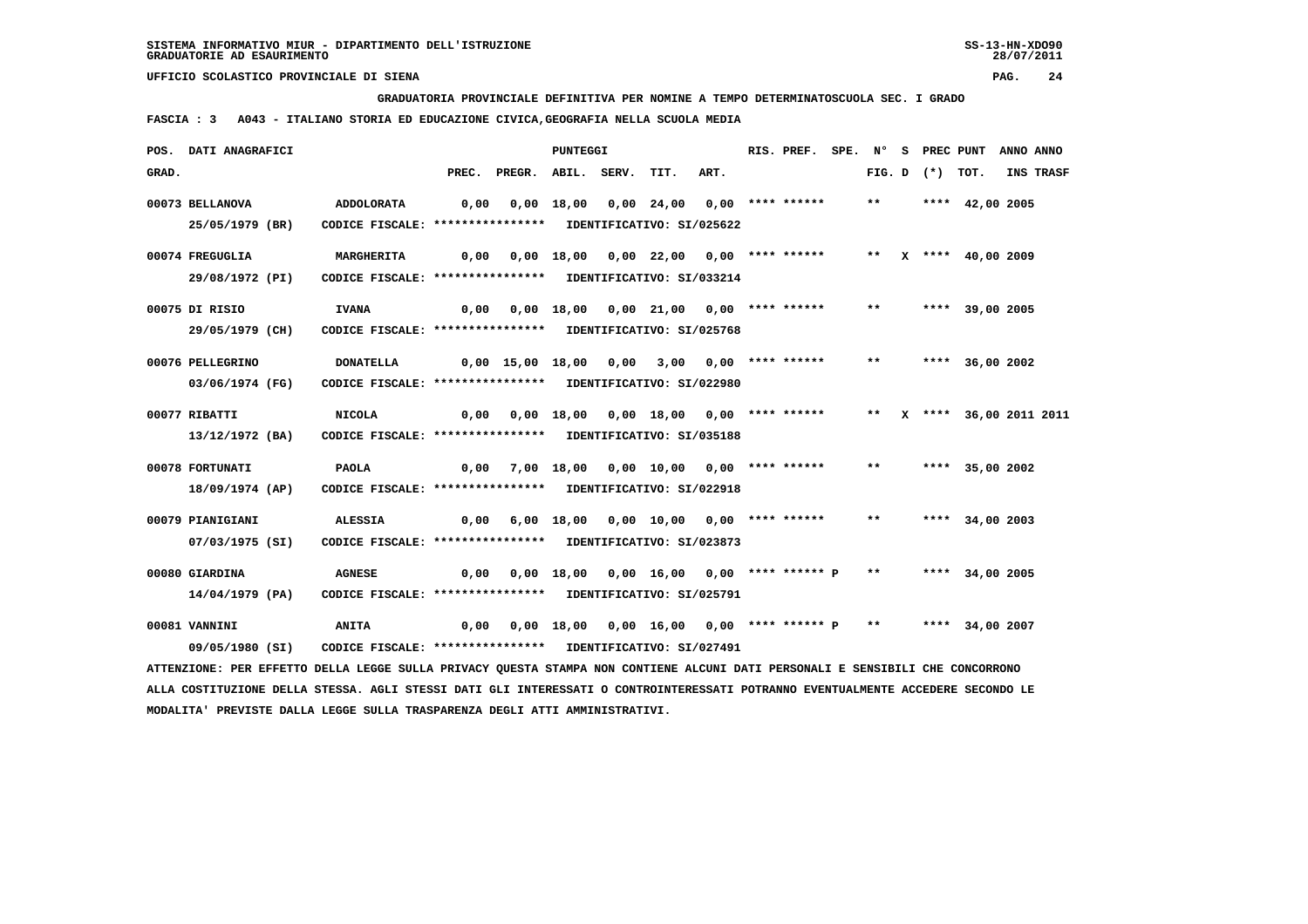**GRADUATORIA PROVINCIALE DEFINITIVA PER NOMINE A TEMPO DETERMINATOSCUOLA SEC. I GRADO**

 **FASCIA : 3 A043 - ITALIANO STORIA ED EDUCAZIONE CIVICA,GEOGRAFIA NELLA SCUOLA MEDIA**

|       | POS. DATI ANAGRAFICI                                                                                                          |                                                            |      |                                                                   | <b>PUNTEGGI</b> |                                                             |      | RIS. PREF. |       |                   | SPE. N° S PREC PUNT  | ANNO ANNO |
|-------|-------------------------------------------------------------------------------------------------------------------------------|------------------------------------------------------------|------|-------------------------------------------------------------------|-----------------|-------------------------------------------------------------|------|------------|-------|-------------------|----------------------|-----------|
| GRAD. |                                                                                                                               |                                                            |      | PREC. PREGR. ABIL. SERV.                                          |                 | TIT.                                                        | ART. |            |       | FIG. D $(*)$ TOT. |                      | INS TRASF |
|       | 00082 GIOSA                                                                                                                   | <b>STEFANIA</b>                                            | 0,00 |                                                                   |                 | 0,00 18,00 0,00 16,00 0,00 **** ****** P **                 |      |            |       |                   | **** 34,00 2007      |           |
|       | D 14/12/1980 (TA)                                                                                                             | CODICE FISCALE: **************** IDENTIFICATIVO: SI/026947 |      |                                                                   |                 |                                                             |      |            |       |                   |                      |           |
|       | 00083 MACHETTI                                                                                                                | ALESSANDRA                                                 | 0,00 |                                                                   |                 | 0,00 18,00 0,00 16,00 0,00 **** ******                      |      |            | $***$ |                   | **** 34,00 2007      |           |
|       | 25/07/1980 (SI)                                                                                                               | CODICE FISCALE: **************** IDENTIFICATIVO: SI/027141 |      |                                                                   |                 |                                                             |      |            |       |                   |                      |           |
|       | 00084 DI BERARDINO                                                                                                            | <b>MAFALDA</b>                                             |      | $0,00$ 6,00 17,00 0,00 10,00 0,00 **** ****** P **                |                 |                                                             |      |            |       |                   | **** 33,00 2005 2005 |           |
|       | 01/07/1969 (AO)                                                                                                               | CODICE FISCALE: **************** IDENTIFICATIVO: SI/025760 |      |                                                                   |                 |                                                             |      |            |       |                   |                      |           |
|       | 00085 SCARAMELLI                                                                                                              | SOFIA                                                      |      | 0,00 12,00 18,00 0,00 3,00 0,00 **** ****** ** **                 |                 |                                                             |      |            |       |                   | **** 33,00 2005      |           |
|       | 16/05/1967 (SI)                                                                                                               | CODICE FISCALE: **************** IDENTIFICATIVO: SI/025936 |      |                                                                   |                 |                                                             |      |            |       |                   |                      |           |
|       | 00086 CAMPANILE                                                                                                               | <b>MARIA</b>                                               | 0,00 |                                                                   |                 | 4,00 18,00 0,00 10,00 0,00 **** ****** P ** **** 32,00 2003 |      |            |       |                   |                      |           |
|       | 09/07/1957 (SA)                                                                                                               | CODICE FISCALE: **************** IDENTIFICATIVO: SI/023789 |      |                                                                   |                 |                                                             |      |            |       |                   |                      |           |
|       | 00087 CASTELLINI                                                                                                              | <b>FRANCESCA</b>                                           |      | $0,00$ $0,00$ $18,00$ $0,00$ $13,00$ $0,00$ $***$ **** ***** P ** |                 |                                                             |      |            |       |                   | **** 31,00 2005      |           |
|       | 04/10/1978 (SI)                                                                                                               | CODICE FISCALE: **************** IDENTIFICATIVO: SI/025920 |      |                                                                   |                 |                                                             |      |            |       |                   |                      |           |
|       | 00088 FALTONI                                                                                                                 | <b>DANIELA</b>                                             |      | 0,00 0,00 18,00 0,00 13,00 0,00 **** ****** ** X **** 31,00 2007  |                 |                                                             |      |            |       |                   |                      |           |
|       | 25/03/1974 (AR)                                                                                                               | CODICE FISCALE: **************** IDENTIFICATIVO: SI/026874 |      |                                                                   |                 |                                                             |      |            |       |                   |                      |           |
|       | 00089 ZINELLI                                                                                                                 | <b>DONATELLA</b>                                           | 0,00 |                                                                   |                 | 0,00 18,00 0,00 13,00 0,00 **** ******                      |      |            |       |                   | ** **** 31,00 2007   |           |
|       | 25/09/1974 (SI)                                                                                                               | CODICE FISCALE: **************** IDENTIFICATIVO: SI/027458 |      |                                                                   |                 |                                                             |      |            |       |                   |                      |           |
|       | 00090 CATALDO                                                                                                                 | FILOMENA                                                   | 0,00 |                                                                   |                 | $0,00$ 18,00 0,00 13,00 0,00 **** ****** P **               |      |            |       |                   | **** 31,00 2007      |           |
|       | $07/04/1979$ (RC)                                                                                                             | CODICE FISCALE: **************** IDENTIFICATIVO: SI/026768 |      |                                                                   |                 |                                                             |      |            |       |                   |                      |           |
|       | ATTENZIONE: PER EFFETTO DELLA LEGGE SULLA PRIVACY QUESTA STAMPA NON CONTIENE ALCUNI DATI PERSONALI E SENSIBILI CHE CONCORRONO |                                                            |      |                                                                   |                 |                                                             |      |            |       |                   |                      |           |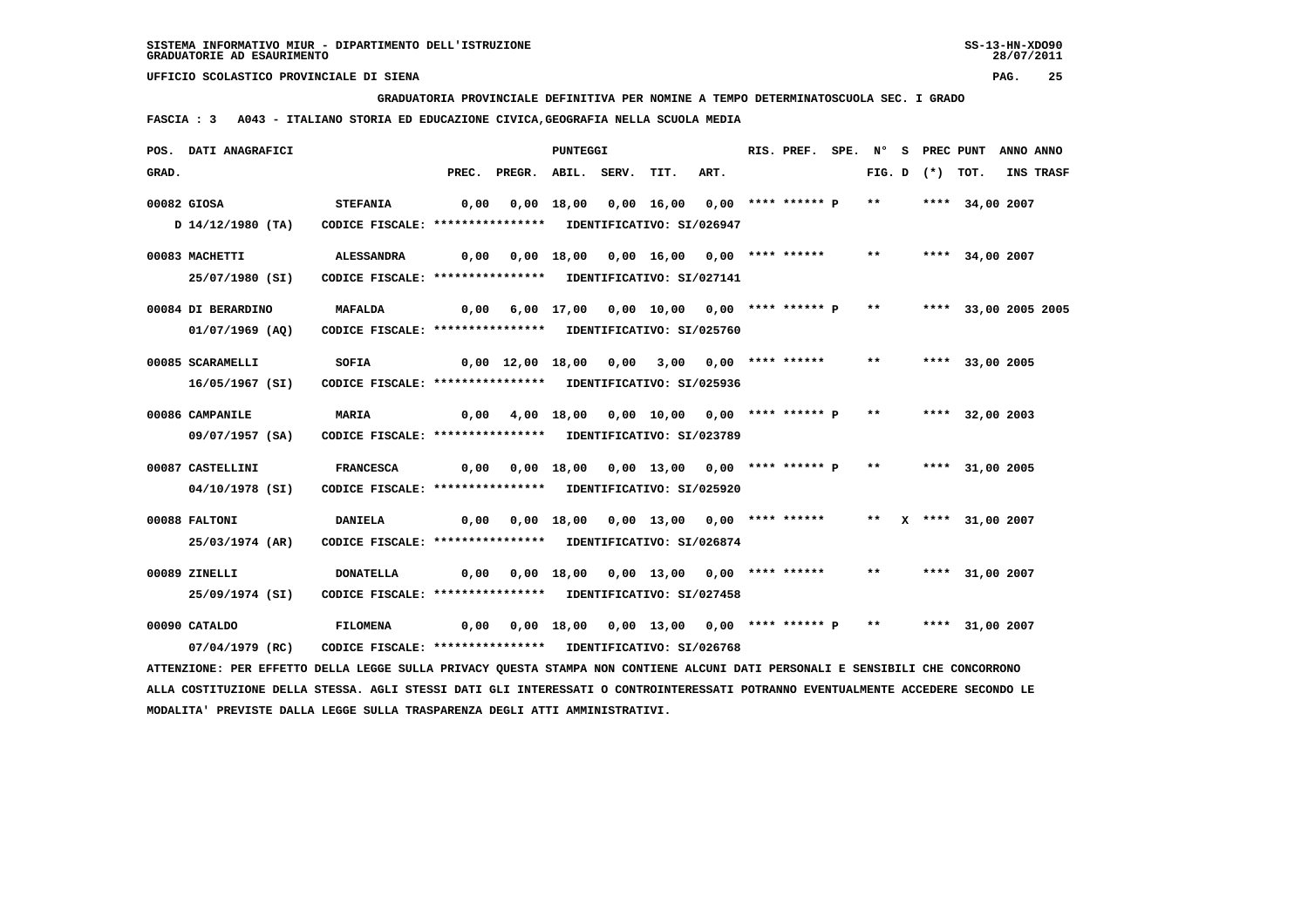**GRADUATORIA PROVINCIALE DEFINITIVA PER NOMINE A TEMPO DETERMINATOSCUOLA SEC. I GRADO**

 **FASCIA : 3 A043 - ITALIANO STORIA ED EDUCAZIONE CIVICA,GEOGRAFIA NELLA SCUOLA MEDIA**

|       | POS. DATI ANAGRAFICI                                                                                                          |                                                                        |      |                                                                      | PUNTEGGI |                                                              |      | RIS. PREF. |       |                   | SPE. N° S PREC PUNT  | ANNO ANNO |
|-------|-------------------------------------------------------------------------------------------------------------------------------|------------------------------------------------------------------------|------|----------------------------------------------------------------------|----------|--------------------------------------------------------------|------|------------|-------|-------------------|----------------------|-----------|
| GRAD. |                                                                                                                               |                                                                        |      | PREC. PREGR. ABIL. SERV.                                             |          | TIT.                                                         | ART. |            |       | FIG. D $(*)$ TOT. |                      | INS TRASF |
|       | 00091 CASTELLINI<br>13/06/1979 (SI)                                                                                           | CRISTINA<br>CODICE FISCALE: **************** IDENTIFICATIVO: SI/026761 | 0,00 |                                                                      |          | $0,00$ 18,00 0,00 13,00 0,00 **** ******                     |      |            |       |                   | ** X **** 31,00 2007 |           |
|       |                                                                                                                               |                                                                        |      |                                                                      |          |                                                              |      |            |       |                   |                      |           |
|       | 00092 GIORLI                                                                                                                  | CLAUDIA                                                                | 0,00 |                                                                      |          | 0,00 18,00 0,00 13,00 0,00 **** ******                       |      |            | $***$ |                   | **** 31,00 2007      |           |
|       | 23/10/1979 (SI)                                                                                                               | CODICE FISCALE: **************** IDENTIFICATIVO: SI/026942             |      |                                                                      |          |                                                              |      |            |       |                   |                      |           |
|       | 00093 NEGRINI                                                                                                                 | <b>ANDREA</b>                                                          |      | $0,00$ 3,00 18,00 0,00 9,00 0,00 **** ****** P ** **** 30,00 2002    |          |                                                              |      |            |       |                   |                      |           |
|       | 04/11/1974 (SI)                                                                                                               | CODICE FISCALE: **************** IDENTIFICATIVO: SI/022970             |      |                                                                      |          |                                                              |      |            |       |                   |                      |           |
|       | 00094 BATELLI                                                                                                                 | <b>ANTONIO</b>                                                         |      | 0,00 15,00 13,00 0,00 2,00 0,00 **** ****** ** **** 30,00 2002       |          |                                                              |      |            |       |                   |                      |           |
|       | 25/03/1972 (SI)                                                                                                               | CODICE FISCALE: **************** IDENTIFICATIVO: SI/022850             |      |                                                                      |          |                                                              |      |            |       |                   |                      |           |
|       |                                                                                                                               |                                                                        |      |                                                                      |          |                                                              |      |            |       |                   |                      |           |
|       | 00095 ROSSI                                                                                                                   | <b>ILENIA</b>                                                          | 0,00 |                                                                      |          | 3,00 18,00 0,00 9,00 0,00 **** ****** P ** X **** 30,00 2003 |      |            |       |                   |                      |           |
|       | 28/06/1975 (SI)                                                                                                               | CODICE FISCALE: **************** IDENTIFICATIVO: SI/023884             |      |                                                                      |          |                                                              |      |            |       |                   |                      |           |
|       | 00096 ZOLLO                                                                                                                   | <b>ANDREA</b>                                                          |      | 0,00 4,00 18,00 0,00 8,00 0,00 **** ****** P ** **** 30,00 2004 2004 |          |                                                              |      |            |       |                   |                      |           |
|       | 16/06/1971 (LI)                                                                                                               | CODICE FISCALE: **************** IDENTIFICATIVO: SI/024719             |      |                                                                      |          |                                                              |      |            |       |                   |                      |           |
|       | 00097 CROCETTA                                                                                                                | <b>MASSIMO</b>                                                         | 0,00 |                                                                      |          | 2,00 18,00 0,00 8,00 0,00 **** ****** P ** X **** 28,00 2003 |      |            |       |                   |                      |           |
|       | 06/11/1961 (SI)                                                                                                               | CODICE FISCALE: **************** IDENTIFICATIVO: SI/023813             |      |                                                                      |          |                                                              |      |            |       |                   |                      |           |
|       | 00098 GIOLITTI                                                                                                                | CATLIN                                                                 | 0,00 |                                                                      |          | 2,00 18,00 0,00 8,00 0,00 **** ****** P ** ***** 28,00 2003  |      |            |       |                   |                      |           |
|       | 19/10/1970 (RM)                                                                                                               | CODICE FISCALE: **************** IDENTIFICATIVO: SI/023829             |      |                                                                      |          |                                                              |      |            |       |                   |                      |           |
|       | 00099 LISIGNOLI                                                                                                               | <b>STEFANIA</b>                                                        |      | 0,00 0,00 18,00 0,00 10,00 0,00 **** ****** P ** ***** 28,00 2007    |          |                                                              |      |            |       |                   |                      |           |
|       | 27/11/1978 (SA)                                                                                                               | CODICE FISCALE: **************** IDENTIFICATIVO: SI/027016             |      |                                                                      |          |                                                              |      |            |       |                   |                      |           |
|       | ATTENZIONE: PER EFFETTO DELLA LEGGE SULLA PRIVACY QUESTA STAMPA NON CONTIENE ALCUNI DATI PERSONALI E SENSIBILI CHE CONCORRONO |                                                                        |      |                                                                      |          |                                                              |      |            |       |                   |                      |           |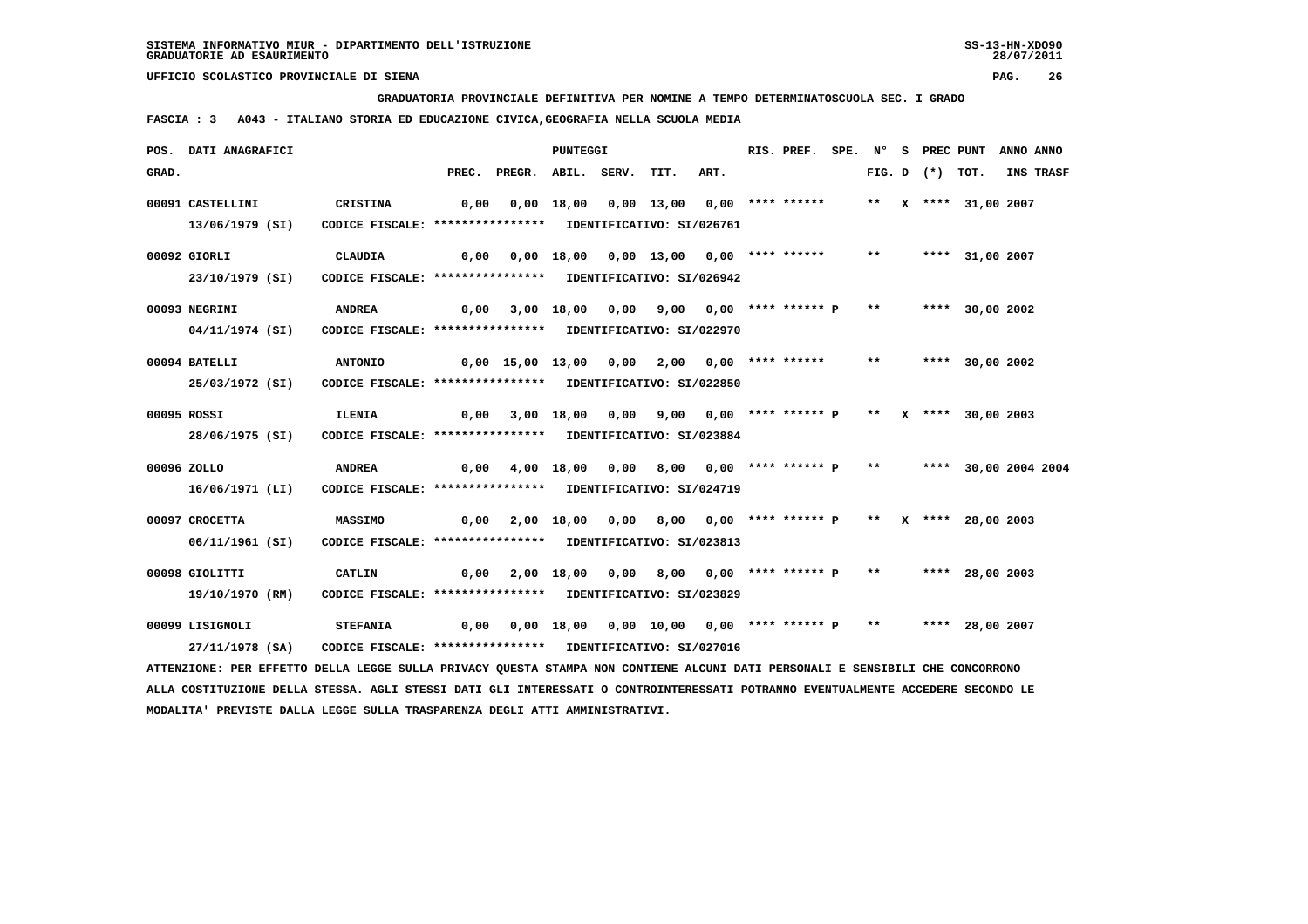**GRADUATORIA PROVINCIALE DEFINITIVA PER NOMINE A TEMPO DETERMINATOSCUOLA SEC. I GRADO**

 **FASCIA : 3 A043 - ITALIANO STORIA ED EDUCAZIONE CIVICA,GEOGRAFIA NELLA SCUOLA MEDIA**

|            | POS. DATI ANAGRAFICI                                                                                                          |                                                            |                                             |                                                               | <b>PUNTEGGI</b> |                                                              |      | RIS. PREF. SPE. N° S PREC PUNT |       |                   |                      | ANNO ANNO |
|------------|-------------------------------------------------------------------------------------------------------------------------------|------------------------------------------------------------|---------------------------------------------|---------------------------------------------------------------|-----------------|--------------------------------------------------------------|------|--------------------------------|-------|-------------------|----------------------|-----------|
| GRAD.      |                                                                                                                               |                                                            |                                             | PREC. PREGR. ABIL. SERV.                                      |                 | TIT.                                                         | ART. |                                |       | FIG. D $(*)$ TOT. |                      | INS TRASF |
| 00100 PATI |                                                                                                                               | <b>SERGIO</b>                                              | 0,00 14,00 13,00 0,00 0,00 0,00 **** ****** |                                                               |                 |                                                              |      |                                | $***$ |                   | **** 27,00 2005 2005 |           |
|            | 13/02/1972 (LE)                                                                                                               | CODICE FISCALE: **************** IDENTIFICATIVO: SI/025893 |                                             |                                                               |                 |                                                              |      |                                |       |                   |                      |           |
|            | 00101 ZACCHEI                                                                                                                 | <b>FRANCESCA</b>                                           | 0,00                                        |                                                               |                 | 0,00 18,00 0,00 9,00 0,00 **** ****** P ** **** 27,00 2007   |      |                                |       |                   |                      |           |
|            | 20/04/1978 (SI)                                                                                                               | CODICE FISCALE: **************** IDENTIFICATIVO: SI/027450 |                                             |                                                               |                 |                                                              |      |                                |       |                   |                      |           |
|            | 00102 RAFFAELLI                                                                                                               | <b>PERLA</b>                                               |                                             | 0,00  0,00  18,00  0,00  9,00  0,00  ****  ******             |                 |                                                              |      |                                | $***$ |                   | **** 27,00 2007      |           |
|            | 28/04/1978 (SI)                                                                                                               | CODICE FISCALE: **************** IDENTIFICATIVO: SI/027361 |                                             |                                                               |                 |                                                              |      |                                |       |                   |                      |           |
| 00103 MORI |                                                                                                                               | <b>CLAUDIA</b>                                             |                                             | 0,00  0,00  18,00  0,00  9,00  0,00  ****  ******             |                 |                                                              |      |                                | $***$ |                   | **** 27,00 2009      |           |
|            | 08/10/1982 (SI)                                                                                                               | CODICE FISCALE: **************** IDENTIFICATIVO: SI/033298 |                                             |                                                               |                 |                                                              |      |                                |       |                   |                      |           |
|            | 00104 TOZZETTI                                                                                                                | <b>ELISA</b>                                               | 0,00                                        |                                                               |                 | $0,00$ 18,00 0,00 9,00 0,00 **** ******                      |      |                                | $***$ |                   | **** 27,00 2009      |           |
|            | 09/06/1982 (FI)                                                                                                               | CODICE FISCALE: **************** IDENTIFICATIVO: SI/033286 |                                             |                                                               |                 |                                                              |      |                                |       |                   |                      |           |
|            | 00105 FANTOZZI                                                                                                                | <b>CATERINA</b>                                            |                                             | 0,00  0,00  18,00  0,00  9,00  0,00  ****  ******             |                 |                                                              |      |                                | $***$ |                   | **** 27,00 2009      |           |
|            | 24/02/1982 (SI)                                                                                                               | CODICE FISCALE: **************** IDENTIFICATIVO: SI/033217 |                                             |                                                               |                 |                                                              |      |                                |       |                   |                      |           |
|            | 00106 SGANGA                                                                                                                  | ALESSIA                                                    |                                             |                                                               |                 |                                                              |      |                                | $***$ |                   | **** 27,00 2009      |           |
|            | 01/10/1981 (RC)                                                                                                               | CODICE FISCALE: **************** IDENTIFICATIVO: SI/033282 |                                             |                                                               |                 |                                                              |      |                                |       |                   |                      |           |
|            | 00107 PROVVEDI                                                                                                                | LAURA                                                      | 0,00                                        |                                                               |                 | $0,00$ 18,00 0,00 6,00 0,00 **** ****** P ** **** 24,00 2003 |      |                                |       |                   |                      |           |
|            | 30/12/1975 (SI)                                                                                                               | CODICE FISCALE: **************** IDENTIFICATIVO: SI/023874 |                                             |                                                               |                 |                                                              |      |                                |       |                   |                      |           |
|            | 00108 PENNA                                                                                                                   | GILDA                                                      |                                             | 0,00 0,00 17,00 0,00 7,00 0,00 **** ****** ** **** 24,00 2007 |                 |                                                              |      |                                |       |                   |                      |           |
|            | 06/12/1980 (SA)                                                                                                               | CODICE FISCALE: **************** IDENTIFICATIVO: SI/027329 |                                             |                                                               |                 |                                                              |      |                                |       |                   |                      |           |
|            | ATTENZIONE: PER EFFETTO DELLA LEGGE SULLA PRIVACY QUESTA STAMPA NON CONTIENE ALCUNI DATI PERSONALI E SENSIBILI CHE CONCORRONO |                                                            |                                             |                                                               |                 |                                                              |      |                                |       |                   |                      |           |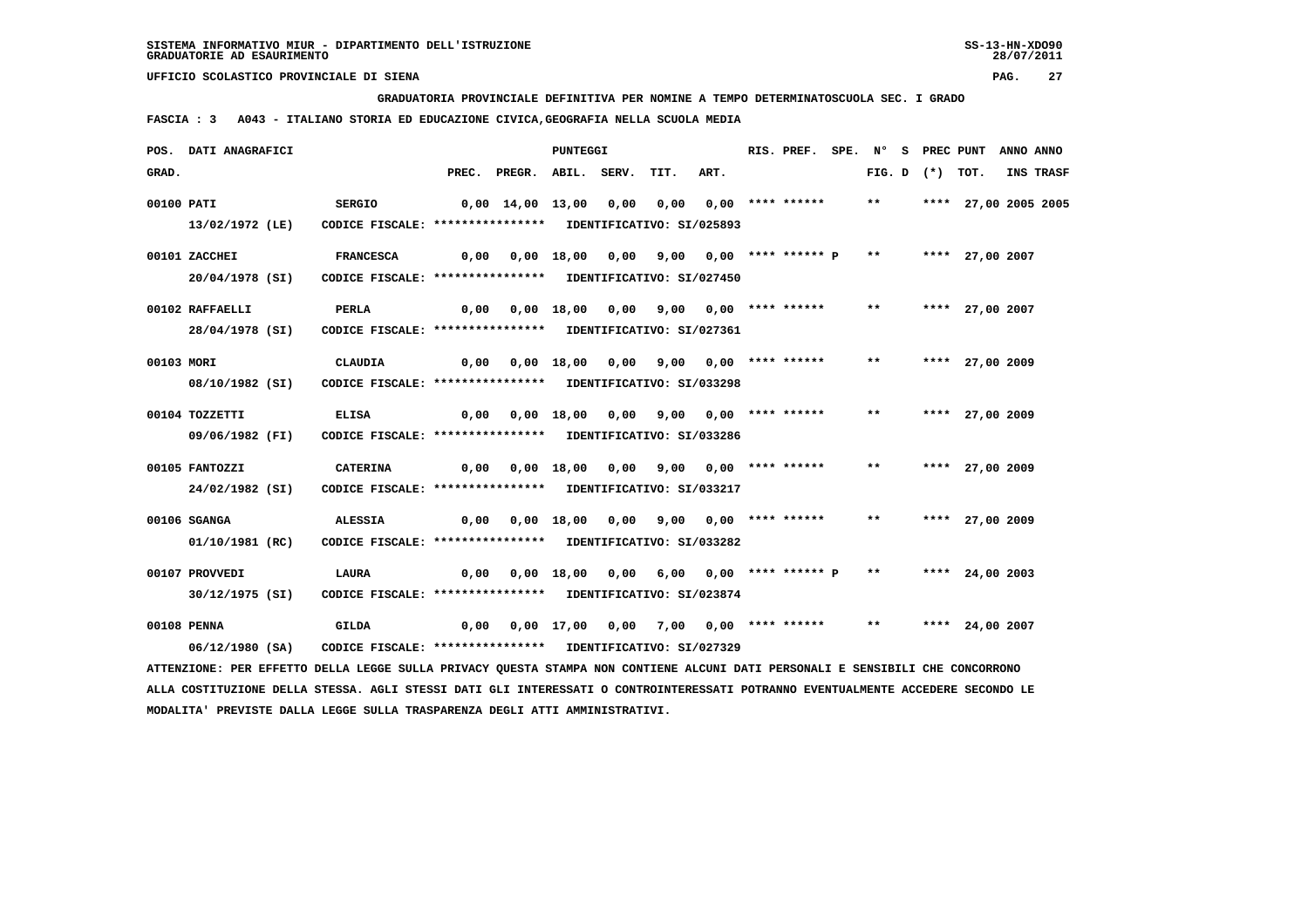**GRADUATORIA PROVINCIALE DEFINITIVA PER NOMINE A TEMPO DETERMINATOSCUOLA SEC. I GRADO**

 **FASCIA : 3 A043 - ITALIANO STORIA ED EDUCAZIONE CIVICA,GEOGRAFIA NELLA SCUOLA MEDIA**

|       | POS. DATI ANAGRAFICI                                                                                                            |                                                            |            |                                                                               | <b>PUNTEGGI</b> |                                                   |      | RIS. PREF. |       |                   | SPE. N° S PREC PUNT  | ANNO ANNO |
|-------|---------------------------------------------------------------------------------------------------------------------------------|------------------------------------------------------------|------------|-------------------------------------------------------------------------------|-----------------|---------------------------------------------------|------|------------|-------|-------------------|----------------------|-----------|
| GRAD. |                                                                                                                                 |                                                            | PREC.      | PREGR. ABIL. SERV.                                                            |                 | TIT.                                              | ART. |            |       | FIG. D $(*)$ TOT. |                      | INS TRASF |
|       | 00109 MARABISSI                                                                                                                 | <b>SILVIA</b>                                              | 0,00       |                                                                               |                 | 5,00 17,00 0,00 2,00 0,00 **** ******             |      |            | $***$ |                   | **** 24,00 2011 2011 |           |
|       | 03/03/1972 (SI)                                                                                                                 | CODICE FISCALE: **************** IDENTIFICATIVO: SI/035216 |            |                                                                               |                 |                                                   |      |            |       |                   |                      |           |
|       | 00110 CALOIA                                                                                                                    | FABIOLA                                                    |            | 0,00  0,00  18,00  0,00  6,00  0,00  ****  ******                             |                 |                                                   |      |            | $***$ |                   | **** 24,00 2011 2011 |           |
|       | 01/05/1979 (AV)                                                                                                                 | CODICE FISCALE: **************** IDENTIFICATIVO: SI/035186 |            |                                                                               |                 |                                                   |      |            |       |                   |                      |           |
|       | 00111 BERTI                                                                                                                     | <b>EMILIA MARINA</b>                                       |            |                                                                               |                 |                                                   |      |            |       |                   | **** 23,00 2002      |           |
|       | 01/12/1961 (SP)                                                                                                                 | CODICE FISCALE: **************** IDENTIFICATIVO: SI/022853 |            |                                                                               |                 |                                                   |      |            |       |                   |                      |           |
|       | 00112 GORACCI                                                                                                                   | MARIA STELLA                                               | 0,00 12,00 |                                                                               | 6,00            | 0,00 5,00 0,00 **** ****** P ** X **** 23,00 2007 |      |            |       |                   |                      |           |
| R     | 17/01/1957 (CA)                                                                                                                 | CODICE FISCALE: **************** IDENTIFICATIVO: SI/022932 |            |                                                                               |                 |                                                   |      |            |       |                   |                      |           |
|       | 00113 BROGINI                                                                                                                   | PATRIZIA                                                   |            | 0,00 6,00 13,00 0,00 4,00 0,00 **** ****** P ** X **** 23,00 2007             |                 |                                                   |      |            |       |                   |                      |           |
|       | 13/05/1965 (SI)                                                                                                                 | CODICE FISCALE: **************** IDENTIFICATIVO: SI/020119 |            |                                                                               |                 |                                                   |      |            |       |                   |                      |           |
|       | 00114 SANTINI                                                                                                                   | <b>DANILA</b>                                              | 0,00       |                                                                               |                 | 0,00 17,00 0,00 6,00 0,00 **** ******             |      |            |       |                   | ** **** 23,00 2009   |           |
|       | 27/06/1969 (SI)                                                                                                                 | CODICE FISCALE: **************** IDENTIFICATIVO: SI/033283 |            |                                                                               |                 |                                                   |      |            |       |                   |                      |           |
|       | 00115 VENTURA                                                                                                                   | <b>STEFANO</b>                                             |            | 0,00 2,00                                                                     |                 | 6,00 0,00 12,00 0,00 **** ******                  |      |            | $***$ |                   | **** 20,00 2007      |           |
| R     | 23/05/1980 (EE)                                                                                                                 | CODICE FISCALE: **************** IDENTIFICATIVO: SI/027502 |            |                                                                               |                 |                                                   |      |            |       |                   |                      |           |
|       | 00116 FALCONE                                                                                                                   | PATRIZIA                                                   |            | $0,00$ $0,00$ $16,00$ $0,00$ $3,00$ $0,00$ **** ****** P ** X **** 19,00 2007 |                 |                                                   |      |            |       |                   |                      |           |
|       | 05/05/1976 (FG)                                                                                                                 | CODICE FISCALE: **************** IDENTIFICATIVO: SI/026871 |            |                                                                               |                 |                                                   |      |            |       |                   |                      |           |
|       | 00117 CENCINI                                                                                                                   | <b>PAOLO</b>                                               |            |                                                                               |                 |                                                   |      |            | $***$ |                   | **** 18,00 2005 2005 |           |
|       | 24/10/1976 (SI)                                                                                                                 | CODICE FISCALE: **************** IDENTIFICATIVO: SI/025670 |            |                                                                               |                 |                                                   |      |            |       |                   |                      |           |
|       | ATTENZIONE: PER EFFETTO DELLA LEGGE SULLA PRIVACY QUESTA STAMPA NON CONTIENE ALCUNI DATI PERSONALI E SENSIBILI CHE CONCORRONO   |                                                            |            |                                                                               |                 |                                                   |      |            |       |                   |                      |           |
|       | ALLA COSTITUZIONE DELLA STESSA. AGLI STESSI DATI GLI INTERESSATI O CONTROINTERESSATI POTRANNO EVENTUALMENTE ACCEDERE SECONDO LE |                                                            |            |                                                                               |                 |                                                   |      |            |       |                   |                      |           |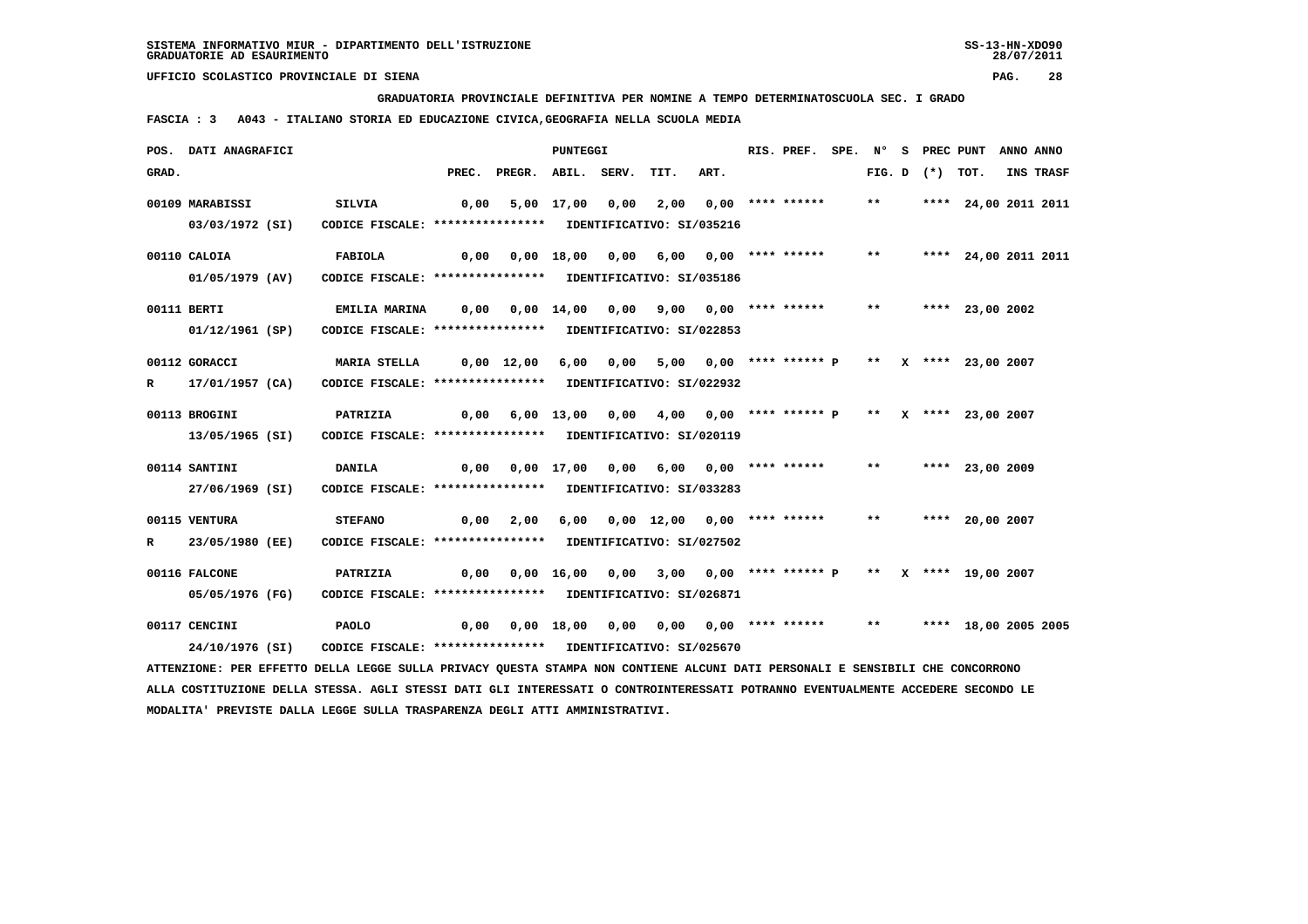**GRADUATORIA PROVINCIALE DEFINITIVA PER NOMINE A TEMPO DETERMINATOSCUOLA SEC. I GRADO**

 **FASCIA : 3 A043 - ITALIANO STORIA ED EDUCAZIONE CIVICA,GEOGRAFIA NELLA SCUOLA MEDIA**

| POS.  | DATI ANAGRAFICI |                                   |                  | <b>PUNTEGGI</b> |       |       |                           | RIS. PREF. | SPE.        | N° | s.     | PREC PUNT |        | ANNO ANNO  |                 |
|-------|-----------------|-----------------------------------|------------------|-----------------|-------|-------|---------------------------|------------|-------------|----|--------|-----------|--------|------------|-----------------|
| GRAD. |                 |                                   | PREC.            | PREGR.          | ABIL. | SERV. | TIT.                      | ART.       |             |    | FIG. D |           | $(* )$ | TOT.       | INS TRASF       |
|       | 00118 CHERUBINI | LAURA                             | 0,00             | 0,00            | 6,00  | 0,00  | 12,00                     | 0,00       | **** ****** |    | $***$  |           | ****   | 18,00 2007 |                 |
| R     | 21/05/1980 (SI) | CODICE FISCALE:                   | **************** |                 |       |       | IDENTIFICATIVO: SI/026775 |            |             |    |        |           |        |            |                 |
|       | 00119 LANDI     | <b>ENRICO</b>                     | 0,00             | 0,00            | 18,00 | 0,00  | 0,00                      | 0,00       | **** ****** |    | $***$  |           | ****   | 18,00 2007 |                 |
|       | 15/03/1978 (SI) | CODICE FISCALE: ***************** |                  |                 |       |       | IDENTIFICATIVO: SI/027003 |            |             |    |        |           |        |            |                 |
|       | 00120 GIOFFRE'  | FILIPPO JACOPO                    | 0,00             | 0,00            | 18,00 | 0,00  | 0,00                      | 0,00       | **** ****** |    | **     | x         | ****   |            | 18,00 2011 2011 |
|       | 10/07/1978 (SI) | CODICE FISCALE:                   | **************** |                 |       |       | IDENTIFICATIVO: SI/035196 |            |             |    |        |           |        |            |                 |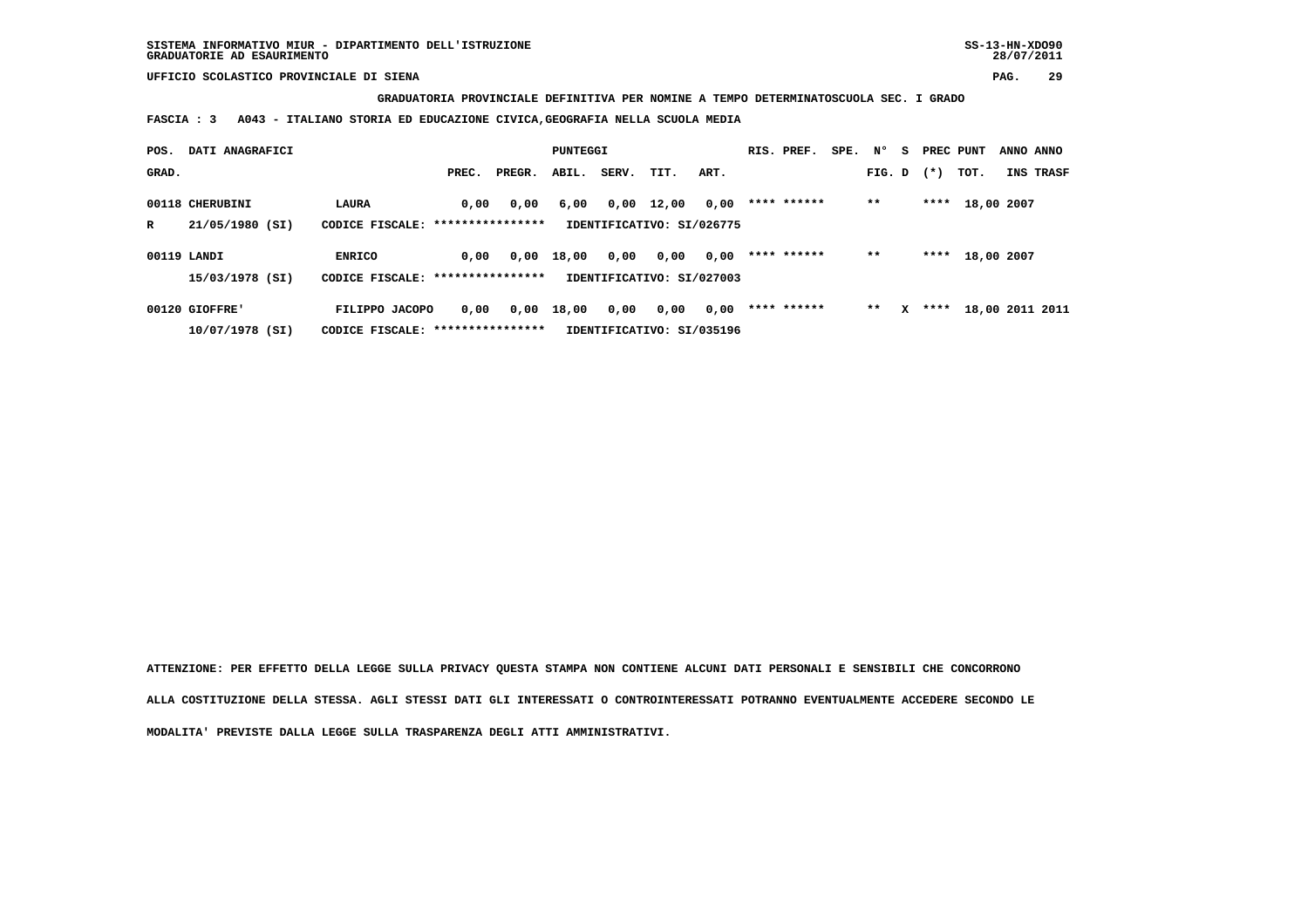**GRADUATORIA PROVINCIALE DEFINITIVA PER NOMINE A TEMPO DETERMINATOSCUOLA SEC. I GRADO**

 **FASCIA : 3 A059 - SCIENZE MATEMATICHE, CHIMICHE, FISICHE E NATURALI NELLA SCUOLA MEDIA**

|       | POS. DATI ANAGRAFICI                                                                                                          |                                                            |       |                                                                        | PUNTEGGI |      |      | RIS. PREF. | $SPE.$ N° |                     | <b>S</b> PREC PUNT      | ANNO ANNO |
|-------|-------------------------------------------------------------------------------------------------------------------------------|------------------------------------------------------------|-------|------------------------------------------------------------------------|----------|------|------|------------|-----------|---------------------|-------------------------|-----------|
| GRAD. |                                                                                                                               |                                                            | PREC. | PREGR. ABIL. SERV.                                                     |          | TIT. | ART. |            |           | FIG. $D$ $(*)$ TOT. |                         | INS TRASF |
|       | 00001 CASTIGNONI                                                                                                              | <b>SONIA</b>                                               |       | 0,00 75,00 42,00 24,00 3,00 0,00 **** ******                           |          |      |      |            |           |                     | ** X **** 144,00 2003   |           |
|       | 01/06/1967 (SI)                                                                                                               | CODICE FISCALE: **************** IDENTIFICATIVO: SI/023793 |       |                                                                        |          |      |      |            |           |                     |                         |           |
|       | 00002 MUGNAINI                                                                                                                | <b>SERENA</b>                                              |       | 0,00 51,00 42,00 24,00 21,00 0,00 **** ****** P ** X **** 138,00 2004  |          |      |      |            |           |                     |                         |           |
|       | D 02/02/1976 (GR)                                                                                                             | CODICE FISCALE: **************** IDENTIFICATIVO: SI/024754 |       |                                                                        |          |      |      |            |           |                     |                         |           |
|       | 00003 SANTONI                                                                                                                 | <b>STEFANIA</b>                                            |       | 0,00 63,00 41,00 24,00 10,00 0,00 **** ******                          |          |      |      |            |           |                     | ** $X$ **** 138,00 2004 |           |
|       | 04/10/1975 (SI)                                                                                                               | CODICE FISCALE: **************** IDENTIFICATIVO: SI/024691 |       |                                                                        |          |      |      |            |           |                     |                         |           |
|       | 00004 CARUSO                                                                                                                  | <b>ANNAMARIA</b>                                           |       | $0,00$ 60,00 41,00 24,00 13,00 0,00 **** ******                        |          |      |      |            | $***$     |                     | **** 138,00 2005        |           |
|       | 25/03/1972 (RM)                                                                                                               | CODICE FISCALE: **************** IDENTIFICATIVO: SI/025665 |       |                                                                        |          |      |      |            |           |                     |                         |           |
|       | 00005 PALMERINI                                                                                                               | <b>EMANUELA</b>                                            |       | 0,00 46,00 42,00 24,00 21,00 0,00 **** ******                          |          |      |      |            |           |                     | ** X **** 133,00 2007   |           |
|       | 04/08/1972 (AR)                                                                                                               | CODICE FISCALE: **************** IDENTIFICATIVO: SI/027297 |       |                                                                        |          |      |      |            |           |                     |                         |           |
|       | 00006 SEMBOLONI                                                                                                               | <b>SERENA</b>                                              |       | $0,00$ 48,00 42,00 24,00 13,00 0,00 **** ****** P                      |          |      |      |            | $***$     |                     | **** 127,00 2005        |           |
|       | 13/07/1976 (SI)                                                                                                               | CODICE FISCALE: **************** IDENTIFICATIVO: SI/025939 |       |                                                                        |          |      |      |            |           |                     |                         |           |
|       | 00007 DI FABIO                                                                                                                | <b>ANTONIETTA</b>                                          |       | 0,00 51,00 42,00 24,00 9,00 0,00 **** ****** ** ** ** **** 126,00 2005 |          |      |      |            |           |                     |                         |           |
|       | $07/09/1975$ (NA)                                                                                                             | CODICE FISCALE: **************** IDENTIFICATIVO: SI/025763 |       |                                                                        |          |      |      |            |           |                     |                         |           |
|       | 00008 CATALDI                                                                                                                 | ANNA                                                       |       | 0,00 48,00 41,00 24,00 13,00 0,00 **** ******                          |          |      |      |            | $***$     |                     | **** 126,00 2005        |           |
|       | 27/02/1971 (MT)                                                                                                               | CODICE FISCALE: **************** IDENTIFICATIVO: SI/025667 |       |                                                                        |          |      |      |            |           |                     |                         |           |
|       | 00009 SCOTTI                                                                                                                  | LAURA                                                      |       | $0,00$ 48,00 42,00 24,00 10,00 0,00 **** ****** P **                   |          |      |      |            |           |                     | **** 124,00 2005        |           |
|       | D 17/04/1978 (SI)                                                                                                             | CODICE FISCALE: **************** IDENTIFICATIVO: SI/025938 |       |                                                                        |          |      |      |            |           |                     |                         |           |
|       | ATTENZIONE: PER EFFETTO DELLA LEGGE SULLA PRIVACY QUESTA STAMPA NON CONTIENE ALCUNI DATI PERSONALI E SENSIBILI CHE CONCORRONO |                                                            |       |                                                                        |          |      |      |            |           |                     |                         |           |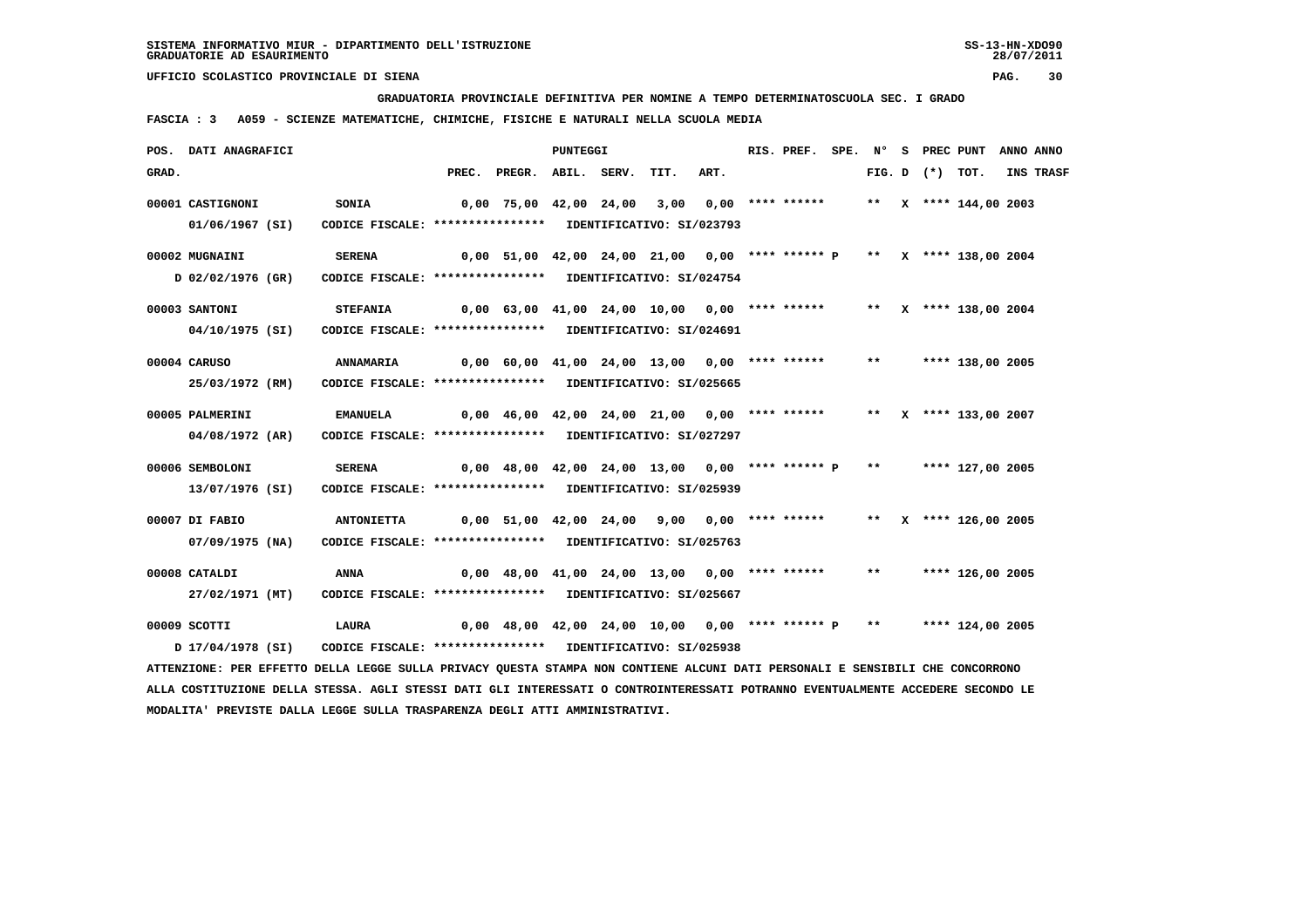**GRADUATORIA PROVINCIALE DEFINITIVA PER NOMINE A TEMPO DETERMINATOSCUOLA SEC. I GRADO**

 **FASCIA : 3 A059 - SCIENZE MATEMATICHE, CHIMICHE, FISICHE E NATURALI NELLA SCUOLA MEDIA**

|       | POS. DATI ANAGRAFICI                                                                                                            |                                                            |                                                      | <b>PUNTEGGI</b> |      |      | RIS. PREF.         | SPE. N° |               |                   | S PREC PUNT ANNO ANNO |           |
|-------|---------------------------------------------------------------------------------------------------------------------------------|------------------------------------------------------------|------------------------------------------------------|-----------------|------|------|--------------------|---------|---------------|-------------------|-----------------------|-----------|
| GRAD. |                                                                                                                                 |                                                            | PREC. PREGR. ABIL. SERV.                             |                 | TIT. | ART. |                    |         |               | FIG. D $(*)$ TOT. |                       | INS TRASF |
|       | 00010 FIORE                                                                                                                     | <b>GIOVINA</b>                                             | 0,00 34,00 41,00 24,00 18,00                         |                 |      |      | $0.00$ **** ****** |         | $***$         |                   | **** 117,00 2007      |           |
|       | 06/07/1975 (FG)                                                                                                                 | CODICE FISCALE: **************** IDENTIFICATIVO: SI/026897 |                                                      |                 |      |      |                    |         |               |                   |                       |           |
|       | 00011 ROMANO                                                                                                                    | LAURA                                                      | $0.00$ 24.00 42.00 24.00 25.00 0.00 **** ******      |                 |      |      |                    |         |               |                   | ** X **** 115,00 2007 |           |
|       | 22/01/1966 (CS)                                                                                                                 | CODICE FISCALE: **************** IDENTIFICATIVO: SI/027388 |                                                      |                 |      |      |                    |         |               |                   |                       |           |
|       | 00012 SABATINI                                                                                                                  | PATRIZIA                                                   | $0,00$ 36,00 42,00 24,00 13,00 0,00 **** ******      |                 |      |      |                    |         | $***$         |                   | **** 115,00 2007      |           |
|       | 18/10/1974 (GR)                                                                                                                 | CODICE FISCALE: **************** IDENTIFICATIVO: SI/027396 |                                                      |                 |      |      |                    |         |               |                   |                       |           |
|       | 00013 CORSINI                                                                                                                   | <b>MARIA TERESA</b>                                        | $0,00$ 26,00 41,00 24,00 21,00 0,00 **** ******      |                 |      |      |                    |         | $***$         |                   | **** 112,00 2007      |           |
|       | 04/01/1967 (SI)                                                                                                                 | CODICE FISCALE: **************** IDENTIFICATIVO: SI/026850 |                                                      |                 |      |      |                    |         |               |                   |                       |           |
|       | 00014 LORENZINI                                                                                                                 | <b>ELENA</b>                                               | $0,00$ 36,00 41,00 24,00 10,00 0,00 **** ****** P    |                 |      |      |                    |         | $* *$         |                   | **** 111,00 2007      |           |
|       | 04/12/1978 (SI)                                                                                                                 | CODICE FISCALE: **************** IDENTIFICATIVO: SI/027024 |                                                      |                 |      |      |                    |         |               |                   |                       |           |
|       | 00015 MANGANELLI                                                                                                                | <b>DESIRE</b>                                              |                                                      |                 |      |      |                    |         | $\star \star$ |                   | **** 110,00 2007      |           |
|       |                                                                                                                                 | CODICE FISCALE: **************** IDENTIFICATIVO: SI/027238 | $0,00$ 36,00 41,00 24,00 9,00 0,00 **** ****** P     |                 |      |      |                    |         |               |                   |                       |           |
|       | D 28/04/1973 (SI)                                                                                                               |                                                            |                                                      |                 |      |      |                    |         |               |                   |                       |           |
|       | 00016 CASSANELLI                                                                                                                | <b>ANNA</b>                                                | $0.00$ 24.00 39.00 24.00 21.00 0.00 **** ****** P    |                 |      |      |                    |         | **            |                   | **** 108,00 2007      |           |
|       | 13/12/1975 (PA)                                                                                                                 | CODICE FISCALE: **************** IDENTIFICATIVO: SI/026760 |                                                      |                 |      |      |                    |         |               |                   |                       |           |
|       | 00017 GHIRIBELLI                                                                                                                | <b>CHIARA</b>                                              | $0,00$ 36,00 41,00 24,00 7,00 0,00 **** ******       |                 |      |      |                    |         | $***$         |                   | **** 108,00 2007      |           |
|       | 22/03/1978 (SI)                                                                                                                 | CODICE FISCALE: **************** IDENTIFICATIVO: SI/026925 |                                                      |                 |      |      |                    |         |               |                   |                       |           |
|       | 00018 FINESCHI                                                                                                                  | SILVIA                                                     | $0,00$ 24,00 40,00 24,00 18,00 0,00 **** ****** P ** |                 |      |      |                    |         |               |                   | **** 106,00 2007      |           |
|       | D 26/03/1973 (SI)                                                                                                               | CODICE FISCALE: **************** IDENTIFICATIVO: SI/026894 |                                                      |                 |      |      |                    |         |               |                   |                       |           |
|       | ATTENZIONE: PER EFFETTO DELLA LEGGE SULLA PRIVACY QUESTA STAMPA NON CONTIENE ALCUNI DATI PERSONALI E SENSIBILI CHE CONCORRONO   |                                                            |                                                      |                 |      |      |                    |         |               |                   |                       |           |
|       | ALLA COSTITUZIONE DELLA STESSA. AGLI STESSI DATI GLI INTERESSATI O CONTROINTERESSATI POTRANNO EVENTUALMENTE ACCEDERE SECONDO LE |                                                            |                                                      |                 |      |      |                    |         |               |                   |                       |           |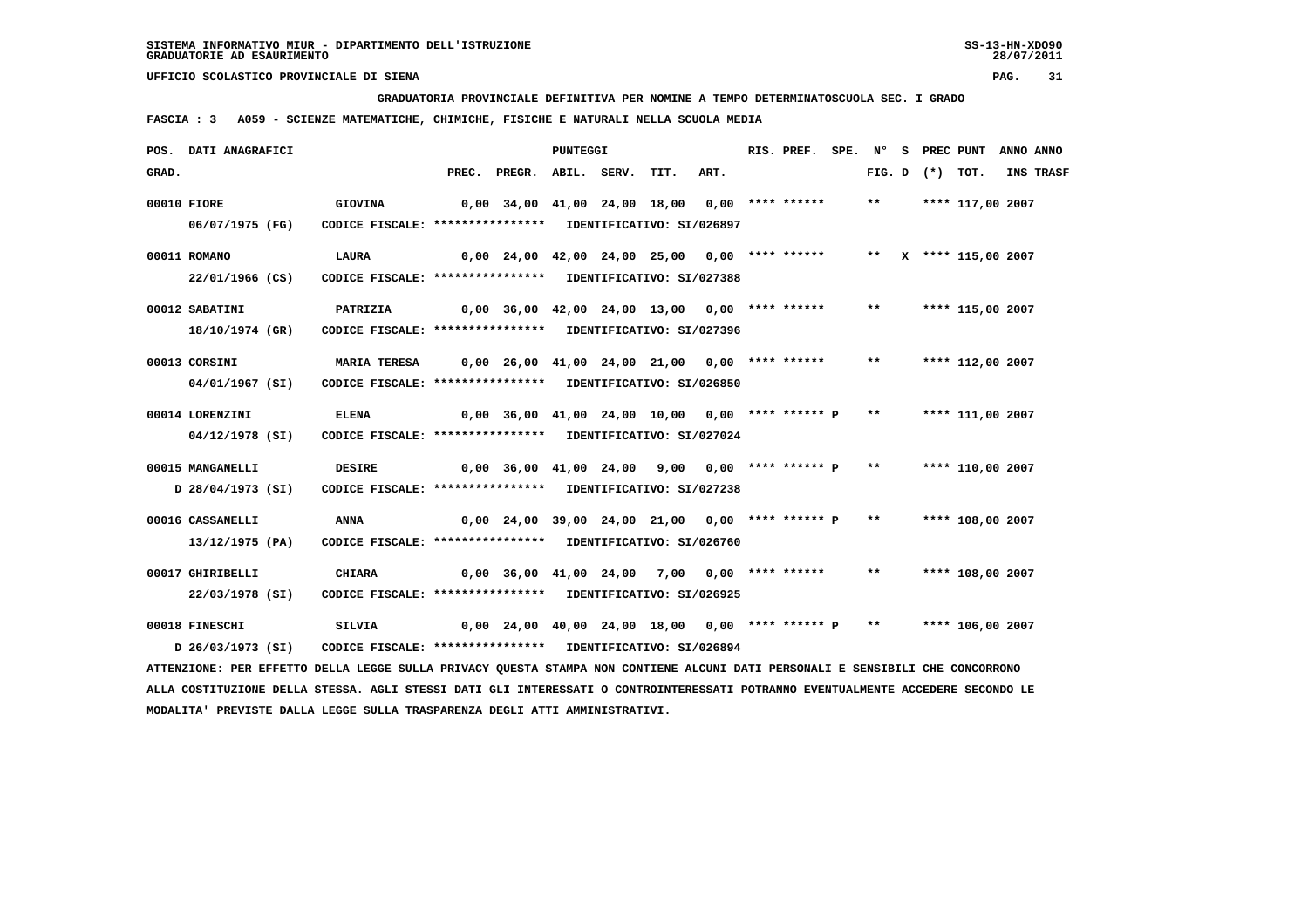**GRADUATORIA PROVINCIALE DEFINITIVA PER NOMINE A TEMPO DETERMINATOSCUOLA SEC. I GRADO**

 **FASCIA : 3 A059 - SCIENZE MATEMATICHE, CHIMICHE, FISICHE E NATURALI NELLA SCUOLA MEDIA**

|       | POS. DATI ANAGRAFICI                                                                                                          |                                                            |                                               |                                                                         | <b>PUNTEGGI</b> |            |      |      | RIS. PREF.         | SPE. N°      |                   | S PREC PUNT           | ANNO ANNO |
|-------|-------------------------------------------------------------------------------------------------------------------------------|------------------------------------------------------------|-----------------------------------------------|-------------------------------------------------------------------------|-----------------|------------|------|------|--------------------|--------------|-------------------|-----------------------|-----------|
| GRAD. |                                                                                                                               |                                                            |                                               | PREC. PREGR. ABIL. SERV.                                                |                 |            | TIT. | ART. |                    |              | FIG. D $(*)$ TOT. |                       | INS TRASF |
|       | 00019 BERTI                                                                                                                   | <b>ROBERTO</b>                                             |                                               | 0,00 76,00                                                              |                 | 6,00 24,00 | 0,00 |      | $0.00$ **** ****** | $\star\star$ |                   | **** 106,00 2011 2011 |           |
| R     | 12/12/1965 (SI)                                                                                                               | CODICE FISCALE: **************** IDENTIFICATIVO: SI/035124 |                                               |                                                                         |                 |            |      |      |                    |              |                   |                       |           |
|       | 00020 PAOLI                                                                                                                   | LUCA                                                       |                                               | 0,00 27,00 42,00 24,00 12,00 0,00 **** ******                           |                 |            |      |      |                    |              |                   | ** X **** 105,00 2004 |           |
|       | 03/07/1974 (GR)                                                                                                               | CODICE FISCALE: **************** IDENTIFICATIVO: SI/024655 |                                               |                                                                         |                 |            |      |      |                    |              |                   |                       |           |
|       | 00021 SANTORO                                                                                                                 | <b>ANTONELLA</b>                                           |                                               | 0,00 12,00 40,00 24,00 24,00 0,00 **** ******                           |                 |            |      |      |                    | $***$        |                   | **** 100,00 2007      |           |
|       | 28/04/1974 (TA)                                                                                                               | CODICE FISCALE: **************** IDENTIFICATIVO: SI/027406 |                                               |                                                                         |                 |            |      |      |                    |              |                   |                       |           |
|       | 00022 ANGELINI                                                                                                                | <b>ELENA</b>                                               |                                               | 0,00 20,00 41,00 24,00 9,00 0,00 **** ******     **   X **** 94,00 2007 |                 |            |      |      |                    |              |                   |                       |           |
|       | 20/02/1980 (SI)                                                                                                               | CODICE FISCALE: **************** IDENTIFICATIVO: SI/026637 |                                               |                                                                         |                 |            |      |      |                    |              |                   |                       |           |
|       | 00023 BARTALINI                                                                                                               | <b>SERENA</b>                                              |                                               | $0,00$ 14,00 41,00 24,00 10,00 0,00 **** ****** P                       |                 |            |      |      |                    | $***$        |                   | **** 89,00 2007       |           |
|       | 11/08/1973 (SI)                                                                                                               | CODICE FISCALE: **************** IDENTIFICATIVO: SI/026691 |                                               |                                                                         |                 |            |      |      |                    |              |                   |                       |           |
|       | 00024 POLIZZANO                                                                                                               | <b>SIMONA</b>                                              |                                               | $0,00$ 8,00 41,00 28,00 12,00 0,00 **** ****** ***                      |                 |            |      |      |                    |              |                   | **** 89,00 2007       |           |
|       | 07/04/1976 (RM)                                                                                                               | CODICE FISCALE: **************** IDENTIFICATIVO: SI/027342 |                                               |                                                                         |                 |            |      |      |                    |              |                   |                       |           |
|       | 00025 DE ROSA                                                                                                                 | <b>SILVANA</b>                                             | 0,00 22,00 42,00 14,00 10,00 0,00 **** ****** |                                                                         |                 |            |      |      |                    | $***$        |                   | **** 88,00 2011 2011  |           |
|       | 01/03/1962 (AV)                                                                                                               | CODICE FISCALE: **************** IDENTIFICATIVO: SI/035191 |                                               |                                                                         |                 |            |      |      |                    |              |                   |                       |           |
|       | 00026 CERBONI                                                                                                                 | <b>BARBARA</b>                                             |                                               | $0,00$ 11,00 40,00 24,00 12,00 0,00 **** ****** P **                    |                 |            |      |      |                    |              |                   | **** 87,00 2007       |           |
|       | 19/01/1968 (SI)                                                                                                               | CODICE FISCALE: **************** IDENTIFICATIVO: SI/022888 |                                               |                                                                         |                 |            |      |      |                    |              |                   |                       |           |
|       | 00027 BERNARDI                                                                                                                | <b>FRANCESCA</b>                                           |                                               | $0,00$ $0,00$ $42,00$ $24,00$ $21,00$ $0,00$ **** ****** **             |                 |            |      |      |                    |              |                   | **** 87,00 2007       |           |
|       | 24/08/1978 (SI)                                                                                                               | CODICE FISCALE: **************** IDENTIFICATIVO: SI/026703 |                                               |                                                                         |                 |            |      |      |                    |              |                   |                       |           |
|       | ATTENZIONE: PER EFFETTO DELLA LEGGE SULLA PRIVACY QUESTA STAMPA NON CONTIENE ALCUNI DATI PERSONALI E SENSIBILI CHE CONCORRONO |                                                            |                                               |                                                                         |                 |            |      |      |                    |              |                   |                       |           |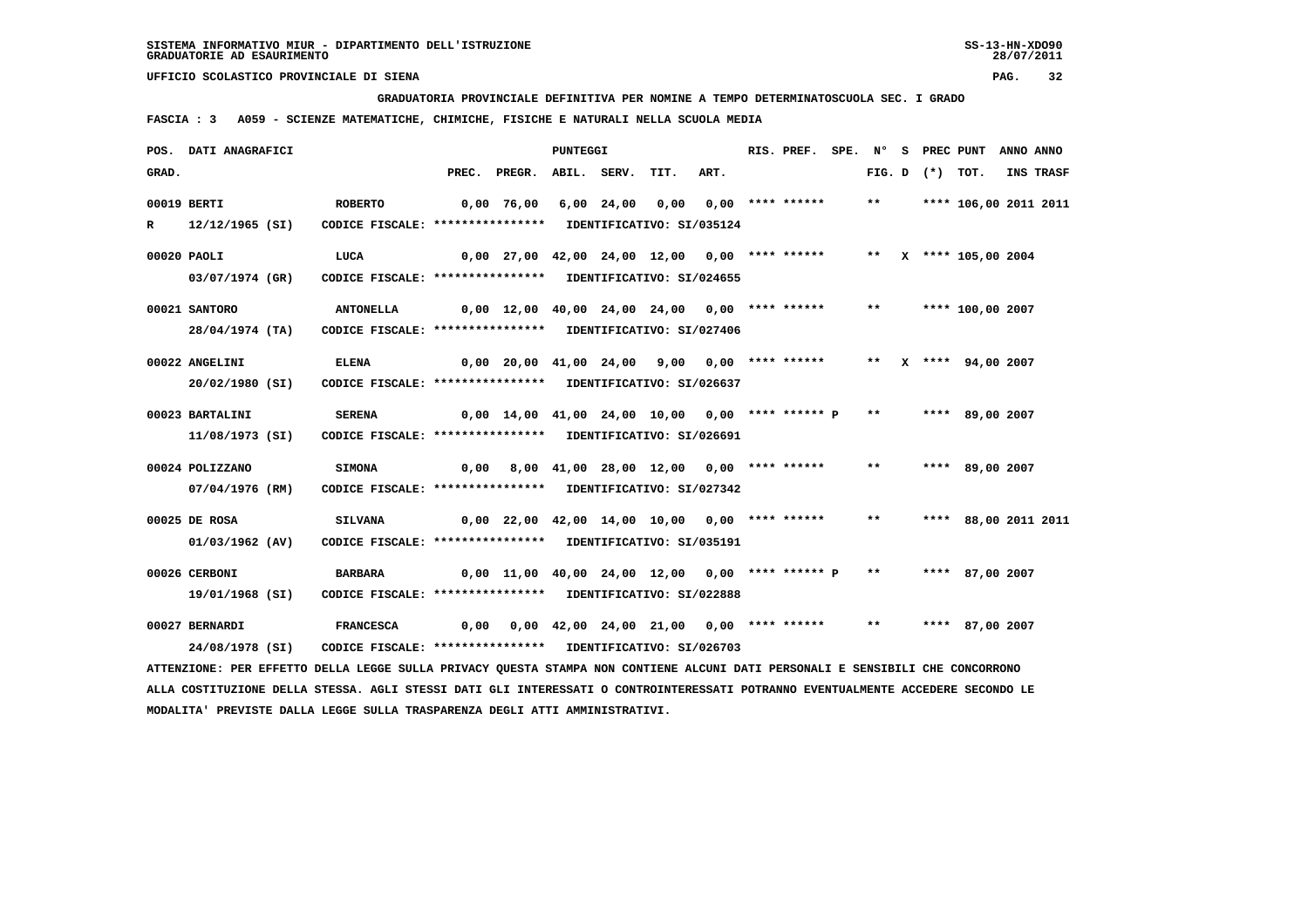**GRADUATORIA PROVINCIALE DEFINITIVA PER NOMINE A TEMPO DETERMINATOSCUOLA SEC. I GRADO**

 **FASCIA : 3 A059 - SCIENZE MATEMATICHE, CHIMICHE, FISICHE E NATURALI NELLA SCUOLA MEDIA**

|       | POS. DATI ANAGRAFICI                                                                                                          |                                                            |                                                                      |                                                                     | PUNTEGGI |      |      | RIS. PREF. |       |                   | SPE. N° S PREC PUNT ANNO ANNO |           |
|-------|-------------------------------------------------------------------------------------------------------------------------------|------------------------------------------------------------|----------------------------------------------------------------------|---------------------------------------------------------------------|----------|------|------|------------|-------|-------------------|-------------------------------|-----------|
| GRAD. |                                                                                                                               |                                                            |                                                                      | PREC. PREGR. ABIL. SERV.                                            |          | TIT. | ART. |            |       | FIG. D $(*)$ TOT. |                               | INS TRASF |
|       | 00028 BIANCHI                                                                                                                 | <b>SARA</b>                                                | 0,00 12,00 42,00 24,00 9,00 0,00 **** ******                         |                                                                     |          |      |      |            |       |                   | ** **** 87,00 2007            |           |
|       | 22/05/1979 (LI)                                                                                                               | CODICE FISCALE: **************** IDENTIFICATIVO: SI/026705 |                                                                      |                                                                     |          |      |      |            |       |                   |                               |           |
|       | 00029 LORDO                                                                                                                   | <b>ANTONELLA</b>                                           |                                                                      |                                                                     |          |      |      |            |       |                   | ** X **** 84,00 2009          |           |
|       | 26/07/1974 (FG)                                                                                                               | CODICE FISCALE: **************** IDENTIFICATIVO: SI/033272 |                                                                      |                                                                     |          |      |      |            |       |                   |                               |           |
|       | 00030 CHELLINI                                                                                                                | <b>FRANCESCA</b>                                           |                                                                      | 0,00 18,00 41,00 0,00 12,00 0,00 **** ****** ** ** **** 71,00 2004  |          |      |      |            |       |                   |                               |           |
|       | 14/10/1971 (SI)                                                                                                               | CODICE FISCALE: **************** IDENTIFICATIVO: SI/024604 |                                                                      |                                                                     |          |      |      |            |       |                   |                               |           |
|       | 00031 TERZIANI                                                                                                                | <b>EMANUELA</b>                                            |                                                                      | 0,00 0,00 41,00 24,00 6,00 0,00 **** ******   **   **** 71,00 2009  |          |      |      |            |       |                   |                               |           |
|       | 07/08/1977 (SI)                                                                                                               | CODICE FISCALE: **************** IDENTIFICATIVO: SI/033255 |                                                                      |                                                                     |          |      |      |            |       |                   |                               |           |
|       | 00032 CIRILLO                                                                                                                 | ILARIA                                                     |                                                                      |                                                                     |          |      |      |            | $***$ |                   | **** 47,00 2009               |           |
|       | 12/10/1980 (MI)                                                                                                               | CODICE FISCALE: **************** IDENTIFICATIVO: SI/033257 |                                                                      |                                                                     |          |      |      |            |       |                   |                               |           |
|       | 00033 GRASSI                                                                                                                  | <b>SANDRA</b>                                              |                                                                      | 0,00 28,00 16,00 0,00 0,00 0,00 **** ******                         |          |      |      |            | $***$ |                   | **** $44,00$ 2007             |           |
|       | 10/02/1965 (SI)                                                                                                               | CODICE FISCALE: **************** IDENTIFICATIVO: SI/026957 |                                                                      |                                                                     |          |      |      |            |       |                   |                               |           |
|       | 00034 DONIA                                                                                                                   | <b>FRANCESCA</b>                                           |                                                                      | 0,00 0,00 17,00 0,00 21,00 0,00 **** ****** ** **** 38,00 2007      |          |      |      |            |       |                   |                               |           |
|       | 19/08/1974 (LT)                                                                                                               | CODICE FISCALE: **************** IDENTIFICATIVO: SI/026844 |                                                                      |                                                                     |          |      |      |            |       |                   |                               |           |
|       | 00035 BRAVI                                                                                                                   | FABIO                                                      | 0,00 0,00 15,00 0,00 22,00 0,00 **** ****** P  **  x **** 37,00 2007 |                                                                     |          |      |      |            |       |                   |                               |           |
|       | 04/02/1975 (SI)                                                                                                               | CODICE FISCALE: **************** IDENTIFICATIVO: SI/026727 |                                                                      |                                                                     |          |      |      |            |       |                   |                               |           |
|       | 00036 PUTORTI'                                                                                                                | <b>ETTORE</b>                                              |                                                                      | 0,00 18,00 17,00 0,00 0,00 0,00 **** ****** ** ** ** *** 35,00 2004 |          |      |      |            |       |                   |                               |           |
|       | 26/02/1965 (FI)                                                                                                               | CODICE FISCALE: **************** IDENTIFICATIVO: SI/024683 |                                                                      |                                                                     |          |      |      |            |       |                   |                               |           |
|       | ATTENZIONE: PER EFFETTO DELLA LEGGE SULLA PRIVACY QUESTA STAMPA NON CONTIENE ALCUNI DATI PERSONALI E SENSIBILI CHE CONCORRONO |                                                            |                                                                      |                                                                     |          |      |      |            |       |                   |                               |           |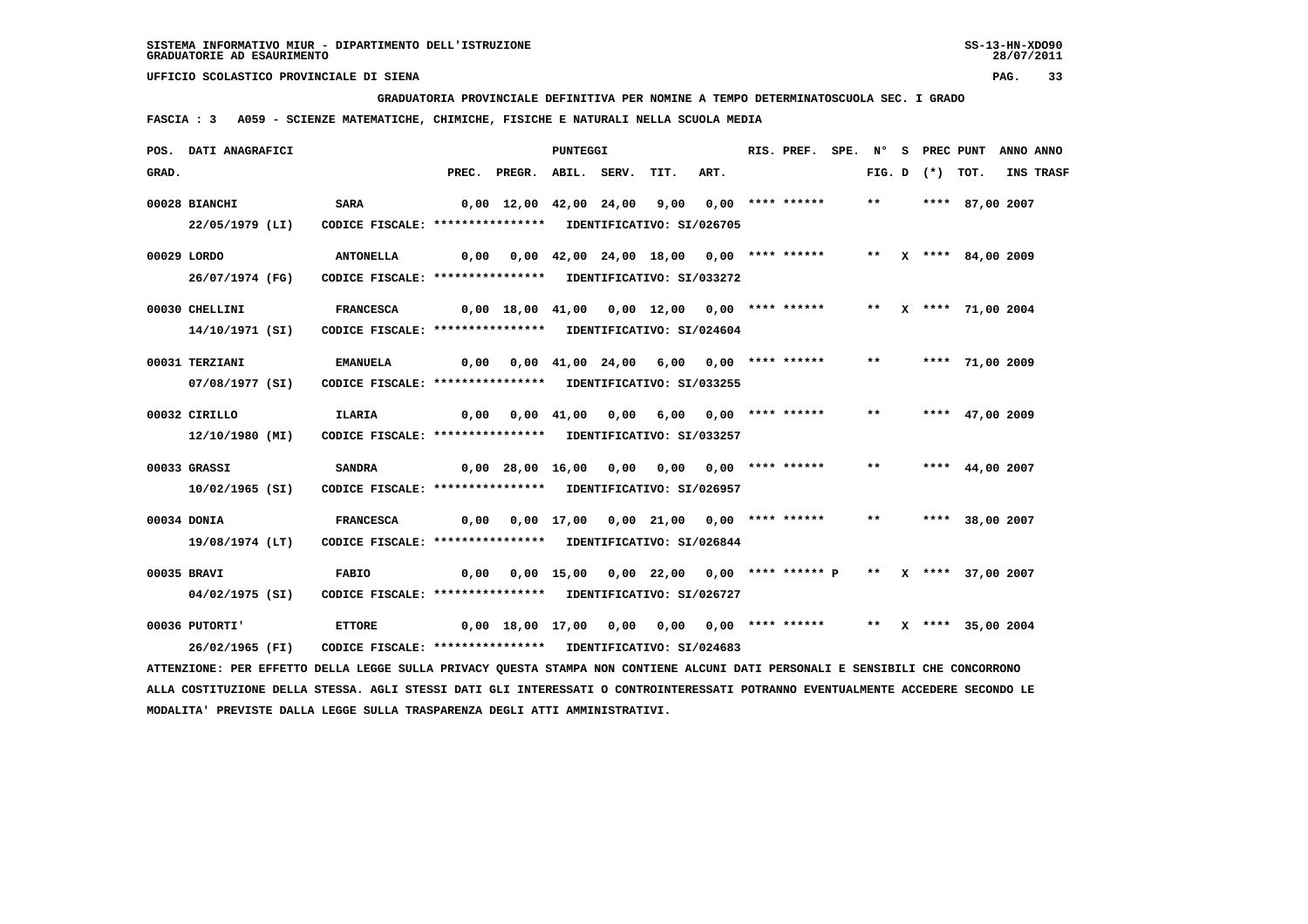**GRADUATORIA PROVINCIALE DEFINITIVA PER NOMINE A TEMPO DETERMINATOSCUOLA SEC. I GRADO**

 **FASCIA : 3 A059 - SCIENZE MATEMATICHE, CHIMICHE, FISICHE E NATURALI NELLA SCUOLA MEDIA**

|       | POS. DATI ANAGRAFICI |                                                            |      |                               | <b>PUNTEGGI</b> |      |                           |      | RIS. PREF.           | SPE. N° |        | -S | PREC PUNT |                   | ANNO ANNO  |                 |
|-------|----------------------|------------------------------------------------------------|------|-------------------------------|-----------------|------|---------------------------|------|----------------------|---------|--------|----|-----------|-------------------|------------|-----------------|
| GRAD. |                      |                                                            |      | PREC. PREGR. ABIL. SERV. TIT. |                 |      |                           | ART. |                      |         | FIG. D |    | $(*)$     | TOT.              |            | INS TRASF       |
|       | 00037 BRUNO          | <b>COSTANZA</b>                                            | 0,00 | 0,00                          | 18,00           |      | $0,00$ 13,00              | 0,00 | **** ******          |         | $***$  |    |           | **** 31,00 2007   |            |                 |
|       | 03/12/1976 (RM)      | CODICE FISCALE: ****************                           |      |                               |                 |      | IDENTIFICATIVO: SI/026731 |      |                      |         |        |    |           |                   |            |                 |
|       | 00038 PASQUI         | VALERIA                                                    | 0,00 |                               | 9,00 12,00      | 0,00 | 9,00                      |      | $0,00$ **** ******   |         | $***$  |    | ****      |                   |            | 30,00 2002 2002 |
|       | 15/02/1965 (PZ)      | CODICE FISCALE: *****************                          |      |                               |                 |      | IDENTIFICATIVO: SI/023055 |      |                      |         |        |    |           |                   |            |                 |
|       | 00039 CAPPELLI       | LUCA                                                       | 0.00 | 0,00                          | 18,00           |      | 0,00 12,00                |      | $0.00$ **** ****** P |         | $**$   |    | $X$ ****  |                   | 30,00 2007 |                 |
|       | D 15/02/1971 (SI)    | CODICE FISCALE: ****************                           |      |                               |                 |      | IDENTIFICATIVO: SI/026747 |      |                      |         |        |    |           |                   |            |                 |
|       | 00040 GIGLIO COBUZIO | <b>ANGELA</b>                                              | 0,00 |                               |                 |      | 0,00 17,00 0,00 13,00     |      | $0.00$ **** ****** P |         | $***$  |    |           | X **** 30,00 2007 |            |                 |
|       | 05/10/1973 (NA)      | CODICE FISCALE: ****************                           |      |                               |                 |      | IDENTIFICATIVO: SI/026931 |      |                      |         |        |    |           |                   |            |                 |
|       | 00041 MIGNOZZI       | <b>ANNALISA</b>                                            | 0,00 |                               | 7,00 18,00 0,00 |      | 3,00                      |      | $0,00$ **** ****** P |         | $***$  |    |           | X **** 28,00 2003 |            |                 |
|       | 10/02/1963 (RM)      | CODICE FISCALE: **************** IDENTIFICATIVO: SI/023857 |      |                               |                 |      |                           |      |                      |         |        |    |           |                   |            |                 |
|       | 00042 BARONE         | <b>MICHELA</b>                                             | 0.00 |                               | 3,00 15,00      | 0,00 | 9,00                      | 0.00 | **** ******          |         | $***$  |    |           | **** 27,00 2007   |            |                 |
|       | $01/04/1960$ (AL)    | CODICE FISCALE: ****************                           |      |                               |                 |      | IDENTIFICATIVO: SI/025604 |      |                      |         |        |    |           |                   |            |                 |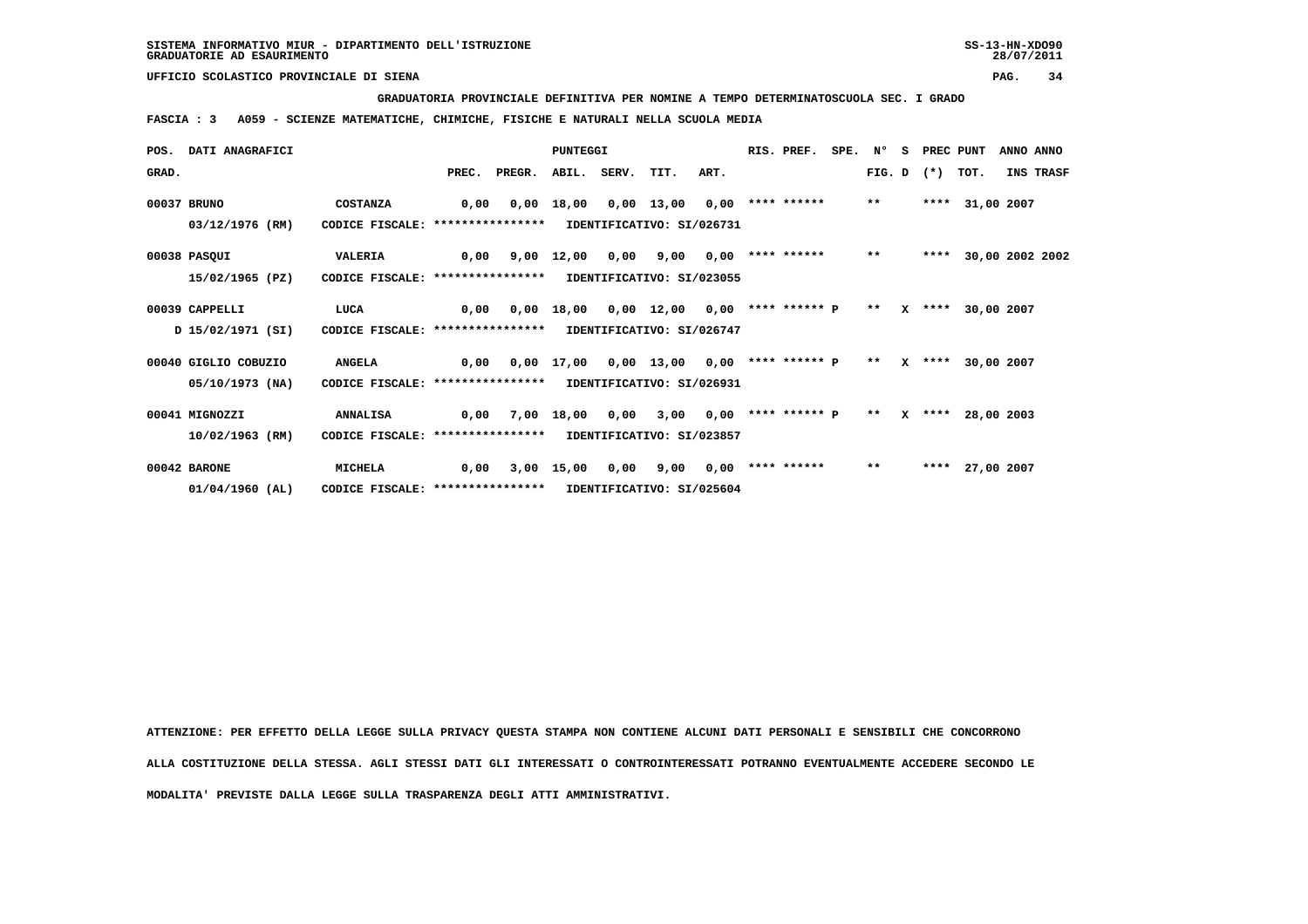**GRADUATORIA PROVINCIALE DEFINITIVA PER NOMINE A TEMPO DETERMINATOSCUOLA SEC. I GRADO**

 **FASCIA : 3 A245 - LINGUA STRANIERA (FRANCESE)**

|            | POS. DATI ANAGRAFICI                                                                                                            |                                                               |                                                                       | PUNTEGGI |      |      | RIS. PREF. | SPE. N° |                   | S PREC PUNT                | ANNO ANNO |           |
|------------|---------------------------------------------------------------------------------------------------------------------------------|---------------------------------------------------------------|-----------------------------------------------------------------------|----------|------|------|------------|---------|-------------------|----------------------------|-----------|-----------|
| GRAD.      |                                                                                                                                 |                                                               | PREC. PREGR. ABIL. SERV.                                              |          | TIT. | ART. |            |         | FIG. D $(*)$ TOT. |                            |           | INS TRASF |
|            | 00001 BOZZINI                                                                                                                   | <b>ANGELA</b>                                                 | 0,00 60,00 42,00 24,00 10,00 0,00 **** ******                         |          |      |      |            | $***$   |                   | **** 136,00 2004           |           |           |
|            | 03/10/1977 (SI)                                                                                                                 | CODICE FISCALE: **************** IDENTIFICATIVO: SI/024602    |                                                                       |          |      |      |            |         |                   |                            |           |           |
|            | 00002 STARINIERI                                                                                                                | LIDIA                                                         | $0,00$ 90,00 15,00 24,00 6,00 0,00 **** ******                        |          |      |      |            | $***$   |                   | **** 135,00 2002           |           |           |
|            | 05/06/1966 (CH)                                                                                                                 | CODICE FISCALE: **************** IDENTIFICATIVO: SI/023015    |                                                                       |          |      |      |            |         |                   |                            |           |           |
|            | 00003 COCCHI                                                                                                                    | <b>MARINA</b>                                                 | $0,00$ 84,00 13,00 24,00 13,00 0,00 **** ******                       |          |      |      |            | $***$   |                   | **** 134,00 2002           |           |           |
|            | 27/06/1968 (PG)                                                                                                                 | CODICE FISCALE: **************** IDENTIFICATIVO: SI/022832    |                                                                       |          |      |      |            |         |                   |                            |           |           |
|            | 00004 MEUZZI                                                                                                                    | FEDERICA                                                      | 0,00 56,00 42,00 24,00 12,00 0,00 **** ****** P **                    |          |      |      |            |         |                   | **** 134,00 2005           |           |           |
|            | D 16/12/1974 (SI)                                                                                                               | CODICE FISCALE: **************** IDENTIFICATIVO: SI/025866    |                                                                       |          |      |      |            |         |                   |                            |           |           |
|            | 00005 IORIO                                                                                                                     | <b>SEBASTIANA</b>                                             | 0,00 84,00 16,00 24,00 9,00 0,00 **** ******                          |          |      |      |            |         |                   | ** X **** 133,00 2004 2004 |           |           |
|            | 27/11/1961 (PZ)                                                                                                                 | CODICE FISCALE: **************** IDENTIFICATIVO: SI/024528    |                                                                       |          |      |      |            |         |                   |                            |           |           |
|            | 00006 AVANZATI                                                                                                                  | <b>CRISTINA</b>                                               | $0,00$ 50,00 42,00 24,00 13,00 0,00 **** ******                       |          |      |      |            | $***$   |                   | **** 129,00 2005           |           |           |
|            | 13/07/1973 (RM)                                                                                                                 | CODICE FISCALE: **************** IDENTIFICATIVO: SI/025976    |                                                                       |          |      |      |            |         |                   |                            |           |           |
|            | 00007 FORSONI                                                                                                                   | <b>BARBARA</b>                                                | 0,00 38,00 41,00 24,00 10,00 0,00 **** ****** P ** X **** 113,00 2007 |          |      |      |            |         |                   |                            |           |           |
|            | D 27/12/1976 (SI)                                                                                                               | CODICE FISCALE: **************** IDENTIFICATIVO: SI/026901    |                                                                       |          |      |      |            |         |                   |                            |           |           |
|            | 00008 BILOTTO                                                                                                                   | CHIARA FEDERICA 0,00 12,00 42,00 24,00 10,00 0,00 **** ****** |                                                                       |          |      |      |            | $***$   |                   | **** 88,00 2007            |           |           |
|            | 26/07/1981 (EE)                                                                                                                 | CODICE FISCALE: **************** IDENTIFICATIVO: SI/026709    |                                                                       |          |      |      |            |         |                   |                            |           |           |
| 00009 PEPI |                                                                                                                                 | <b>MICHELA</b>                                                | $0,00$ 12,00 42,00 24,00 0,00 0,00 **** ****** P **                   |          |      |      |            |         |                   | **** 78,00 2007            |           |           |
|            | 12/08/1977 (SI)                                                                                                                 | CODICE FISCALE: **************** IDENTIFICATIVO: SI/027334    |                                                                       |          |      |      |            |         |                   |                            |           |           |
|            | ATTENZIONE: PER EFFETTO DELLA LEGGE SULLA PRIVACY QUESTA STAMPA NON CONTIENE ALCUNI DATI PERSONALI E SENSIBILI CHE CONCORRONO   |                                                               |                                                                       |          |      |      |            |         |                   |                            |           |           |
|            | ALLA COSTITUZIONE DELLA STESSA. AGLI STESSI DATI GLI INTERESSATI O CONTROINTERESSATI POTRANNO EVENTUALMENTE ACCEDERE SECONDO LE |                                                               |                                                                       |          |      |      |            |         |                   |                            |           |           |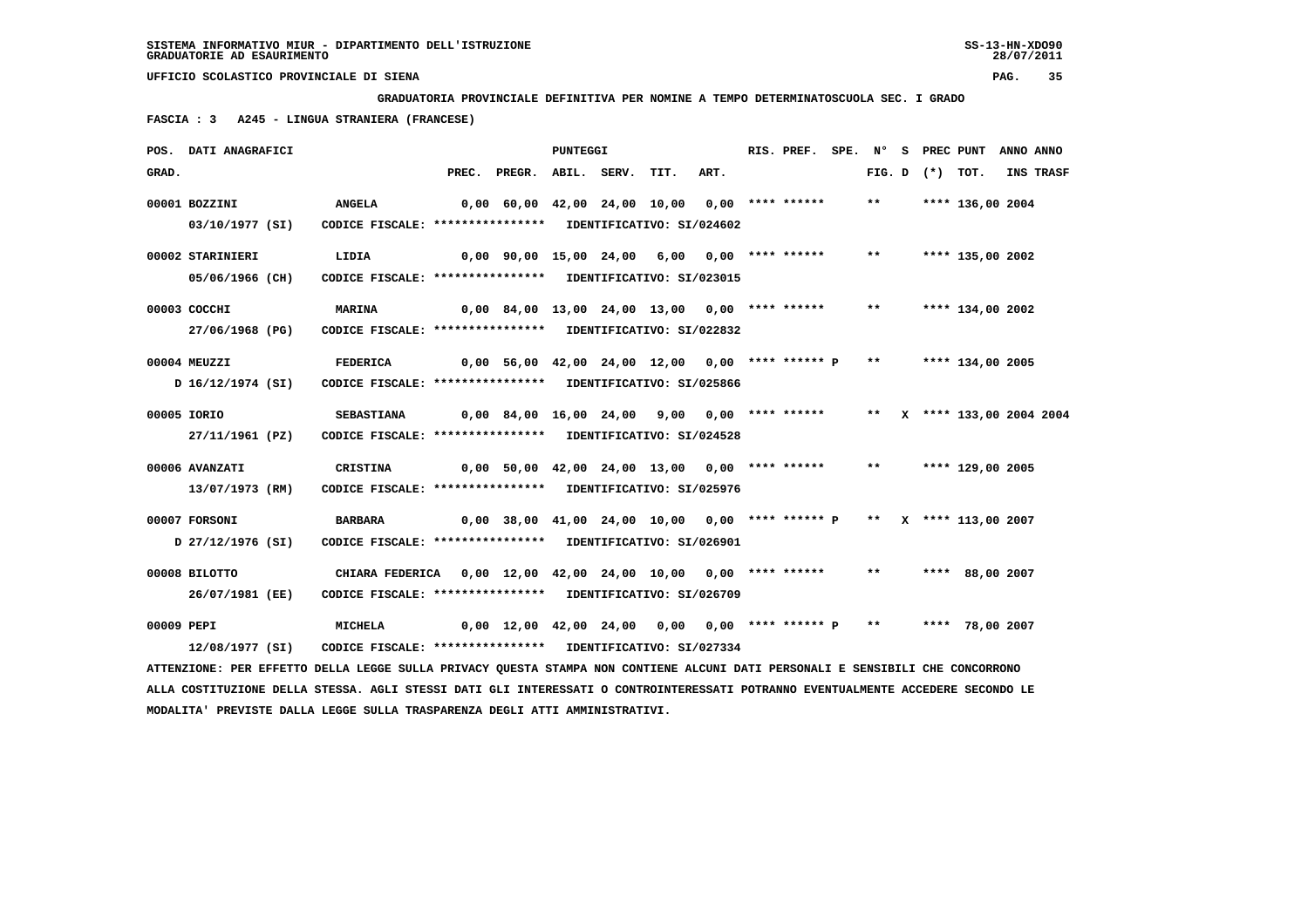**GRADUATORIA PROVINCIALE DEFINITIVA PER NOMINE A TEMPO DETERMINATOSCUOLA SEC. I GRADO**

 **FASCIA : 3 A245 - LINGUA STRANIERA (FRANCESE)**

|       | POS. DATI ANAGRAFICI                                                                                                            |                                                            |      |                                                               | <b>PUNTEGGI</b> |                                                                  |                         | RIS. PREF. |       |                   | SPE. N° S PREC PUNT ANNO ANNO |           |
|-------|---------------------------------------------------------------------------------------------------------------------------------|------------------------------------------------------------|------|---------------------------------------------------------------|-----------------|------------------------------------------------------------------|-------------------------|------------|-------|-------------------|-------------------------------|-----------|
| GRAD. |                                                                                                                                 |                                                            |      | PREC. PREGR. ABIL. SERV.                                      |                 | TIT.                                                             | ART.                    |            |       | FIG. D $(*)$ TOT. |                               | INS TRASF |
|       | 00010 BLASILLI                                                                                                                  | <b>ALBERTO</b>                                             |      | 0,00 48,00 11,00 0,00 0,00 0,00 **** ******                   |                 |                                                                  |                         |            | $***$ |                   | **** 59,00 2000               |           |
|       | 31/05/1959 (PG)                                                                                                                 | CODICE FISCALE: **************** IDENTIFICATIVO: SI/020102 |      |                                                               |                 |                                                                  |                         |            |       |                   |                               |           |
|       | 00011 RADEMOLI                                                                                                                  | <b>CATERINA</b>                                            |      | $0,00$ 12,00 18,00 0,00 15,00 0,00 **** ****** P **           |                 |                                                                  |                         |            |       |                   | **** 45,00 2007               |           |
|       | 03/09/1973 (SI)                                                                                                                 | CODICE FISCALE: **************** IDENTIFICATIVO: SI/024672 |      |                                                               |                 |                                                                  |                         |            |       |                   |                               |           |
|       | 00012 CASTANO                                                                                                                   | <b>ROSSANA</b>                                             |      | $0,00$ 3,00 18,00 0,00 13,00 0,00 **** ******                 |                 |                                                                  |                         |            |       |                   | ** X **** 34,00 2009          |           |
|       | 24/12/1971 (ME)                                                                                                                 | CODICE FISCALE: **************** IDENTIFICATIVO: SI/033258 |      |                                                               |                 |                                                                  |                         |            |       |                   |                               |           |
|       | 00013 PITEIRA VALENTE ALFO TELMA SOFIA 0,00 0,00 14,00 18,00 0,00 0,00 **** ******                                              |                                                            |      |                                                               |                 |                                                                  |                         |            | $***$ |                   | **** 32,00 2009               |           |
|       | 27/12/1973 (EE)                                                                                                                 | CODICE FISCALE: **************** IDENTIFICATIVO: SI/033302 |      |                                                               |                 |                                                                  |                         |            |       |                   |                               |           |
|       | 00014 LIVIDE                                                                                                                    | <b>CHIARA</b>                                              |      | $0,00$ $0,00$ $16,00$ $0,00$ $13,00$ $0,00$ $***$             |                 |                                                                  |                         |            | $***$ |                   | **** 29,00 2003               |           |
|       | 14/06/1975 (SI)                                                                                                                 | CODICE FISCALE: **************** IDENTIFICATIVO: SI/022946 |      |                                                               |                 |                                                                  |                         |            |       |                   |                               |           |
|       | 00015 BADOLATO                                                                                                                  | <b>FRANCESCA</b>                                           | 0,00 |                                                               |                 | 5,00 17,00 0,00 6,00 0,00 **** ****** P ** ***** 28,00 2007 2007 |                         |            |       |                   |                               |           |
|       | 03/11/1962 (VV)                                                                                                                 | CODICE FISCALE: **************** IDENTIFICATIVO: SI/026670 |      |                                                               |                 |                                                                  |                         |            |       |                   |                               |           |
|       | 00016 LUSSONE                                                                                                                   | ROSSELLA                                                   |      | $0,00$ $0,00$ $18,00$ $0,00$ $9,00$ $0,00$ **** ****** $P$ ** |                 |                                                                  |                         |            |       |                   | **** 27,00 2009               |           |
|       | 10/09/1980 (BA)                                                                                                                 | CODICE FISCALE: **************** IDENTIFICATIVO: SI/027026 |      |                                                               |                 |                                                                  |                         |            |       |                   |                               |           |
|       | 00017 BOEMIO                                                                                                                    | <b>TERESA</b>                                              | 0,00 |                                                               | 5,00 15,00 0,00 |                                                                  | $3,00$ 0,00 **** ****** |            | $***$ |                   | **** 23,00 2011 2011          |           |
|       | 04/03/1973 (NA)                                                                                                                 | CODICE FISCALE: **************** IDENTIFICATIVO: SI/035162 |      |                                                               |                 |                                                                  |                         |            |       |                   |                               |           |
|       | 00018 BERNARDINI                                                                                                                | <b>STEFANO</b>                                             | 0,00 |                                                               |                 | 4,00 18,00 0,00 0,00 0,00 **** ******                            |                         |            | $***$ |                   | **** 22,00 2004               |           |
|       | 14/12/1962 (SI)                                                                                                                 | CODICE FISCALE: **************** IDENTIFICATIVO: SI/024566 |      |                                                               |                 |                                                                  |                         |            |       |                   |                               |           |
|       | ATTENZIONE: PER EFFETTO DELLA LEGGE SULLA PRIVACY QUESTA STAMPA NON CONTIENE ALCUNI DATI PERSONALI E SENSIBILI CHE CONCORRONO   |                                                            |      |                                                               |                 |                                                                  |                         |            |       |                   |                               |           |
|       | ALLA COSTITUZIONE DELLA STESSA. AGLI STESSI DATI GLI INTERESSATI O CONTROINTERESSATI POTRANNO EVENTUALMENTE ACCEDERE SECONDO LE |                                                            |      |                                                               |                 |                                                                  |                         |            |       |                   |                               |           |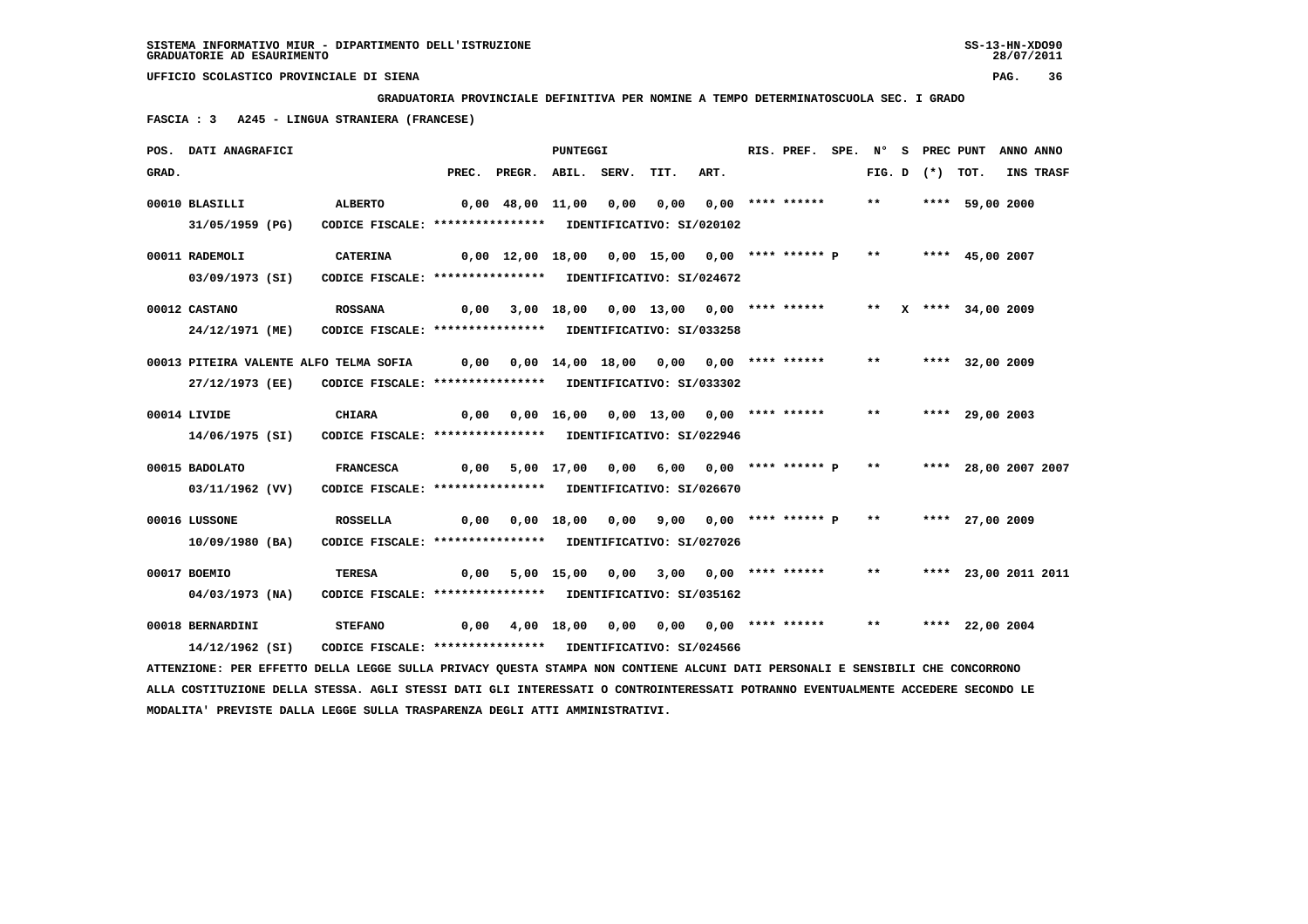**GRADUATORIA PROVINCIALE DEFINITIVA PER NOMINE A TEMPO DETERMINATOSCUOLA SEC. I GRADO**

 **FASCIA : 3 A245 - LINGUA STRANIERA (FRANCESE)**

| POS.  | DATI ANAGRAFICI    |                                   |       |        | PUNTEGGI |       |                           |      | RIS. PREF.  | SPE. | $N^{\circ}$ | - S | PREC PUNT |            | ANNO ANNO |
|-------|--------------------|-----------------------------------|-------|--------|----------|-------|---------------------------|------|-------------|------|-------------|-----|-----------|------------|-----------|
| GRAD. |                    |                                   | PREC. | PREGR. | ABIL.    | SERV. | TIT.                      | ART. |             |      | FIG. D      |     | $(*)$     | TOT.       | INS TRASF |
|       | 00019 BERNARDESCHI | <b>BARBARA</b>                    | 0.00  | 0,00   | 18,00    | 0,00  | 0,00                      | 0,00 | **** ****** |      | $***$       |     | ****      | 18,00 2007 |           |
|       | 12/06/1976 (SI)    | CODICE FISCALE: ***************** |       |        |          |       | IDENTIFICATIVO: SI/026702 |      |             |      |             |     |           |            |           |
|       | 00020 CATARCIO     | LAURA                             | 0,00  | 5,00   | 10,00    | 0,00  | 0,00                      | 0,00 | **** ****** |      | $* *$       |     | ****      | 15,00 2002 |           |
|       | 15/10/1969 (CE)    | CODICE FISCALE: ***************** |       |        |          |       | IDENTIFICATIVO: SI/020630 |      |             |      |             |     |           |            |           |
|       | 00021 ARRIGUCCI    | <b>ILEANA</b>                     | 0,00  | 0,00   | 15,00    | 0,00  | 0,00                      | 0,00 | **** ****** |      | $* *$       | x   | ****      | 15,00 2007 |           |
|       | 29/12/1958 (AR)    | CODICE FISCALE: ****************  |       |        |          |       | IDENTIFICATIVO: SI/026654 |      |             |      |             |     |           |            |           |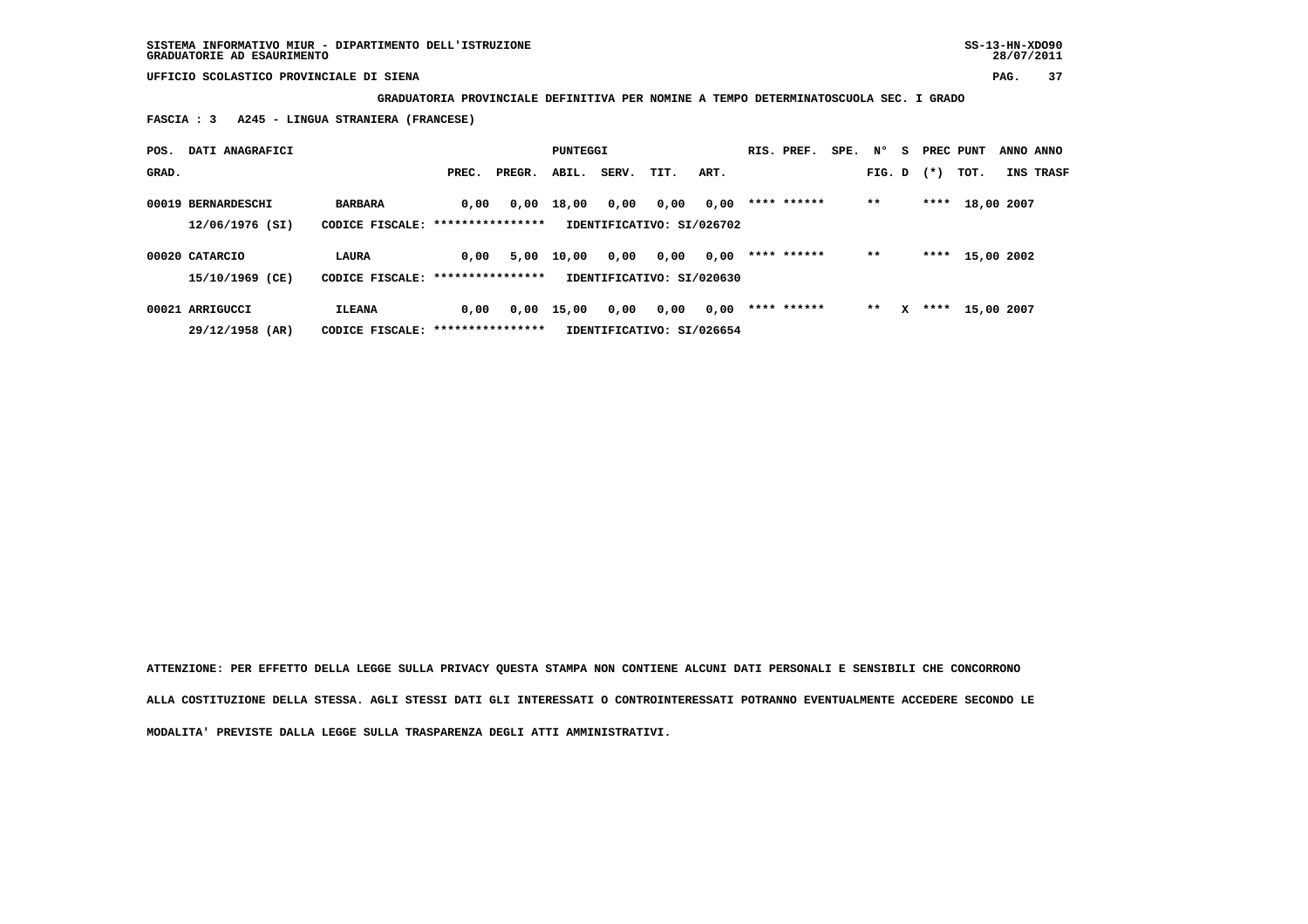**MODALITA' PREVISTE DALLA LEGGE SULLA TRASPARENZA DEGLI ATTI AMMINISTRATIVI.**

 **UFFICIO SCOLASTICO PROVINCIALE DI SIENA PAG. 38**

 **GRADUATORIA PROVINCIALE DEFINITIVA PER NOMINE A TEMPO DETERMINATOSCUOLA SEC. I GRADO**

 **FASCIA : 3 A345 - LINGUA STRANIERA (INGLESE)**

|            | POS. DATI ANAGRAFICI                                                                                                            |                                                                                 |                                                                         |                                                                         | PUNTEGGI |      |      | RIS. PREF. |       |                   | SPE. N° S PREC PUNT   | ANNO ANNO |           |
|------------|---------------------------------------------------------------------------------------------------------------------------------|---------------------------------------------------------------------------------|-------------------------------------------------------------------------|-------------------------------------------------------------------------|----------|------|------|------------|-------|-------------------|-----------------------|-----------|-----------|
| GRAD.      |                                                                                                                                 |                                                                                 |                                                                         | PREC. PREGR. ABIL. SERV.                                                |          | TIT. | ART. |            |       | FIG. D $(*)$ TOT. |                       |           | INS TRASF |
|            | 00001 ALINDORO                                                                                                                  | MARIA CHIARA        0,00 111,00   14,00   24,00     6,00    0,00   ****  ****** |                                                                         |                                                                         |          |      |      |            | $***$ |                   | **** 155,00 2000      |           |           |
|            | 02/09/1958 (FI)                                                                                                                 | CODICE FISCALE: **************** IDENTIFICATIVO: SI/020098                      |                                                                         |                                                                         |          |      |      |            |       |                   |                       |           |           |
| 00002 NERI |                                                                                                                                 | CINZIA                                                                          |                                                                         | $0,00$ 79,00 39,00 24,00 9,00 0,00 **** ******                          |          |      |      |            |       |                   | ** X **** 151,00 2002 |           |           |
|            | 31/10/1962 (TO)                                                                                                                 | CODICE FISCALE: **************** IDENTIFICATIVO: SI/020227                      |                                                                         |                                                                         |          |      |      |            |       |                   |                       |           |           |
|            | 00003 BARNI                                                                                                                     | CATIA                                                                           |                                                                         | 0,00 75,00 41,00 24,00 6,00 0,00 **** ****** **                         |          |      |      |            |       |                   | **** 146,00 2004 2004 |           |           |
|            | 10/10/1971 (SI)                                                                                                                 | CODICE FISCALE: **************** IDENTIFICATIVO: SI/024518                      |                                                                         |                                                                         |          |      |      |            |       |                   |                       |           |           |
|            | 00004 BRANCA                                                                                                                    | <b>CONCETTA</b>                                                                 |                                                                         | 0,00 66,00 42,00 24,00 9,00 0,00 **** ****** P ** **** 141,00 2005 2007 |          |      |      |            |       |                   |                       |           |           |
|            | 04/02/1973 (AV)                                                                                                                 | CODICE FISCALE: **************** IDENTIFICATIVO: SI/027618                      |                                                                         |                                                                         |          |      |      |            |       |                   |                       |           |           |
| 00005 LUCI |                                                                                                                                 | <b>LAURA</b>                                                                    |                                                                         | $0,00$ 60,00 42,00 24,00 10,00 0,00 **** ****** P ** X **** 136,00 2004 |          |      |      |            |       |                   |                       |           |           |
|            | 30/08/1977 (NA)                                                                                                                 | CODICE FISCALE: **************** IDENTIFICATIVO: SI/024643                      |                                                                         |                                                                         |          |      |      |            |       |                   |                       |           |           |
|            | 00006 BARBATO                                                                                                                   | <b>RITA</b>                                                                     | 0,00 86,00 13,00 24,00 0,00 0,00 **** ******                            |                                                                         |          |      |      |            | $***$ |                   | **** 123,00 2000      |           |           |
|            | 06/05/1958 (IS)                                                                                                                 | CODICE FISCALE: **************** IDENTIFICATIVO: SI/020315                      |                                                                         |                                                                         |          |      |      |            |       |                   |                       |           |           |
|            | 00007 ARRAIS                                                                                                                    | <b>CLAUDIA</b>                                                                  |                                                                         | $0,00$ 52,00 40,00 24,00 6,00 0,00 **** ****** P **                     |          |      |      |            |       |                   | **** 122,00 2007      |           |           |
|            | 14/11/1976 (SI)                                                                                                                 | CODICE FISCALE: **************** IDENTIFICATIVO: SI/026652                      |                                                                         |                                                                         |          |      |      |            |       |                   |                       |           |           |
|            | 00008 PROFETI                                                                                                                   | <b>BARBARA</b>                                                                  | 0,00 59,00 12,00 24,00 15,00 0,00 **** ****** P **     **** 110,00 2007 |                                                                         |          |      |      |            |       |                   |                       |           |           |
|            | 16/02/1964 (SI)                                                                                                                 | CODICE FISCALE: **************** IDENTIFICATIVO: SI/027346                      |                                                                         |                                                                         |          |      |      |            |       |                   |                       |           |           |
|            | 00009 GIOVINE                                                                                                                   | <b>ALFREDO</b>                                                                  |                                                                         | $0,00$ 32,00 40,00 24,00 10,00 0,00 **** ****** P **                    |          |      |      |            |       |                   | **** 106,00 2007      |           |           |
|            | D 22/11/1977 (NA)                                                                                                               | CODICE FISCALE: **************** IDENTIFICATIVO: SI/026949                      |                                                                         |                                                                         |          |      |      |            |       |                   |                       |           |           |
|            | ATTENZIONE: PER EFFETTO DELLA LEGGE SULLA PRIVACY QUESTA STAMPA NON CONTIENE ALCUNI DATI PERSONALI E SENSIBILI CHE CONCORRONO   |                                                                                 |                                                                         |                                                                         |          |      |      |            |       |                   |                       |           |           |
|            | ALLA COSTITUZIONE DELLA STESSA. AGLI STESSI DATI GLI INTERESSATI O CONTROINTERESSATI POTRANNO EVENTUALMENTE ACCEDERE SECONDO LE |                                                                                 |                                                                         |                                                                         |          |      |      |            |       |                   |                       |           |           |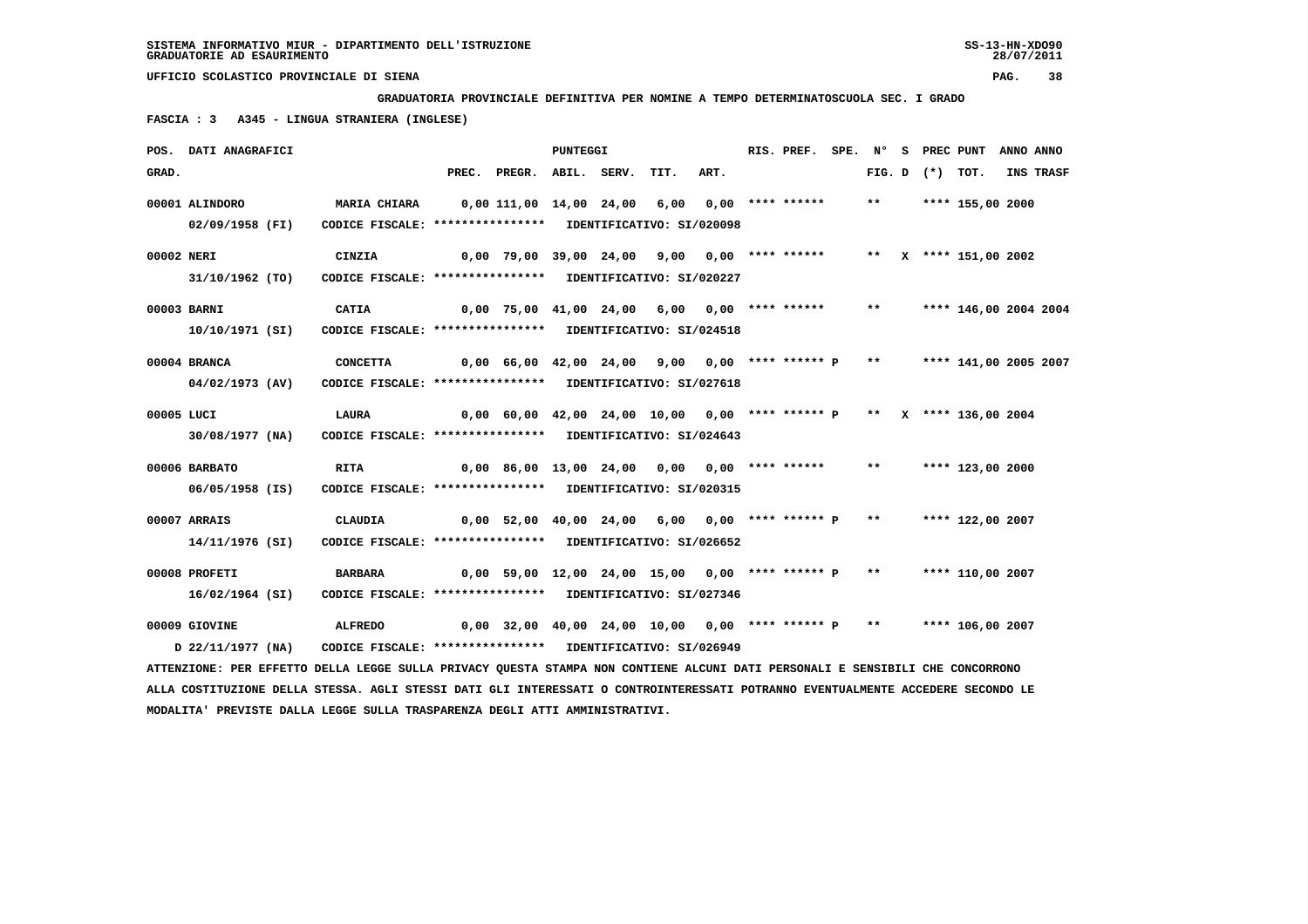**GRADUATORIA PROVINCIALE DEFINITIVA PER NOMINE A TEMPO DETERMINATOSCUOLA SEC. I GRADO**

 **FASCIA : 3 A345 - LINGUA STRANIERA (INGLESE)**

|       | POS. DATI ANAGRAFICI                                                                                                          |                                                            |                                                                            |                                                                      | PUNTEGGI |      |      | RIS. PREF. | $SPE.$ N° |                   | S PREC PUNT           | ANNO ANNO |                  |
|-------|-------------------------------------------------------------------------------------------------------------------------------|------------------------------------------------------------|----------------------------------------------------------------------------|----------------------------------------------------------------------|----------|------|------|------------|-----------|-------------------|-----------------------|-----------|------------------|
| GRAD. |                                                                                                                               |                                                            |                                                                            | PREC. PREGR. ABIL. SERV.                                             |          | TIT. | ART. |            |           | FIG. D $(*)$ TOT. |                       |           | <b>INS TRASF</b> |
|       | 00010 FERRARA                                                                                                                 | <b>ANNA</b>                                                |                                                                            | 0,00 68,00 13,00 24,00 0,00 0,00 **** ******                         |          |      |      |            | $***$     |                   | **** 105,00 2002      |           |                  |
|       |                                                                                                                               |                                                            |                                                                            |                                                                      |          |      |      |            |           |                   |                       |           |                  |
|       | 31/08/1968 (NA)                                                                                                               | CODICE FISCALE: **************** IDENTIFICATIVO: SI/022785 |                                                                            |                                                                      |          |      |      |            |           |                   |                       |           |                  |
|       | 00011 CARRIERI                                                                                                                | <b>ANNA</b>                                                |                                                                            | 0,00 64,00 17,00 24,00 0,00 0,00 **** ******                         |          |      |      |            | $***$     |                   | **** 105,00 2011 2011 |           |                  |
|       | 09/02/1960 (SA)                                                                                                               | CODICE FISCALE: **************** IDENTIFICATIVO: SI/035181 |                                                                            |                                                                      |          |      |      |            |           |                   |                       |           |                  |
|       |                                                                                                                               |                                                            |                                                                            |                                                                      |          |      |      |            |           |                   |                       |           |                  |
|       | 00012 LUSSONE                                                                                                                 | <b>ROSSELLA</b>                                            |                                                                            | $0,00$ 24,00 42,00 24,00 9,00 0,00 **** ****** P                     |          |      |      |            | $***$     |                   | **** 99,00 2007       |           |                  |
|       | 10/09/1980 (BA)                                                                                                               | CODICE FISCALE: **************** IDENTIFICATIVO: SI/027026 |                                                                            |                                                                      |          |      |      |            |           |                   |                       |           |                  |
|       |                                                                                                                               |                                                            |                                                                            |                                                                      |          |      |      |            |           |                   |                       |           |                  |
|       | 00013 CATACCHINI                                                                                                              | LORENZO                                                    |                                                                            | 0,00 24,00 41,00 24,00 3,00 0,00 **** ******                         |          |      |      |            |           |                   | ** X **** 92,00 2007  |           |                  |
|       | 06/09/1979 (AR)                                                                                                               | CODICE FISCALE: **************** IDENTIFICATIVO: SI/026766 |                                                                            |                                                                      |          |      |      |            |           |                   |                       |           |                  |
|       | 00014 GIUSTARINI                                                                                                              | <b>MATTEO</b>                                              |                                                                            | 0,00 24,00 37,00 24,00 0,00 0,00 **** ****** ** ** ** *** 85,00 2007 |          |      |      |            |           |                   |                       |           |                  |
|       |                                                                                                                               | CODICE FISCALE: **************** IDENTIFICATIVO: SI/026955 |                                                                            |                                                                      |          |      |      |            |           |                   |                       |           |                  |
|       | 02/01/1973 (SI)                                                                                                               |                                                            |                                                                            |                                                                      |          |      |      |            |           |                   |                       |           |                  |
|       | 00015 BATTISTONI                                                                                                              | LICIA                                                      |                                                                            | $0,00$ 12,00 42,00 24,00 3,00 0,00 **** ******                       |          |      |      |            | $***$     |                   | **** 81,00 2007       |           |                  |
|       | 07/04/1977 (SI)                                                                                                               | CODICE FISCALE: **************** IDENTIFICATIVO: SI/026696 |                                                                            |                                                                      |          |      |      |            |           |                   |                       |           |                  |
|       |                                                                                                                               |                                                            |                                                                            |                                                                      |          |      |      |            |           |                   |                       |           |                  |
|       | 00016 FONZI                                                                                                                   | <b>MARIA CHIARA</b>                                        |                                                                            | $0,00$ 24,00 18,00 24,00 10,00 0,00 **** ******                      |          |      |      |            | $***$     |                   | **** 76,00 2007       |           |                  |
|       | 02/06/1972 (SI)                                                                                                               | CODICE FISCALE: **************** IDENTIFICATIVO: SI/026900 |                                                                            |                                                                      |          |      |      |            |           |                   |                       |           |                  |
|       |                                                                                                                               |                                                            |                                                                            |                                                                      |          |      |      |            |           |                   |                       |           |                  |
|       | 00017 MANGIERI                                                                                                                | <b>ELEONORA</b>                                            |                                                                            | $0,00$ 12,00 40,00 24,00 0,00 0,00 **** ******                       |          |      |      |            | $***$     |                   | **** 76,00 2007       |           |                  |
|       | 12/07/1977 (GR)                                                                                                               | CODICE FISCALE: **************** IDENTIFICATIVO: SI/027240 |                                                                            |                                                                      |          |      |      |            |           |                   |                       |           |                  |
|       | 00018 FARINACCIO                                                                                                              | <b>LAURA</b>                                               | 0,00 24,00 17,00 24,00 10,00  0,00 **** ******       **  x **** 75,00 2007 |                                                                      |          |      |      |            |           |                   |                       |           |                  |
|       | 27/07/1978 (CB)                                                                                                               | CODICE FISCALE: **************** IDENTIFICATIVO: SI/026878 |                                                                            |                                                                      |          |      |      |            |           |                   |                       |           |                  |
|       |                                                                                                                               |                                                            |                                                                            |                                                                      |          |      |      |            |           |                   |                       |           |                  |
|       | ATTENZIONE: PER EFFETTO DELLA LEGGE SULLA PRIVACY QUESTA STAMPA NON CONTIENE ALCUNI DATI PERSONALI E SENSIBILI CHE CONCORRONO |                                                            |                                                                            |                                                                      |          |      |      |            |           |                   |                       |           |                  |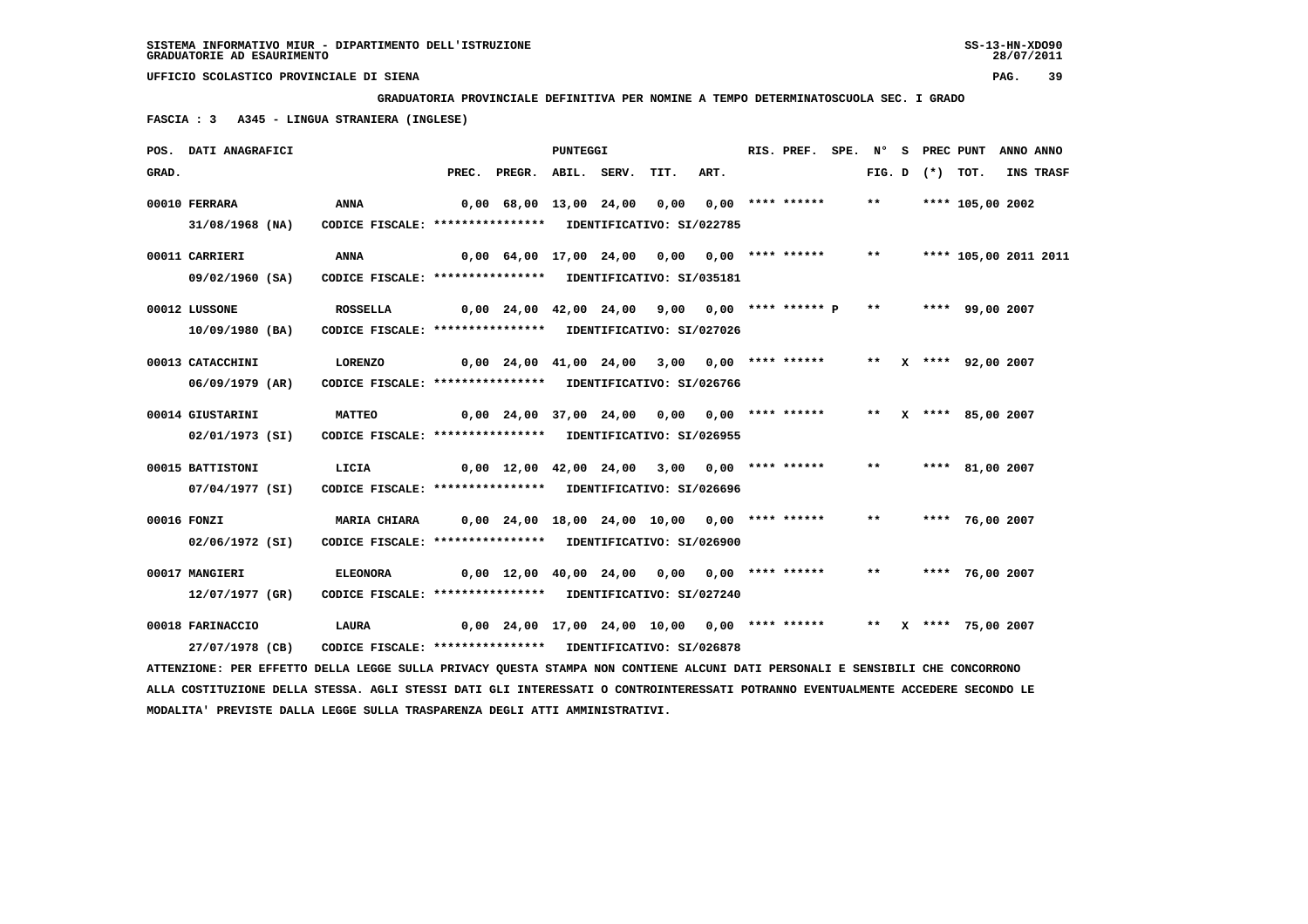**GRADUATORIA PROVINCIALE DEFINITIVA PER NOMINE A TEMPO DETERMINATOSCUOLA SEC. I GRADO**

 **FASCIA : 3 A345 - LINGUA STRANIERA (INGLESE)**

|       | POS. DATI ANAGRAFICI                                                                                                          |                                                            |      |                                                    | <b>PUNTEGGI</b> |                                                             |      | RIS. PREF. |       |                   | SPE. N° S PREC PUNT ANNO ANNO |           |
|-------|-------------------------------------------------------------------------------------------------------------------------------|------------------------------------------------------------|------|----------------------------------------------------|-----------------|-------------------------------------------------------------|------|------------|-------|-------------------|-------------------------------|-----------|
| GRAD. |                                                                                                                               |                                                            |      | PREC. PREGR. ABIL. SERV.                           |                 | TIT.                                                        | ART. |            |       | FIG. D $(*)$ TOT. |                               | INS TRASF |
|       | 00019 TESTI                                                                                                                   | ILARIA                                                     |      | 0,00 24,00 17,00 24,00 9,00 0,00 **** ******       |                 |                                                             |      |            | $***$ |                   | **** 74,00 2007               |           |
|       | 26/05/1980 (SI)                                                                                                               | CODICE FISCALE: **************** IDENTIFICATIVO: SI/027222 |      |                                                    |                 |                                                             |      |            |       |                   |                               |           |
|       | 00020 GIORNI                                                                                                                  | <b>DAVINA</b>                                              | 0,00 |                                                    |                 | 0,00 41,00 24,00 6,00 0,00 **** ******                      |      |            | $***$ |                   | **** 71,00 2007               |           |
|       | 21/07/1974 (SI)                                                                                                               | CODICE FISCALE: **************** IDENTIFICATIVO: SI/026944 |      |                                                    |                 |                                                             |      |            |       |                   |                               |           |
|       | 00021 VECCI                                                                                                                   | <b>ANNALISA</b>                                            | 0,00 |                                                    |                 | 0,00 41,00 24,00 6,00 0,00 **** ******                      |      |            | $***$ |                   | **** 71,00 2009               |           |
|       | 31/05/1977 (FI)                                                                                                               | CODICE FISCALE: **************** IDENTIFICATIVO: SI/033239 |      |                                                    |                 |                                                             |      |            |       |                   |                               |           |
|       | 00022 MACCIANTI                                                                                                               | <b>STEFANO</b>                                             |      | 0,00 16,00 16,00 20,00 3,00 0,00 **** ******       |                 |                                                             |      |            | $***$ |                   | **** 55,00 2007               |           |
|       | 07/02/1976 (SI)                                                                                                               | CODICE FISCALE: **************** IDENTIFICATIVO: SI/027140 |      |                                                    |                 |                                                             |      |            |       |                   |                               |           |
|       | 00023 CASINI CIPRIANI                                                                                                         | <b>GEMMA</b>                                               |      | 0,00 39,00 15,00 0,00 0,00 0,00 **** ******        |                 |                                                             |      |            |       |                   | ** X **** 54,00 2000          |           |
|       | 05/06/1962 (SI)                                                                                                               | CODICE FISCALE: **************** IDENTIFICATIVO: SI/020131 |      |                                                    |                 |                                                             |      |            |       |                   |                               |           |
|       | 00024 COLLOCA                                                                                                                 | <b>ROBERTO</b>                                             | 0,00 |                                                    |                 | 0,00 40,00 4,00 9,00 0,00 **** ******                       |      |            |       |                   | ** **** 53,00 2009            |           |
|       | 13/05/1980 (BN)                                                                                                               | CODICE FISCALE: **************** IDENTIFICATIVO: SI/033262 |      |                                                    |                 |                                                             |      |            |       |                   |                               |           |
|       | 00025 DE LORENZO                                                                                                              | <b>SERENA</b>                                              |      | $0,00$ $0,00$ $41,00$ $0,00$ $3,00$ $0,00$ $***$   |                 |                                                             |      |            |       |                   | ** X **** 44,00 2007          |           |
|       | 01/05/1980 (NA)                                                                                                               | CODICE FISCALE: **************** IDENTIFICATIVO: SI/026826 |      |                                                    |                 |                                                             |      |            |       |                   |                               |           |
|       | 00026 FURINI                                                                                                                  | <b>BEATRICE</b>                                            | 0,00 |                                                    |                 | 0,00 18,00 0,00 22,00 0,00 **** ****** P ** **** 40,00 2005 |      |            |       |                   |                               |           |
|       | 31/03/1972 (SI)                                                                                                               | CODICE FISCALE: **************** IDENTIFICATIVO: SI/025780 |      |                                                    |                 |                                                             |      |            |       |                   |                               |           |
|       | 00027 COCCHI                                                                                                                  | <b>MARINA</b>                                              |      | 0,00 12,00 15,00 0,00 13,00 0,00 **** ****** ** ** |                 |                                                             |      |            |       |                   | **** 40,00 2007               |           |
|       | 27/06/1968 (PG)                                                                                                               | CODICE FISCALE: **************** IDENTIFICATIVO: SI/022832 |      |                                                    |                 |                                                             |      |            |       |                   |                               |           |
|       | ATTENZIONE: PER EFFETTO DELLA LEGGE SULLA PRIVACY QUESTA STAMPA NON CONTIENE ALCUNI DATI PERSONALI E SENSIBILI CHE CONCORRONO |                                                            |      |                                                    |                 |                                                             |      |            |       |                   |                               |           |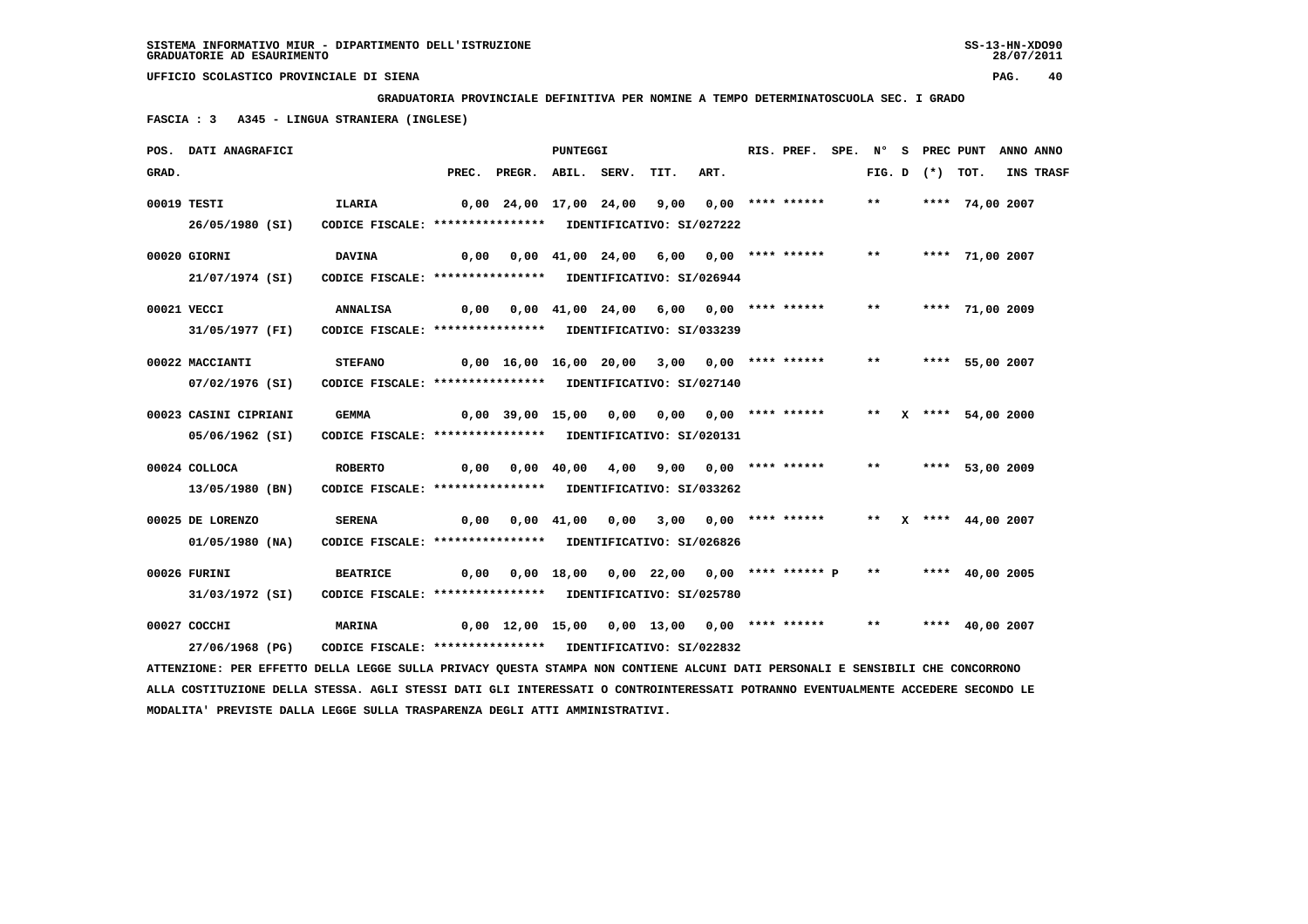**GRADUATORIA PROVINCIALE DEFINITIVA PER NOMINE A TEMPO DETERMINATOSCUOLA SEC. I GRADO**

 **FASCIA : 3 A345 - LINGUA STRANIERA (INGLESE)**

|       | POS. DATI ANAGRAFICI                                                                                                          |                                                            |      |                                                                     | <b>PUNTEGGI</b> |                                              |                       | RIS. PREF. | SPE. N° |       |                   | S PREC PUNT ANNO ANNO     |           |
|-------|-------------------------------------------------------------------------------------------------------------------------------|------------------------------------------------------------|------|---------------------------------------------------------------------|-----------------|----------------------------------------------|-----------------------|------------|---------|-------|-------------------|---------------------------|-----------|
| GRAD. |                                                                                                                               |                                                            |      | PREC. PREGR. ABIL. SERV.                                            |                 | TIT.                                         | ART.                  |            |         |       | FIG. D $(*)$ TOT. |                           | INS TRASF |
|       | 00028 GERUNDA                                                                                                                 | <b>MARIA</b>                                               |      | $0,00$ 11,00 18,00 0,00 9,00 0,00 **** ****** P                     |                 |                                              |                       |            |         | $***$ |                   | **** 38,00 2007 2007      |           |
|       | 15/01/1976 (PZ)                                                                                                               | CODICE FISCALE: **************** IDENTIFICATIVO: SI/027182 |      |                                                                     |                 |                                              |                       |            |         |       |                   |                           |           |
|       | 00029 BENNATI                                                                                                                 | <b>ELISA</b>                                               | 0,00 |                                                                     |                 | 0,00 18,00 0,00 18,00 0,00 **** ******       |                       |            |         | $***$ |                   | **** 36,00 2007           |           |
|       | 06/03/1978 (SI)                                                                                                               | CODICE FISCALE: **************** IDENTIFICATIVO: SI/026701 |      |                                                                     |                 |                                              |                       |            |         |       |                   |                           |           |
|       | 00030 RADEMOLI                                                                                                                | <b>CATERINA</b>                                            |      | 0,00 0,00 18,00 0,00 15,00 0,00 **** ****** P ** ***** 33,00 2004   |                 |                                              |                       |            |         |       |                   |                           |           |
|       | 03/09/1973 (SI)                                                                                                               | CODICE FISCALE: **************** IDENTIFICATIVO: SI/024672 |      |                                                                     |                 |                                              |                       |            |         |       |                   |                           |           |
|       | 00031 MARGHERITI                                                                                                              | <b>PAOLA</b>                                               |      | 0,00 12,00 12,00 0,00 9,00 0,00 **** ******                         |                 |                                              |                       |            |         |       |                   | ** X **** 33,00 2007      |           |
|       | 09/08/1973 (PG)                                                                                                               | CODICE FISCALE: **************** IDENTIFICATIVO: SI/026736 |      |                                                                     |                 |                                              |                       |            |         |       |                   |                           |           |
|       | 00032 STOLFI                                                                                                                  | ANNA                                                       | 0,00 |                                                                     | 6,00 16,00 0,00 |                                              | 8,00 0,00 **** ****** |            |         |       |                   | ** X **** 30,00 2003 2003 |           |
|       | 17/02/1973 (PZ)                                                                                                               | CODICE FISCALE: **************** IDENTIFICATIVO: SI/023897 |      |                                                                     |                 |                                              |                       |            |         |       |                   |                           |           |
|       | 00033 AVANZATI                                                                                                                | <b>CRISTINA</b>                                            |      | $0,00$ $0,00$ $16,00$ $0,00$ $13,00$ $0,00$ $***$ **** ******       |                 |                                              |                       |            |         | $***$ |                   | **** 29,00 2007           |           |
|       | 13/07/1973 (RM)                                                                                                               | CODICE FISCALE: **************** IDENTIFICATIVO: SI/025976 |      |                                                                     |                 |                                              |                       |            |         |       |                   |                           |           |
|       | 00034 GIANNETTI                                                                                                               | MONICA                                                     | 0,00 |                                                                     |                 | 3,00 15,00 0,00 9,00 0,00 **** ******        |                       |            |         | $***$ |                   | **** 27,00 2000           |           |
|       | 04/07/1962 (SI)                                                                                                               | CODICE FISCALE: **************** IDENTIFICATIVO: SI/020348 |      |                                                                     |                 |                                              |                       |            |         |       |                   |                           |           |
|       | 00035 MEUZZI                                                                                                                  | FEDERICA                                                   |      | $0,00$ $0,00$ $15,00$ $0,00$ $12,00$ $0,00$ $***$ **** ***** $P$ ** |                 |                                              |                       |            |         |       |                   | **** 27,00 2007           |           |
|       | 16/12/1974 (SI)                                                                                                               | CODICE FISCALE: **************** IDENTIFICATIVO: SI/025866 |      |                                                                     |                 |                                              |                       |            |         |       |                   |                           |           |
|       | 00036 NOCCHI                                                                                                                  | <b>SUSANNA</b>                                             | 0,00 |                                                                     |                 | $0,00$ 17,00 0,00 9,00 0,00 **** ****** P ** |                       |            |         |       |                   | **** 26,00 2007           |           |
|       | 22/04/1968 (SI)                                                                                                               | CODICE FISCALE: **************** IDENTIFICATIVO: SI/023864 |      |                                                                     |                 |                                              |                       |            |         |       |                   |                           |           |
|       | ATTENZIONE: PER EFFETTO DELLA LEGGE SULLA PRIVACY QUESTA STAMPA NON CONTIENE ALCUNI DATI PERSONALI E SENSIBILI CHE CONCORRONO |                                                            |      |                                                                     |                 |                                              |                       |            |         |       |                   |                           |           |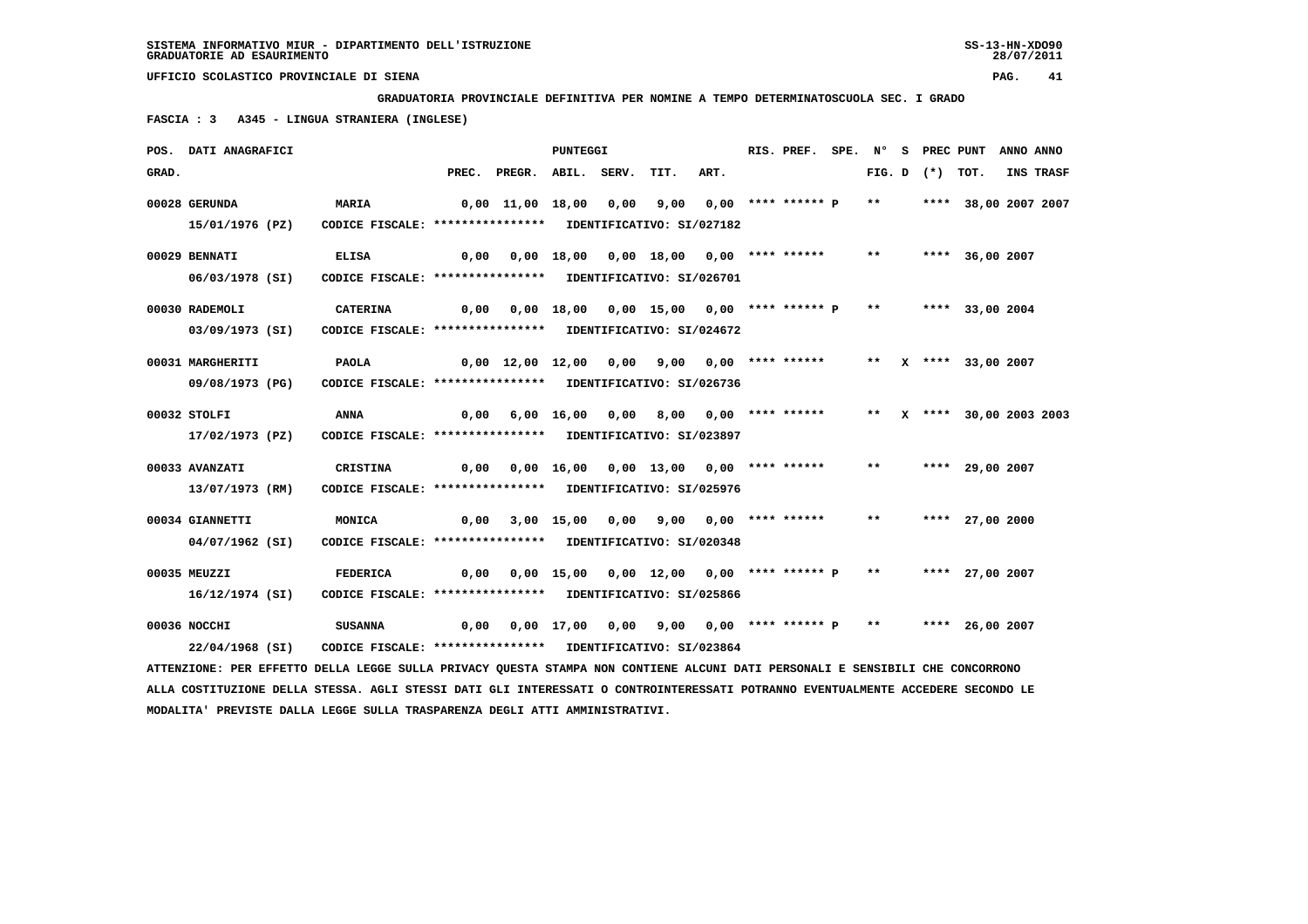**GRADUATORIA PROVINCIALE DEFINITIVA PER NOMINE A TEMPO DETERMINATOSCUOLA SEC. I GRADO**

 **FASCIA : 3 A345 - LINGUA STRANIERA (INGLESE)**

|       | POS. DATI ANAGRAFICI                                                                                                            |                                                            |       |                                                                   | PUNTEGGI   |      |                                                 |      | RIS. PREF. SPE. Nº |        |          | S PREC PUNT          | ANNO ANNO |           |
|-------|---------------------------------------------------------------------------------------------------------------------------------|------------------------------------------------------------|-------|-------------------------------------------------------------------|------------|------|-------------------------------------------------|------|--------------------|--------|----------|----------------------|-----------|-----------|
| GRAD. |                                                                                                                                 |                                                            | PREC. | PREGR. ABIL. SERV.                                                |            |      | TIT.                                            | ART. |                    | FIG. D | (*) TOT. |                      |           | INS TRASF |
|       | 00037 CONSORTINI                                                                                                                | <b>ELVA</b>                                                | 0,00  |                                                                   | 0,00 18,00 | 0,00 | 6,00                                            |      | $0.00$ **** ****** | $***$  |          | **** 24,00 2005      |           |           |
|       | 02/03/1973 (FI)                                                                                                                 | CODICE FISCALE: **************** IDENTIFICATIVO: SI/025686 |       |                                                                   |            |      |                                                 |      |                    |        |          |                      |           |           |
|       | 00038 DELL'ANNO                                                                                                                 | <b>ANNA RITA</b>                                           |       | $0,00$ $0,00$ $17,00$ $0,00$                                      |            |      | 6,00 0,00 **** ******                           |      |                    | $***$  |          | **** 23,00 2004      |           |           |
|       | 16/01/1976 (SA)                                                                                                                 | CODICE FISCALE: **************** IDENTIFICATIVO: SI/024622 |       |                                                                   |            |      |                                                 |      |                    |        |          |                      |           |           |
|       | 00039 DI MENZA                                                                                                                  | LUCIA PATRIZIA                                             |       | $0,00$ $2,00$ $15,00$ $0,00$ $6,00$ $0,00$ $***$ **** *****       |            |      |                                                 |      |                    | $***$  |          | **** 23,00 2007 2007 |           |           |
|       | 17/11/1965 (CL)                                                                                                                 | CODICE FISCALE: **************** IDENTIFICATIVO: SI/027034 |       |                                                                   |            |      |                                                 |      |                    |        |          |                      |           |           |
|       | 00040 POLITI                                                                                                                    | <b>MARCO</b>                                               |       | 0,00 0,00 13,00 0,00 10,00 0,00 **** ******                       |            |      |                                                 |      |                    | $***$  |          | **** 23,00 2007 2007 |           |           |
|       | 21/09/1962 (SI)                                                                                                                 | CODICE FISCALE: **************** IDENTIFICATIVO: SI/027507 |       |                                                                   |            |      |                                                 |      |                    |        |          |                      |           |           |
|       | 00041 BADOLATO                                                                                                                  | <b>FRANCESCA</b>                                           |       | $0,00$ $0,00$ $16,00$ $0,00$ $6,00$ $0,00$ $***$ *** ***** $P$ ** |            |      |                                                 |      |                    |        |          | **** 22,00 2007      |           |           |
|       | 03/11/1962 (VV)                                                                                                                 | CODICE FISCALE: **************** IDENTIFICATIVO: SI/026670 |       |                                                                   |            |      |                                                 |      |                    |        |          |                      |           |           |
|       | $00042$ BLASI                                                                                                                   | ROSANNA ANTONIA 0,00 4,00 14,00 0,00                       |       |                                                                   |            |      | 3,00 0,00 **** ****** ** x **** 21,00 2003 2003 |      |                    |        |          |                      |           |           |
|       | 23/10/1951 (PZ)                                                                                                                 | CODICE FISCALE: **************** IDENTIFICATIVO: SI/023921 |       |                                                                   |            |      |                                                 |      |                    |        |          |                      |           |           |
|       | 00043 GAZZARRI                                                                                                                  | <b>RICCARDO</b>                                            |       | 0,00 0,00 18,00 0,00 3,00 0,00 **** ****** ** X **** 21,00 2007   |            |      |                                                 |      |                    |        |          |                      |           |           |
|       | 25/05/1975 (SI)                                                                                                                 | CODICE FISCALE: **************** IDENTIFICATIVO: SI/026919 |       |                                                                   |            |      |                                                 |      |                    |        |          |                      |           |           |
|       | 00044 CHECOLA                                                                                                                   | <b>ANGELA</b>                                              | 0,00  |                                                                   |            |      | 0,00 18,00 0,00 3,00 0,00 **** ******           |      |                    | $***$  |          | **** 21,00 2007      |           |           |
|       | 17/12/1975 (EE)                                                                                                                 | CODICE FISCALE: **************** IDENTIFICATIVO: SI/026773 |       |                                                                   |            |      |                                                 |      |                    |        |          |                      |           |           |
|       | 00045 BOEMIO                                                                                                                    | TERESA                                                     | 0,00  |                                                                   |            |      | 3,00 15,00 0,00 3,00 0,00 **** ****** **        |      |                    |        |          | **** 21,00 2011 2011 |           |           |
|       | 04/03/1973 (NA)                                                                                                                 | CODICE FISCALE: **************** IDENTIFICATIVO: SI/035162 |       |                                                                   |            |      |                                                 |      |                    |        |          |                      |           |           |
|       | ATTENZIONE: PER EFFETTO DELLA LEGGE SULLA PRIVACY QUESTA STAMPA NON CONTIENE ALCUNI DATI PERSONALI E SENSIBILI CHE CONCORRONO   |                                                            |       |                                                                   |            |      |                                                 |      |                    |        |          |                      |           |           |
|       | ALLA COSTITUZIONE DELLA STESSA. AGLI STESSI DATI GLI INTERESSATI O CONTROINTERESSATI POTRANNO EVENTUALMENTE ACCEDERE SECONDO LE |                                                            |       |                                                                   |            |      |                                                 |      |                    |        |          |                      |           |           |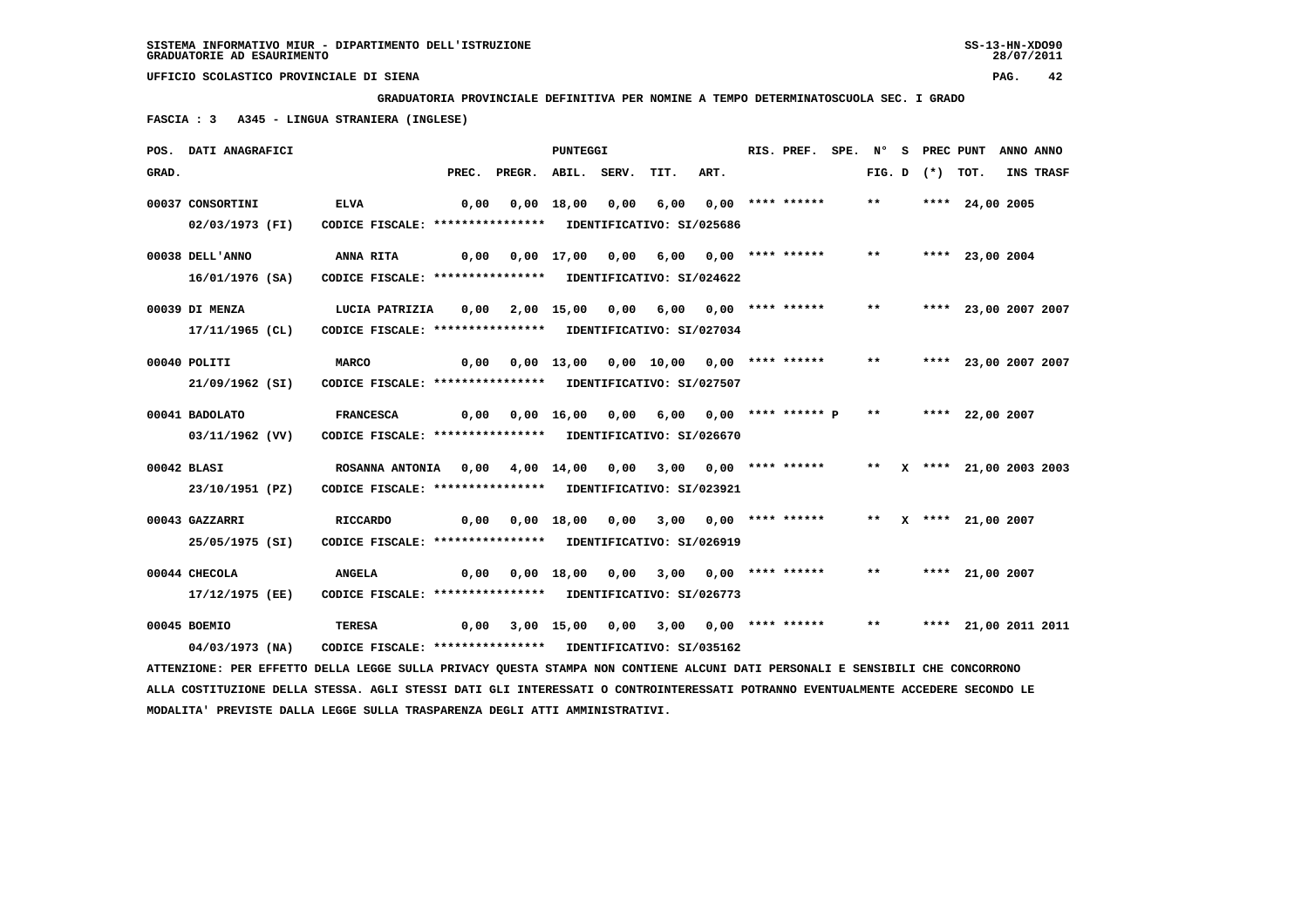**GRADUATORIA PROVINCIALE DEFINITIVA PER NOMINE A TEMPO DETERMINATOSCUOLA SEC. I GRADO**

 **FASCIA : 3 A345 - LINGUA STRANIERA (INGLESE)**

|       | POS. DATI ANAGRAFICI |                                                            |       |                    | <b>PUNTEGGI</b>       |                       |                                            |      | RIS. PREF.            | SPE. | Ν°     | S. | PREC PUNT  |                      | ANNO ANNO |
|-------|----------------------|------------------------------------------------------------|-------|--------------------|-----------------------|-----------------------|--------------------------------------------|------|-----------------------|------|--------|----|------------|----------------------|-----------|
| GRAD. |                      |                                                            | PREC. | PREGR. ABIL. SERV. |                       |                       | TIT.                                       | ART. |                       |      | FIG. D |    | $(*)$ TOT. |                      | INS TRASF |
|       | 00046 CATARCIO       | <b>LAURA</b>                                               | 0,00  |                    | 5,00 15,00 0,00       |                       | 0,00                                       |      | $0.00$ **** ******    |      | $***$  |    |            | **** 20,00 2002      |           |
|       | 15/10/1969 (CE)      | CODICE FISCALE: **************** IDENTIFICATIVO: SI/020630 |       |                    |                       |                       |                                            |      |                       |      |        |    |            |                      |           |
|       | 00047 BELLI          | LISA                                                       | 0,00  |                    |                       | $0,00$ $17,00$ $0,00$ | 3,00                                       |      | $0.00$ **** ****** ** |      |        |    |            | **** 20,00 2007      |           |
|       | 22/03/1976 (SI)      | CODICE FISCALE: **************** IDENTIFICATIVO: SI/026697 |       |                    |                       |                       |                                            |      |                       |      |        |    |            |                      |           |
|       | 00048 DI RENZO       | <b>SILVIA</b>                                              | 0,00  |                    | 0,00 18,00            | 0,00                  | 1,00                                       |      | $0,00$ **** ******    |      | $***$  |    |            | **** 19,00 2005      |           |
|       | $04/09/1978$ (NA)    | CODICE FISCALE: **************** IDENTIFICATIVO: SI/025767 |       |                    |                       |                       |                                            |      |                       |      |        |    |            |                      |           |
|       | 00049 GUASTAFIERRO   | <b>FORTUNATA</b>                                           | 0,00  |                    |                       |                       | 0,00 17,00 0,00 1,00 0,00 **** ****** P ** |      |                       |      |        |    |            | **** 18,00 2007      |           |
|       | $26/07/1977$ (NA)    | CODICE FISCALE: **************** IDENTIFICATIVO: SI/026972 |       |                    |                       |                       |                                            |      |                       |      |        |    |            |                      |           |
|       | 00050 CURINI         | <b>FRANCESCA</b>                                           | 0,00  |                    | $0,00$ $18,00$ $0,00$ |                       | 0,00                                       |      | $0,00$ **** ****** ** |      |        |    |            | **** 18,00 2009      |           |
|       | 04/07/1978 (GR)      | CODICE FISCALE: **************** IDENTIFICATIVO: SI/033261 |       |                    |                       |                       |                                            |      |                       |      |        |    |            |                      |           |
|       | 00051 CECCACCI       | <b>ANNA</b>                                                | 0.00  |                    | 3,00 13,00            | 0,00                  | 0,00                                       |      | $0.00$ **** ******    |      | $***$  |    |            | **** 16,00 2000      |           |
|       | 28/09/1960 (PG)      | CODICE FISCALE: **************** IDENTIFICATIVO: SI/020020 |       |                    |                       |                       |                                            |      |                       |      |        |    |            |                      |           |
|       | 00052 FRANCO         | LUISA                                                      | 0,00  |                    |                       |                       | 2,00 13,00 0,00 0,00 0,00 **** ******      |      |                       |      | $***$  |    |            | **** 15,00 2011 2011 |           |
|       | 18/10/1962 (NA)      | CODICE FISCALE: **************** IDENTIFICATIVO: SI/035081 |       |                    |                       |                       |                                            |      |                       |      |        |    |            |                      |           |
|       | 00053 GENNARINO      | LIBERA MARIA                                               | 0,00  |                    | $0,00$ 13,00          | 0,00                  | 0.00                                       |      | 0,00 **** ******      |      | $***$  |    |            | X **** 13,00 2007    |           |
|       | 16/10/1970 (FG)      | CODICE FISCALE: **************** IDENTIFICATIVO: SI/026921 |       |                    |                       |                       |                                            |      |                       |      |        |    |            |                      |           |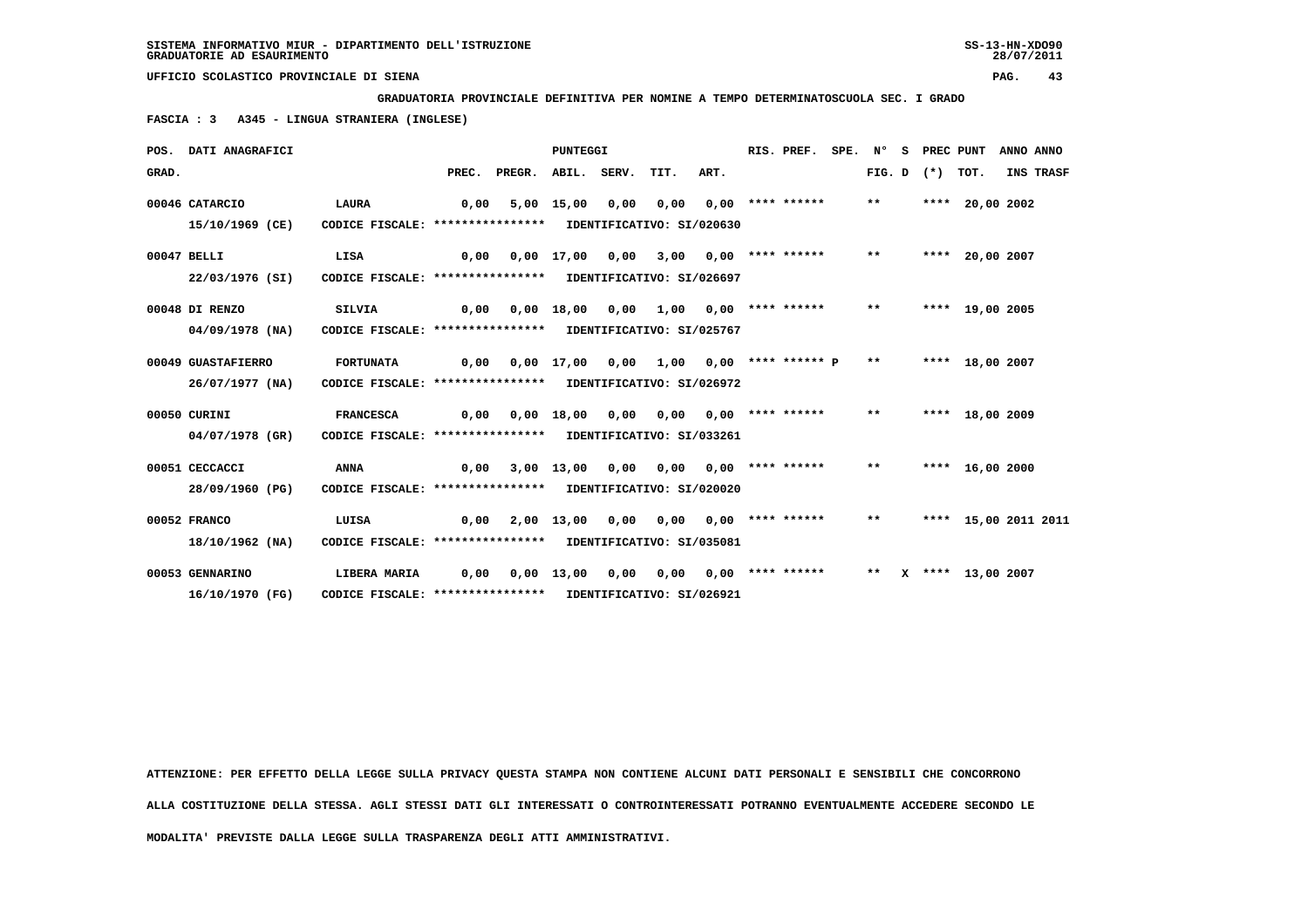**GRADUATORIA PROVINCIALE DEFINITIVA PER NOMINE A TEMPO DETERMINATOSCUOLA SEC. I GRADO**

 **FASCIA : 3 A445 - LINGUA STRANIERA (SPAGNOLO)**

|       | POS. DATI ANAGRAFICI  |                                                            |      |                                                    | <b>PUNTEGGI</b> |                                                                 |      | RIS. PREF.            | SPE. N° |       | - S | PREC PUNT         |                      | ANNO ANNO |           |
|-------|-----------------------|------------------------------------------------------------|------|----------------------------------------------------|-----------------|-----------------------------------------------------------------|------|-----------------------|---------|-------|-----|-------------------|----------------------|-----------|-----------|
| GRAD. |                       |                                                            |      | PREC. PREGR. ABIL. SERV. TIT.                      |                 |                                                                 | ART. |                       |         |       |     | FIG. D $(*)$ TOT. |                      |           | INS TRASF |
|       | 00001 RADEMOLI        | <b>CATERINA</b>                                            |      | $0,00$ 24,00 42,00 24,00 15,00 0,00 **** ****** P  |                 |                                                                 |      |                       |         | $***$ |     |                   | **** 105,00 2007     |           |           |
|       | 03/09/1973 (SI)       | CODICE FISCALE: **************** IDENTIFICATIVO: SI/024672 |      |                                                    |                 |                                                                 |      |                       |         |       |     |                   |                      |           |           |
|       | 00002 DELLA VALLE     | GIULIANA                                                   |      | 0,00 24,00 42,00 24,00 12,00                       |                 |                                                                 |      | $0,00$ **** ****** ** |         |       |     |                   | **** 102,00 2007     |           |           |
|       | 14/11/1981 (MO)       | CODICE FISCALE: **************** IDENTIFICATIVO: SI/026824 |      |                                                    |                 |                                                                 |      |                       |         |       |     |                   |                      |           |           |
|       | 00003 MARTELLI        | <b>SAMANTA</b>                                             | 0,00 |                                                    |                 | $0,00$ 41,00 24,00 12,00 0,00 **** ****** **                    |      |                       |         |       |     |                   | **** 77,00 2009      |           |           |
|       | 28/08/1979 (SI)       | CODICE FISCALE: **************** IDENTIFICATIVO: SI/033290 |      |                                                    |                 |                                                                 |      |                       |         |       |     |                   |                      |           |           |
|       | 00004 BIANCO          | <b>ELVIRA</b>                                              |      | 0,00 24,00 14,00 24,00 0,00                        |                 |                                                                 |      | $0.00$ **** ****** ** |         |       |     |                   | **** 62,00 2005 2005 |           |           |
|       | 20/01/1965 (CS)       | CODICE FISCALE: **************** IDENTIFICATIVO: SI/025648 |      |                                                    |                 |                                                                 |      |                       |         |       |     |                   |                      |           |           |
|       | 00005 MUGNAI          | <b>SARA</b>                                                |      | $0,00$ 12,00 13,00 24,00 4,00 0,00 **** ****** *** |                 |                                                                 |      |                       |         |       |     |                   | X **** 53,00 2007    |           |           |
|       | 24/06/1971 (SI)       | CODICE FISCALE: **************** IDENTIFICATIVO: SI/023249 |      |                                                    |                 |                                                                 |      |                       |         |       |     |                   |                      |           |           |
|       | 00006 ROSSI           | <b>GRAZIA</b>                                              | 0,00 |                                                    |                 | $0,00$ 15,00 0,00 11,00 0,00 **** ****** P ** X **** 26,00 2005 |      |                       |         |       |     |                   |                      |           |           |
|       | D 19/12/1966 (SI)     | CODICE FISCALE: **************** IDENTIFICATIVO: SI/024679 |      |                                                    |                 |                                                                 |      |                       |         |       |     |                   |                      |           |           |
|       | 00007 CASINI CIPRIANI | <b>GEMMA</b>                                               | 0,00 |                                                    | 3,00 11,00 0,00 | 0,00                                                            |      | $0,00$ **** ******    |         | $***$ |     |                   | X **** 14,00 2000    |           |           |
|       | 05/06/1962 (SI)       | CODICE FISCALE: **************** IDENTIFICATIVO: SI/020131 |      |                                                    |                 |                                                                 |      |                       |         |       |     |                   |                      |           |           |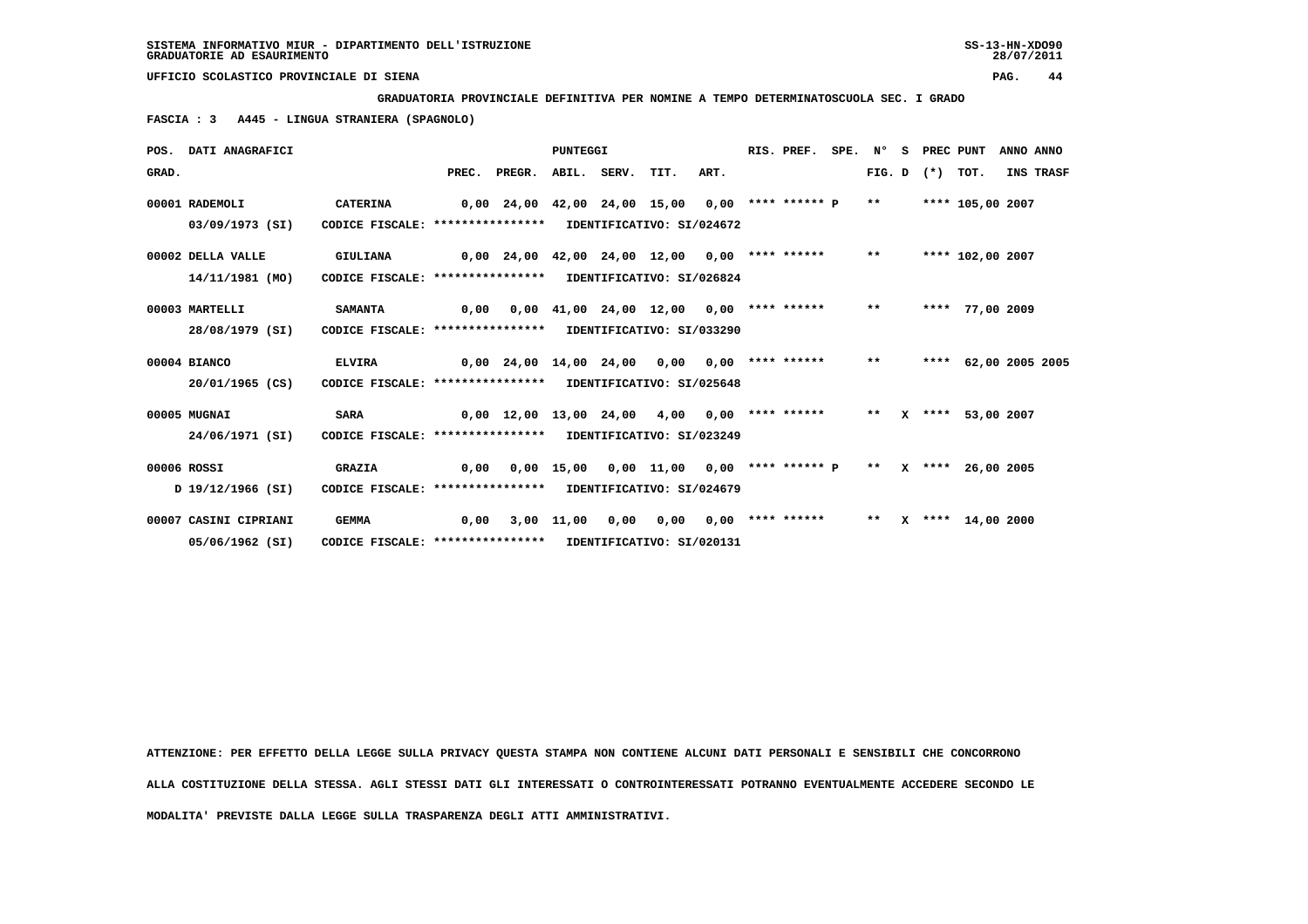**GRADUATORIA PROVINCIALE DEFINITIVA PER NOMINE A TEMPO DETERMINATOSCUOLA SEC. I GRADO**

 **FASCIA : 3 A545 - LINGUA STRANIERA (TEDESCO)**

|            | POS. DATI ANAGRAFICI                                                                                                            |                                                            |      |                                                                         | <b>PUNTEGGI</b> |  |                                                                  | RIS. PREF. SPE. N° S PREC PUNT ANNO ANNO |       |                   |                        |           |
|------------|---------------------------------------------------------------------------------------------------------------------------------|------------------------------------------------------------|------|-------------------------------------------------------------------------|-----------------|--|------------------------------------------------------------------|------------------------------------------|-------|-------------------|------------------------|-----------|
| GRAD.      |                                                                                                                                 |                                                            |      | PREC. PREGR. ABIL. SERV. TIT.                                           |                 |  | ART.                                                             |                                          |       | FIG. D $(*)$ TOT. |                        | INS TRASF |
|            | 00001 ROSSI                                                                                                                     | <b>GRAZIA</b>                                              |      | 0,00 26,00 17,00  0,00 11,00  0,00 **** ****** P  **  x **** 54,00 2004 |                 |  |                                                                  |                                          |       |                   |                        |           |
|            | 19/12/1966 (SI)                                                                                                                 | CODICE FISCALE: **************** IDENTIFICATIVO: SI/024679 |      |                                                                         |                 |  |                                                                  |                                          |       |                   |                        |           |
|            | 00002 HANSY                                                                                                                     | <b>EVA-MARIA</b>                                           |      | 0,00  0,00  18,00  24,00  0,00  0,00  ****  ******                      |                 |  |                                                                  |                                          |       |                   | ** $X$ **** 42,00 2009 |           |
|            | 30/04/1982 (EE)                                                                                                                 | CODICE FISCALE: **************** IDENTIFICATIVO: SI/033277 |      |                                                                         |                 |  |                                                                  |                                          |       |                   |                        |           |
|            | 00003 MECACCI                                                                                                                   | <b>ELISABETTA</b>                                          |      | $0,00$ $0,00$ $18,00$ $12,00$ $10,00$ $0,00$ **** ****** P **           |                 |  |                                                                  |                                          |       |                   | **** 40,00 2007        |           |
|            | 27/11/1977 (SI)                                                                                                                 | CODICE FISCALE: **************** IDENTIFICATIVO: SI/027275 |      |                                                                         |                 |  |                                                                  |                                          |       |                   |                        |           |
|            | 00004 LIVIDE                                                                                                                    | <b>CHIARA</b>                                              |      | $0,00$ $0,00$ $17,00$ $0,00$ $13,00$ $0,00$ $***$ **** ******           |                 |  |                                                                  |                                          | $***$ |                   | **** 30,00 2007        |           |
|            | 14/06/1975 (SI)                                                                                                                 | CODICE FISCALE: **************** IDENTIFICATIVO: SI/022946 |      |                                                                         |                 |  |                                                                  |                                          |       |                   |                        |           |
|            | 00005 NOCCHI                                                                                                                    | <b>SUSANNA</b>                                             |      | 0,00 0,00 18,00 0,00 9,00 0,00 **** ****** P ** **** 27,00 2003         |                 |  |                                                                  |                                          |       |                   |                        |           |
|            | 22/04/1968 (SI)                                                                                                                 | CODICE FISCALE: **************** IDENTIFICATIVO: SI/023864 |      |                                                                         |                 |  |                                                                  |                                          |       |                   |                        |           |
| 00006 NERI |                                                                                                                                 | CINZIA                                                     | 0,00 |                                                                         |                 |  | 3,00 12,00 0,00 9,00 0,00 **** ******     **   x **** 24,00 2000 |                                          |       |                   |                        |           |
|            | 31/10/1962 (TO)                                                                                                                 | CODICE FISCALE: **************** IDENTIFICATIVO: SI/020227 |      |                                                                         |                 |  |                                                                  |                                          |       |                   |                        |           |
|            | 00007 GIORGETTI                                                                                                                 | <b>DONATELLA</b>                                           |      | 0,00 0,00 18,00 0,00 6,00 0,00 **** ****** P ** **** 24,00 2009         |                 |  |                                                                  |                                          |       |                   |                        |           |
|            | 21/07/1980 (SI)                                                                                                                 | CODICE FISCALE: **************** IDENTIFICATIVO: SI/033235 |      |                                                                         |                 |  |                                                                  |                                          |       |                   |                        |           |
|            | 00008 GIANNETTI                                                                                                                 | MONICA                                                     | 0,00 |                                                                         |                 |  | 3,00 13,00 0,00 6,00 0,00 **** ******                            |                                          |       |                   | ** **** 22,00 2000     |           |
|            | 04/07/1962 (SI)                                                                                                                 | CODICE FISCALE: **************** IDENTIFICATIVO: SI/020348 |      |                                                                         |                 |  |                                                                  |                                          |       |                   |                        |           |
|            | 00009 MESSINEO                                                                                                                  | <b>IOLANDA</b>                                             |      |                                                                         |                 |  |                                                                  |                                          | $***$ |                   | **** 21,00 2007 2007   |           |
|            | 18/10/1969 (SA)                                                                                                                 | CODICE FISCALE: **************** IDENTIFICATIVO: SI/027594 |      |                                                                         |                 |  |                                                                  |                                          |       |                   |                        |           |
|            | ATTENZIONE: PER EFFETTO DELLA LEGGE SULLA PRIVACY QUESTA STAMPA NON CONTIENE ALCUNI DATI PERSONALI E SENSIBILI CHE CONCORRONO   |                                                            |      |                                                                         |                 |  |                                                                  |                                          |       |                   |                        |           |
|            | ALLA COSTITUZIONE DELLA STESSA. AGLI STESSI DATI GLI INTERESSATI O CONTROINTERESSATI POTRANNO EVENTUALMENTE ACCEDERE SECONDO LE |                                                            |      |                                                                         |                 |  |                                                                  |                                          |       |                   |                        |           |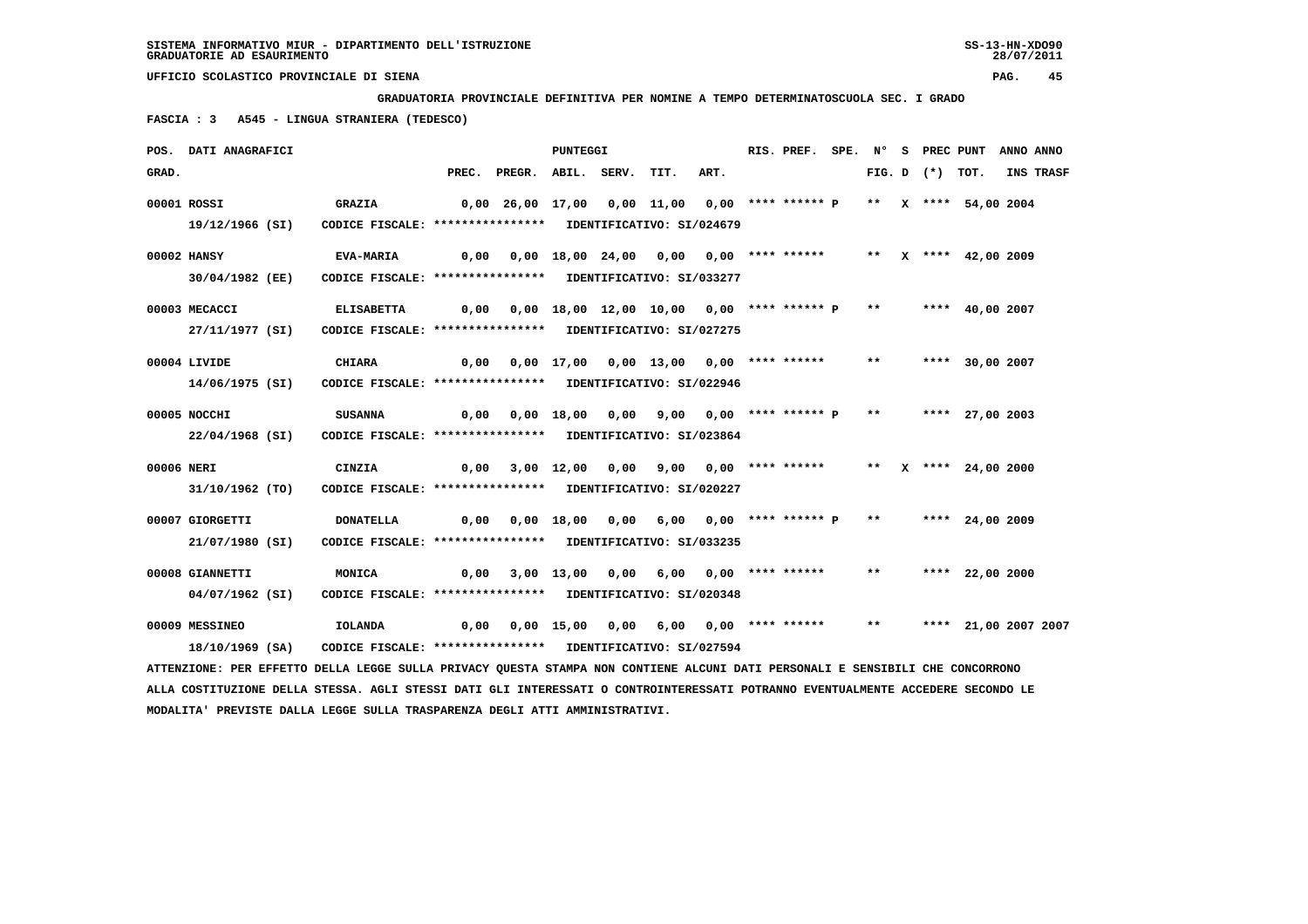**GRADUATORIA PROVINCIALE DEFINITIVA PER NOMINE A TEMPO DETERMINATOSCUOLA SEC. I GRADO**

 **FASCIA : 3 A545 - LINGUA STRANIERA (TEDESCO)**

|            | POS. DATI ANAGRAFICI                                      |                                                                              |       |                    | <b>PUNTEGGI</b>               |      |                                            |                                                   | RIS. PREF.                              | SPE. N° |        | - S |            | PREC PUNT       | ANNO ANNO |
|------------|-----------------------------------------------------------|------------------------------------------------------------------------------|-------|--------------------|-------------------------------|------|--------------------------------------------|---------------------------------------------------|-----------------------------------------|---------|--------|-----|------------|-----------------|-----------|
| GRAD.      |                                                           |                                                                              | PREC. | PREGR. ABIL. SERV. |                               |      | TIT.                                       | ART.                                              |                                         |         | FIG. D |     | $(*)$ TOT. |                 | INS TRASF |
|            | 00010 CHECOLA<br>17/12/1975 (EE)                          | <b>ANGELA</b><br>CODICE FISCALE: **************** IDENTIFICATIVO: SI/026773  | 0,00  |                    | $0,00$ $18,00$ $0,00$         |      | 3,00                                       |                                                   | $0.00$ **** ******                      |         | $***$  |     |            | **** 21,00 2007 |           |
|            | 00011 QUAGLIA<br>09/02/1961 (PG)                          | TIZIANA<br>CODICE FISCALE: **************** IDENTIFICATIVO: SI/020178        | 0,00  |                    |                               |      | 6,00 14,00 0,00 0,00                       |                                                   | $0.00$ **** ****** ** X **** 20.00 2000 |         |        |     |            |                 |           |
|            | 00012 CONTE<br>D 21/12/1972 (SI)                          | MICHELA<br>CODICE FISCALE: **************** IDENTIFICATIVO: SI/026815        | 0,00  |                    | 2,00 18,00                    | 0,00 |                                            | 0,00 0,00 **** ****** P ** X **** 20,00 2007      |                                         |         |        |     |            |                 |           |
|            | 00013 SORRENTINO<br>$20/05/1967$ (NA)                     | <b>ROSARIA</b><br>CODICE FISCALE: **************** IDENTIFICATIVO: SI/027548 | 0,00  |                    |                               |      | 2,00 17,00 0,00 0,00 0,00 **** ****** P ** |                                                   |                                         |         |        |     |            | **** 19,00 2007 |           |
|            | 00014 BELLI<br>22/03/1976 (SI)                            | LISA<br>CODICE FISCALE: **************** IDENTIFICATIVO: SI/026697           | 0,00  |                    | $0,00 \quad 16,00 \quad 0,00$ |      |                                            | $3,00$ $0,00$ **** ****** **                      |                                         |         |        |     |            | **** 19,00 2007 |           |
| 00015 GANI | $02/10/1963$ (LI)                                         | LAURA<br>CODICE FISCALE: **************** IDENTIFICATIVO: SI/035205          | 0,00  |                    | 0,00 13,00                    | 0,00 |                                            | 6,00 0,00 **** ****** P ** X **** 19,00 2011 2011 |                                         |         |        |     |            |                 |           |
|            | 00016 CORDA<br>18/05/1964 (EE)                            | TIZIANA<br>CODICE FISCALE: **************** IDENTIFICATIVO: SI/025688        | 0,00  |                    |                               |      | 3,00 15,00 0,00 0,00                       |                                                   | 0,00 **** ****** **                     |         |        |     |            | **** 18,00 2005 |           |
|            | 00017 PITEIRA VALENTE ALFO TELMA SOFIA<br>27/12/1973 (RR) | CODICE FISCALE: **************** IDENTIFICATIVO: SI/033302                   | 0,00  |                    | $0,00 \quad 14,00$            | 0,00 | 0,00                                       |                                                   | $0,00$ **** ******                      |         | $***$  |     |            | **** 14,00 2009 |           |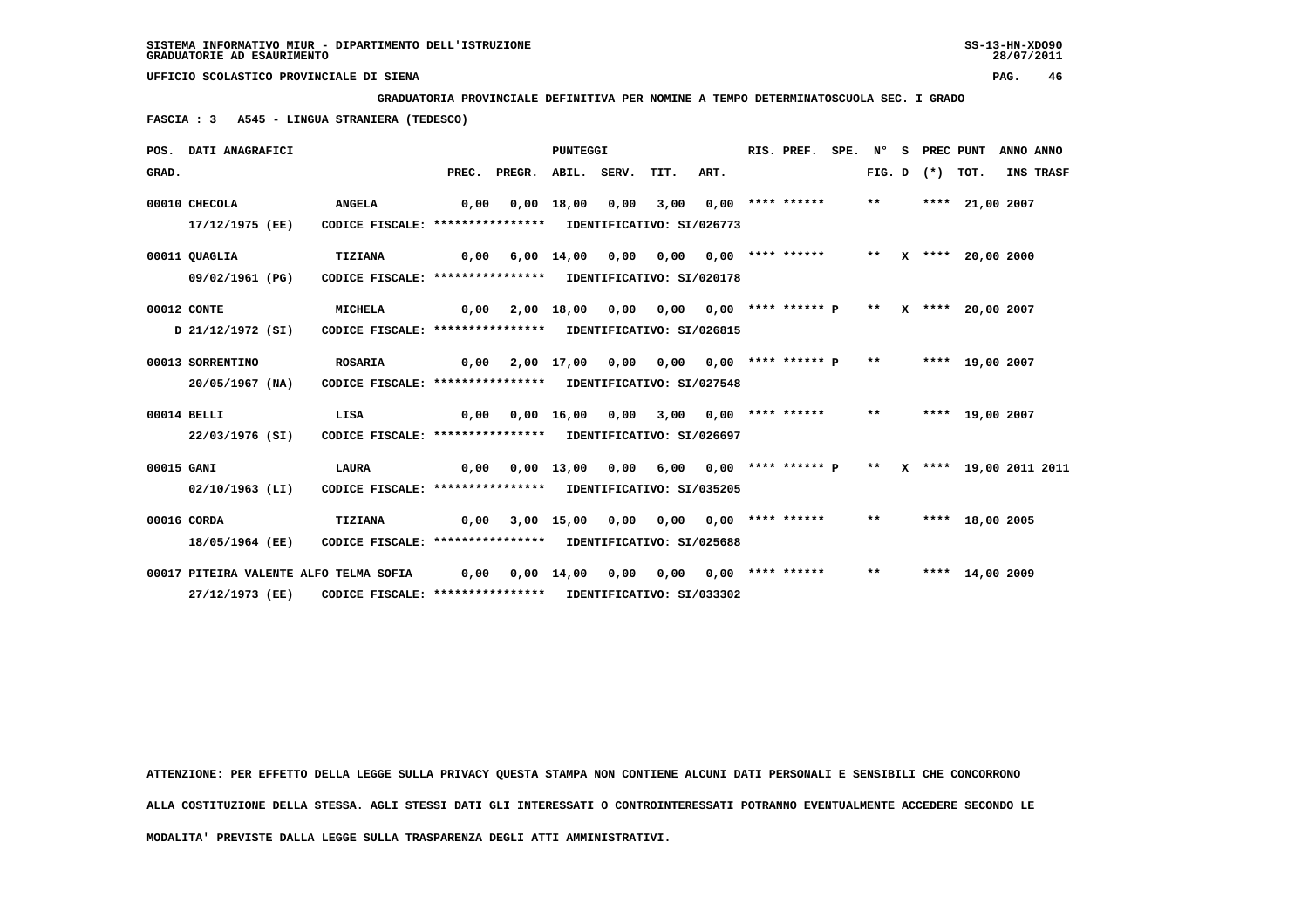| SISTEMA INFORMATIVO MIUR - DIPARTIMENTO DELL'ISTRUZIONE | $SS-13-HN-XDO90$ |
|---------------------------------------------------------|------------------|
| GRADUATORIE AD ESAURIMENTO                              | 28/07/2011       |

 **GRADUATORIA PROVINCIALE DEFINITIVA PER NOMINE A TEMPO DETERMINATOSCUOLA SEC. I GRADO**

 **FASCIA : 3 A645 - LINGUA STRANIERA (RUSSO)**

| POS.  | <b>DATI ANAGRAFICI</b> |                                  |       |        | PUNTEGGI   |                           |      |           | RIS. PREF.  | SPE. | N°             | - S | PREC PUNT            | ANNO ANNO |
|-------|------------------------|----------------------------------|-------|--------|------------|---------------------------|------|-----------|-------------|------|----------------|-----|----------------------|-----------|
| GRAD. |                        |                                  | PREC. | PREGR. | ABIL.      | SERV.                     | TIT. | ART.      |             |      | $FIG. D$ $(*)$ |     | тот.                 | INS TRASF |
|       | 00001 QUAGLIA          | <b>TIZIANA</b>                   | 0,00  |        | 6,00 14,00 | 0.00                      |      | 0,00 0,00 | **** ****** |      |                |     | ** x **** 20,00 2002 |           |
|       | 09/02/1961 (PG)        | CODICE FISCALE: **************** |       |        |            | IDENTIFICATIVO: SI/020178 |      |           |             |      |                |     |                      |           |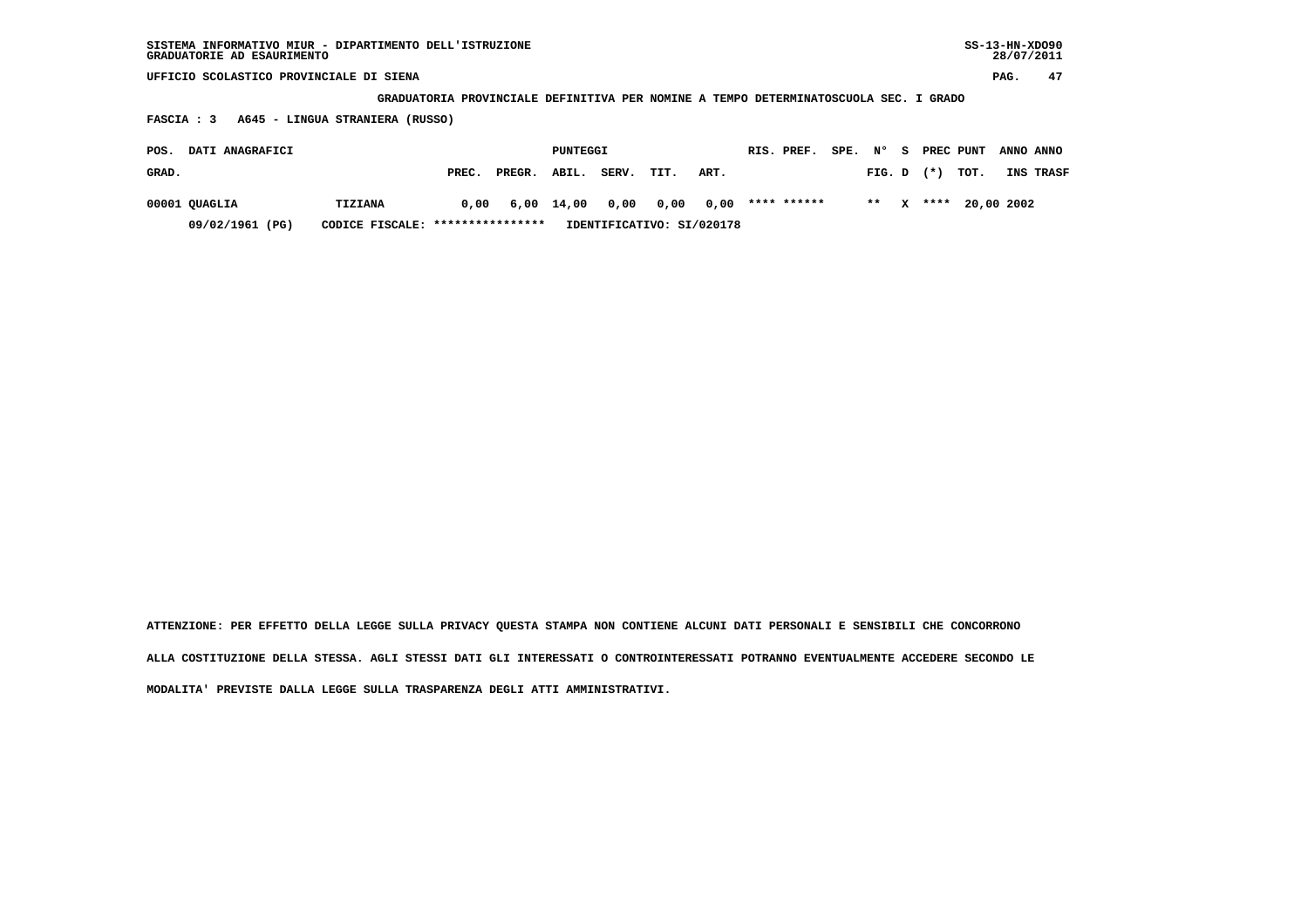**GRADUATORIA PROVINCIALE DEFINITIVA PER NOMINE A TEMPO DETERMINATOSCUOLA SEC. I GRADO**

 **FASCIA : 3 AB77 - CHITARRA**

| POS.<br>DATI ANAGRAFICI |                 |                                  |        | PUNTEGGI |       |       |                           | RIS. PREF. | SPE, N°     |  |        | <b>S</b> PREC PUNT | ANNO ANNO        |           |
|-------------------------|-----------------|----------------------------------|--------|----------|-------|-------|---------------------------|------------|-------------|--|--------|--------------------|------------------|-----------|
| GRAD.                   |                 |                                  | PREC.  | PREGR.   | ABIL. | SERV. | TIT.                      | ART.       |             |  | FIG. D | $(\star)$          | тот.             | INS TRASF |
| 00001 TOSI              |                 | SILVIA                           | 235,00 | 0.00     | 0,00  | 0.00  | 0,00 0,00                 |            | **** ****** |  | $* *$  |                    | **** 235,00 2009 |           |
|                         | 08/05/1974 (SI) | CODICE FISCALE: **************** |        |          |       |       | IDENTIFICATIVO: SI/033303 |            |             |  |        |                    |                  |           |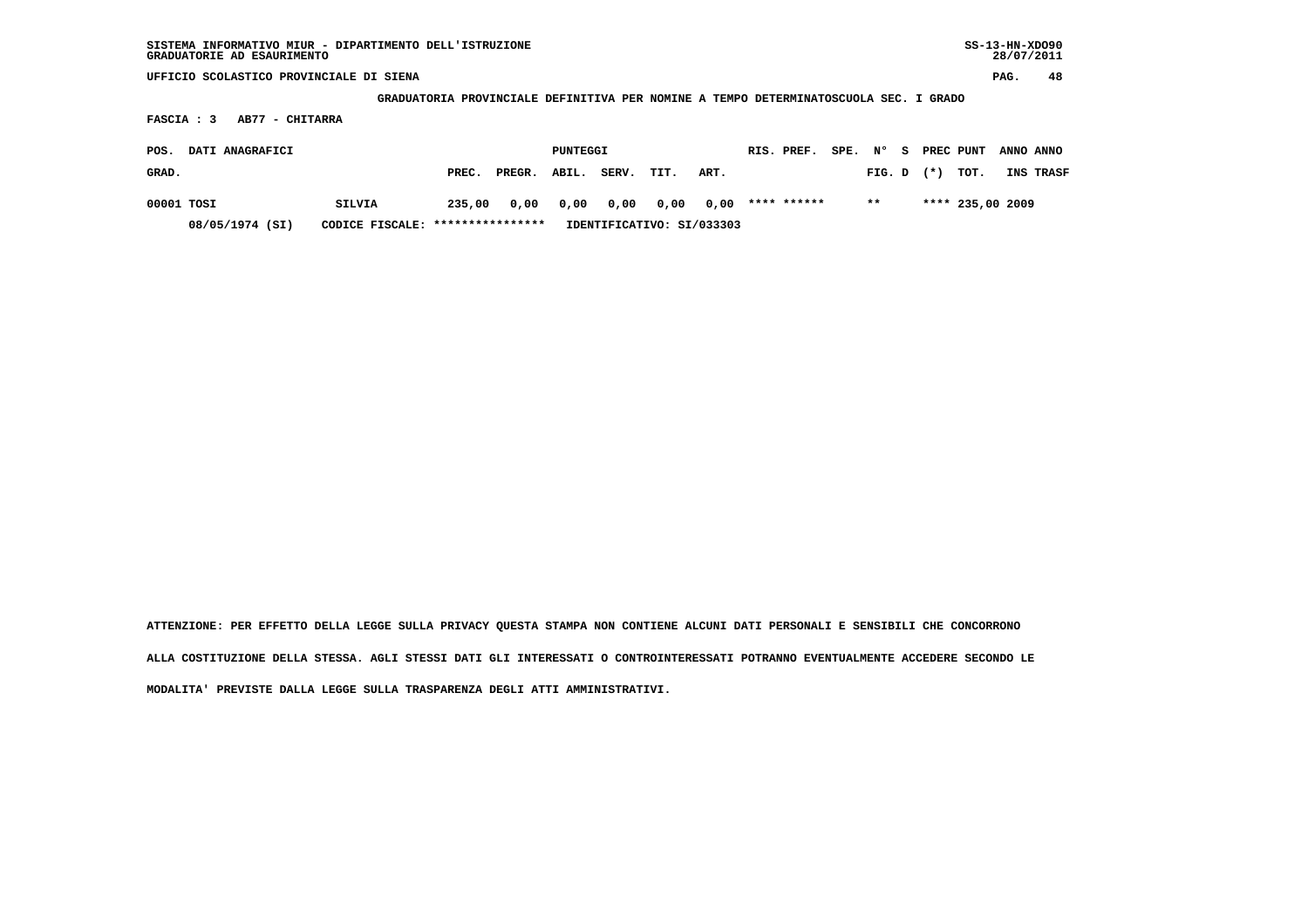**GRADUATORIA PROVINCIALE DEFINITIVA PER NOMINE A TEMPO DETERMINATOSCUOLA SEC. I GRADO**

 **FASCIA : 3 AC77 - CLARINETTO**

| DATI ANAGRAFICI<br>POS.                             |              |       | PUNTEGGI |           |       |      |                           |  | RIS. PREF.  | SPE. N° |        | - S |          | PREC PUNT       | ANNO ANNO |
|-----------------------------------------------------|--------------|-------|----------|-----------|-------|------|---------------------------|--|-------------|---------|--------|-----|----------|-----------------|-----------|
| GRAD.                                               |              | PREC. | PREGR.   | ABIL.     | SERV. | TIT. | ART.                      |  |             |         | FIG. D |     | $^{(*)}$ | TOT.            | INS TRASF |
| 00001 LESSMANN                                      | KLAUS THOMAS | 72,00 |          | 0,00 0,00 | 0.00  |      | 0,00 0,00                 |  | **** ****** |         | $***$  |     |          | **** 72,00 2007 |           |
| CODICE FISCALE: ****************<br>20/04/1961 (EE) |              |       |          |           |       |      | IDENTIFICATIVO: SI/026936 |  |             |         |        |     |          |                 |           |